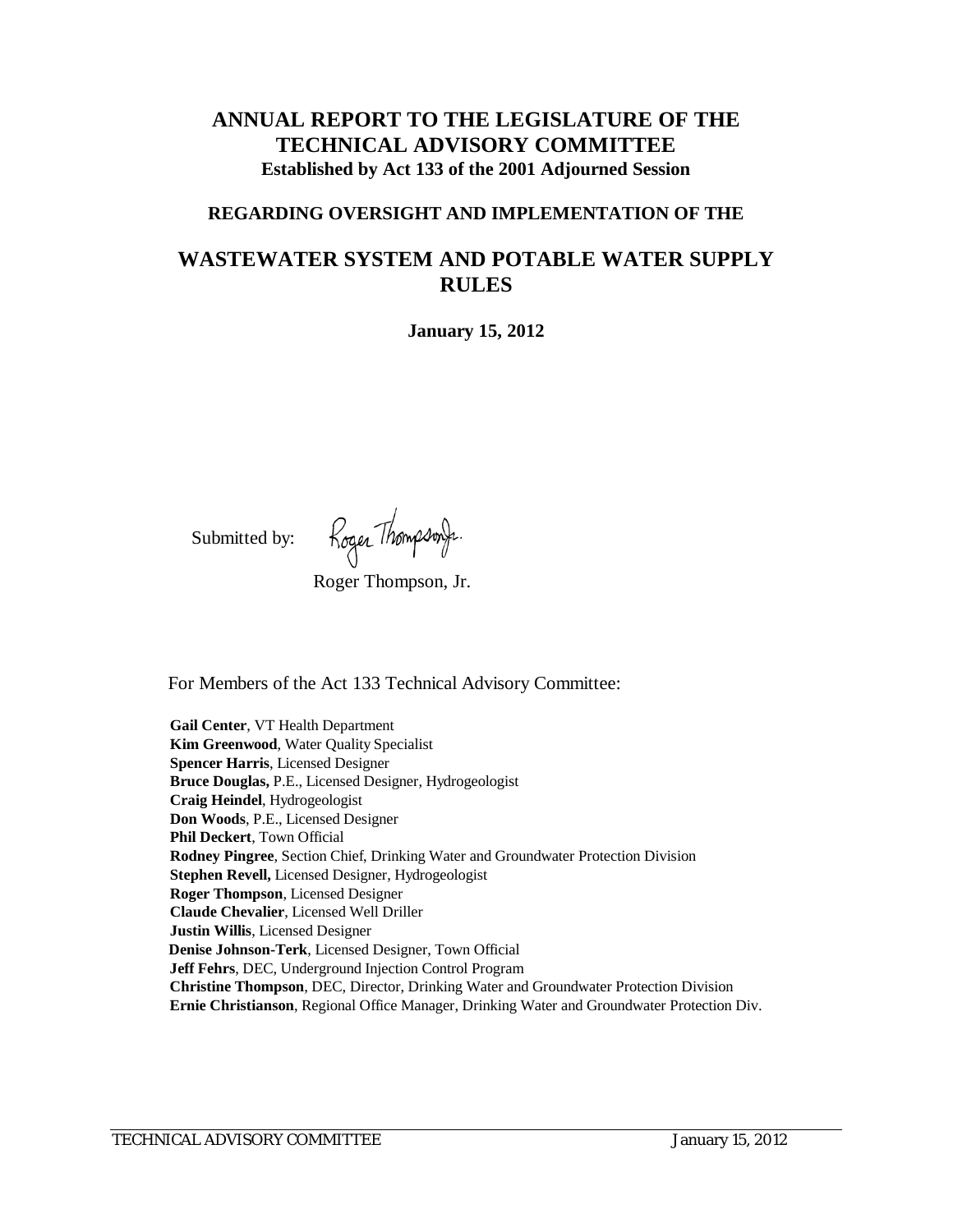## **ANNUAL REPORT TO THE LEGISLATURE OF THE TECHNICAL ADVISORY COMMITTEE Established by Act 133 of the 2001 Adjourned Session**

## REGARDING OVERSIGHT AND IMPLEMENTATION OF THE WASTEWATER SYSTEM AND POTABLE WATER SUPPLY RULES **January 15, 2012**

#### **TABLE OF CONTENTS**

| <b>ITEM</b>        |                                                                        | PAGE |
|--------------------|------------------------------------------------------------------------|------|
| Purpose            |                                                                        |      |
| <b>TAC Members</b> |                                                                        |      |
|                    | TAC Executive Committee and Sub-Committees                             |      |
| Meetings           |                                                                        | 2    |
|                    | Implementation of the statute and the rules adopted under the statute: | 2    |
|                    | TAC Recommendations to ANR in 2011:                                    | 2    |
| 1.                 | Reports to Legislature                                                 | 2    |
| 2.                 | Revisions to Water Supply Rules                                        | 2    |
| 3.                 | Report to Legislature on Act 145 (Re: Isolation Distances Extending    |      |
|                    | onto Neighboring Properties)                                           | 2    |
| 4.                 | S.77 an Act Related to Testing Drinking Water Supplies                 | 3    |
| 6.                 | <b>Underground Injection Control Rules</b>                             | 3    |
| 7.                 | <b>TAC Sub-Committees</b>                                              | 3    |

#### **Appendices:**

| Appendix $A$ – Meeting Minutes, 2011                                     |     |
|--------------------------------------------------------------------------|-----|
| Appendix B – Summary Tables, Alternative & Innovative Systems & Products | 52. |
| Appendix C - Summary Table of Permits                                    | 56  |
| Appendix D – Technical Advisory Committee Members, Sub-committees,       | 59. |
| And Statutory Charge to Committee                                        |     |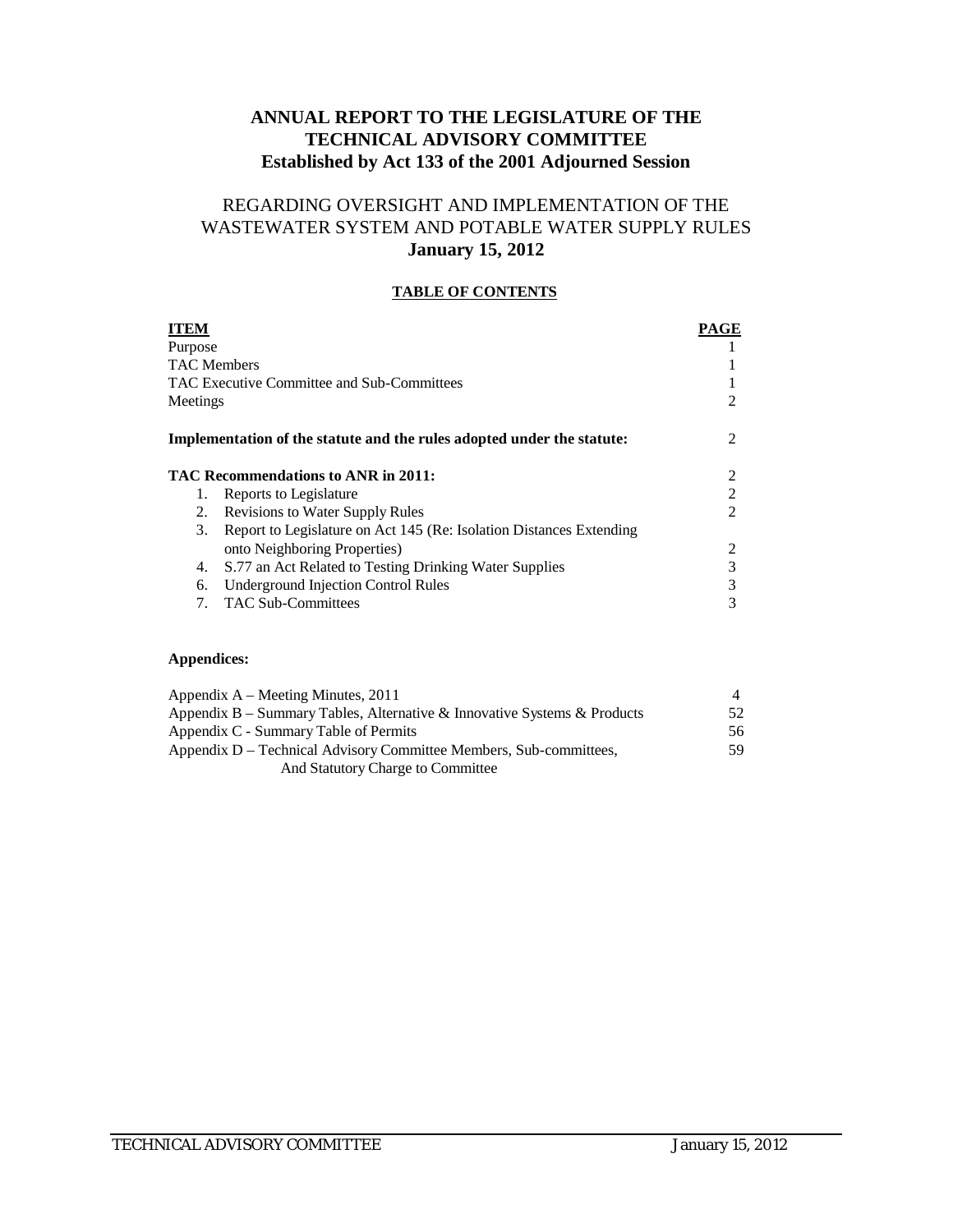**Purpose:** This report on implementation of the Wastewater and Potable Water Supply Rules is the annual report required by Section 1978(e)(3) of 10 V.S.A., as established by the Act, focused on the need for the technical standards to be updated immediately to include new technologies and for revisions to the technical standards to be routinely accomplished in order that the standards remain current with known and proven technologies regarding potable water supplies and wastewater systems. The Act 133 of the 2001 Adjourned Session established a Technical Advisory Committee (TAC) to advise the Vermont Agency of Natural Resources (ANR) regarding the technical standards and implementation of Act 133. This report covers the Committee work in 2011.

The annual reports of the TAC are required to include information on the following topics:

- Implementation of the statute and the rules adopted under the statute,
- Number and type of alternative/innovative systems approved for general use, approved for use as a pilot project, and approved for experimental use,
- Functional status of alternative/innovative systems previously approved for use as a pilot project or for experimental use,
- Number of permit applications received during the previous year,
- Number of permits issued during the previous year,
- Number of permit applications denied during the previous year, including a summary of the basis for denial.

Annual reports from previous years are available at the website listed below under "Minutes".

# **Annual Report of the Technical Advisory Committee to the Vermont Legislature**

**TAC Members:** Members of the Technical Advisory Committee were formally reappointed in 2010 with their appointments expiring at the end of the year so that the new administration could make their own appointments. Governor Shumlin reappointed all of the members in 2011.

**TAC Executive Committee and Sub-Committees:** The TAC has an Executive Committee with three members and four alternates that is available to answer questions or to provide testimony to the Agency or to the Legislature. There are also currently six subcommittees working on issues related to: hydrogeology, overshadowing of isolation distances, underground injection control rules related to geothermal wells, seasonal high water table monitoring, underground injection control rules related to the disposal of wastewater from water treatment systems, and wastewater strength effects on disposal systems. The committees and their membership are listed in Appendix D.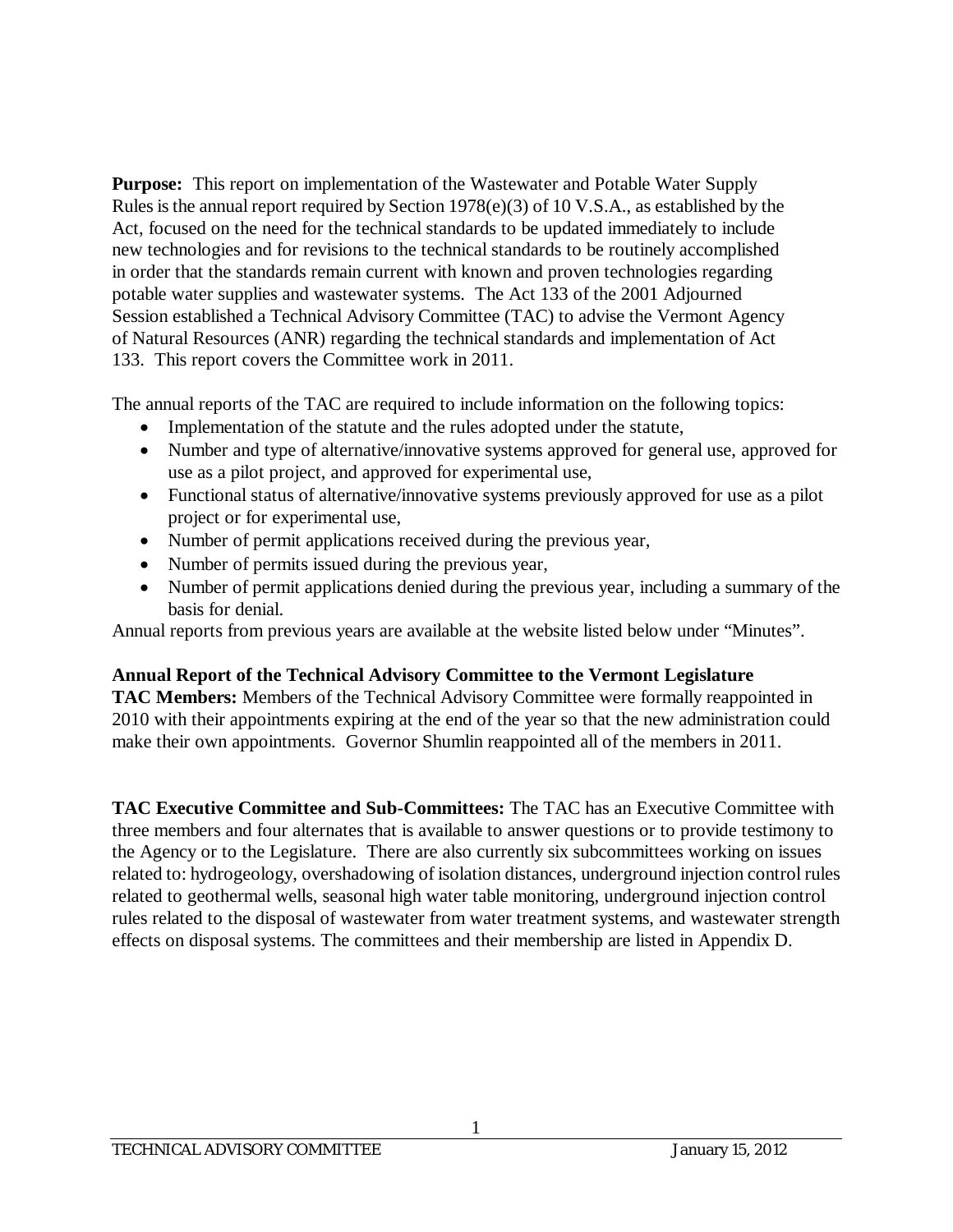# **Meetings:**

• Eleven meetings were held by the TAC in 2011, on January 4, February 15, March 22, April 19, May 24, June 21, July 19, August 23, September 20, November 1, and December 13.

Meetings were held at the state complex in Waterbury through August and then, after Hurricane Irene, met in Essex and then in Montpelier, and were generally about 3 hours in length. Some vacancies in the membership were filled and members were formally appointed or reappointed to the TAC in 2011. In addition to the currently appointed members the following individuals were regular participants:

Peter Boemig, P.E., Licensed Designer Mark Bannon, P.E., Licensed Designer, AICP John Beauchamp, Certified Water Treatment Specialist Bill Zabiloski, DEC, DWGPD, Licensed Designer, Hydrogeologist Cindy Parks, DEC, DWGPD, Underground Injection Control Program Scott Stewart DEC, DWGPD, Drinking Water and Groundwater Protection Division Anne Whiteley, DEC, Senior Counsel Mary Clark, Licensed Designer

Contact information is listed in Appendix D.

Meeting attendance in 2011 increased from 2010 and ranged from 11 to 19 members.

Full minutes of each meeting are contained in Appendix A, and can also be viewed on-line at <http://www.anr.state.vt.us/dec/ww/EngServ.htm#tech> under the heading Technical Advisory Committee.

# **Implementation of the statute and the rules adopted under the statute:**

**TAC RECOMMENDATIONS to ANR in 2011 regarding statutes and rules:** The TAC made the following recommendations during the course of its meetings in 2011.

- 1. **Reports to Legislature:** The TAC submitted its Annual Report to the Legislature on January 15, 2011, regarding its activities in 2010. The TAC also submitted a report entitled: **Report to Legislature on Act 145 (Isolation Distances from Wells and Wastewater Disposal Areas; Isolation Distances Extending onto Adjoining Properties; Notification).** This report was discussed at the House Natural Resources Committee as members of the Committee considered draft legislation. Some changes proposed by the TAC were included in S.77 which focused primarily on establishing water testing requirements for newly construction potable water sources. This bill passed the legislature but was vetoed after the end of the legislative session.
- 2. **Revisions to Water Supply Rules (WSR):** The ANR continued to work on updating the Water Supply Rules during 2011 with the TAC providing review and comment. One area given particular attention was design flows. While some portions of the design flow table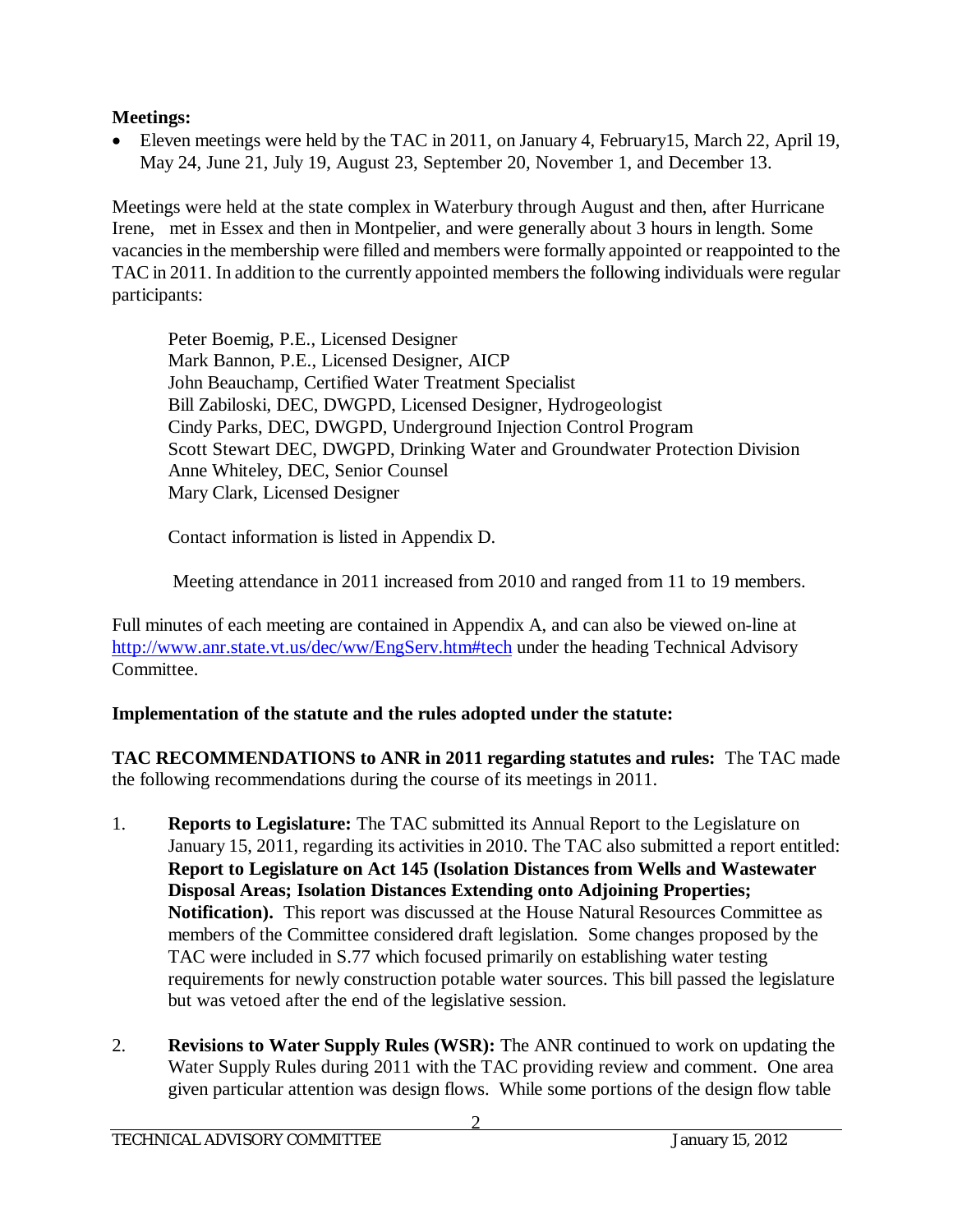were updated in 2002 it has been a long time since a comprehensive update was completed. The TAC discussed design flow issues in each meeting from May until September and has reached consensus of each of the design flow categories. Most of the categories have reduced values, with at a minimum a reduction based on the now standard use of low flow plumbing fixtures. In addition, some categories have been broken into subcategories to better allow for case specific design flows.

- 3. **Report to Legislature on Act 145 (Isolation Distances from Wells and Wastewater Disposal Areas; Isolation Distances Extending onto Adjoining Properties; Notification):** The TAC was disappointed that their proposed changes to reduce the paperwork requirements related to notification of potentially affected owners were not successfully adopted. The TAC realized that more rapid action is required in order to fully participate in the legislative process which may move rapidly from beginning committee work, to passing the bill in one chamber of the legislature. Once this happens, revisions may be more difficult, particularly when this happens at the end of the session and the other legislative branch has but few days to complete their committee work and pass the bill. The TAC asks that ANR and/or the legislature to bring questions to the committee as early in the process as possible so that they may receive a complete and timely review. The TAC looks forward to working with all parties during the 2012 session in order to improve the operation of Act 145. The TAC remains ready to provide comment on the existing report and to review any proposals for improvement.
- 4. **S.77 an Act to Require Testing of Potable Water Supplies:** The TAC worked on the issues related to this bill extensively during March, April, and May and offered several recommendations to improve the bill. As with the overshadowing issues, there was rapid action by the legislative committees which precluded a full review by the TAC. The bill was not adopted into statute but is expected to be reconsidered during the 2012 session. The TAC will be more active on this issue during the coming session and urges ANR to bring their proposals to the committee as soon as possible.
- 5. **Underground Injection Control Rules:** The TAC had brief discussions on topics related to geothermal wells and the disposal of filter backwash from water treatment systems. The filter backwash issues are complex for constituents such as arsenic and radionuclides. There are emerging concerns about concentration of radionuclides within the treatment system filter or chemical exchange compounds and for the disposal of filter backwash with concentrated levels of contaminants removed from the drinking water supply. Some issues are subject to federal regulation as well as under Vermont Rule and Statue. The TAC recommends a comprehensive update of the Underground Injection Control Rules to reflect the many changes in knowledge and technology since Vermont adopted rules in 1982.
- 6. **TAC Sub-committees:** The TAC re-evaluated its current standing sub-committees, adjusted the members on some of the sub-committees, and put some of the sub-committees on hold.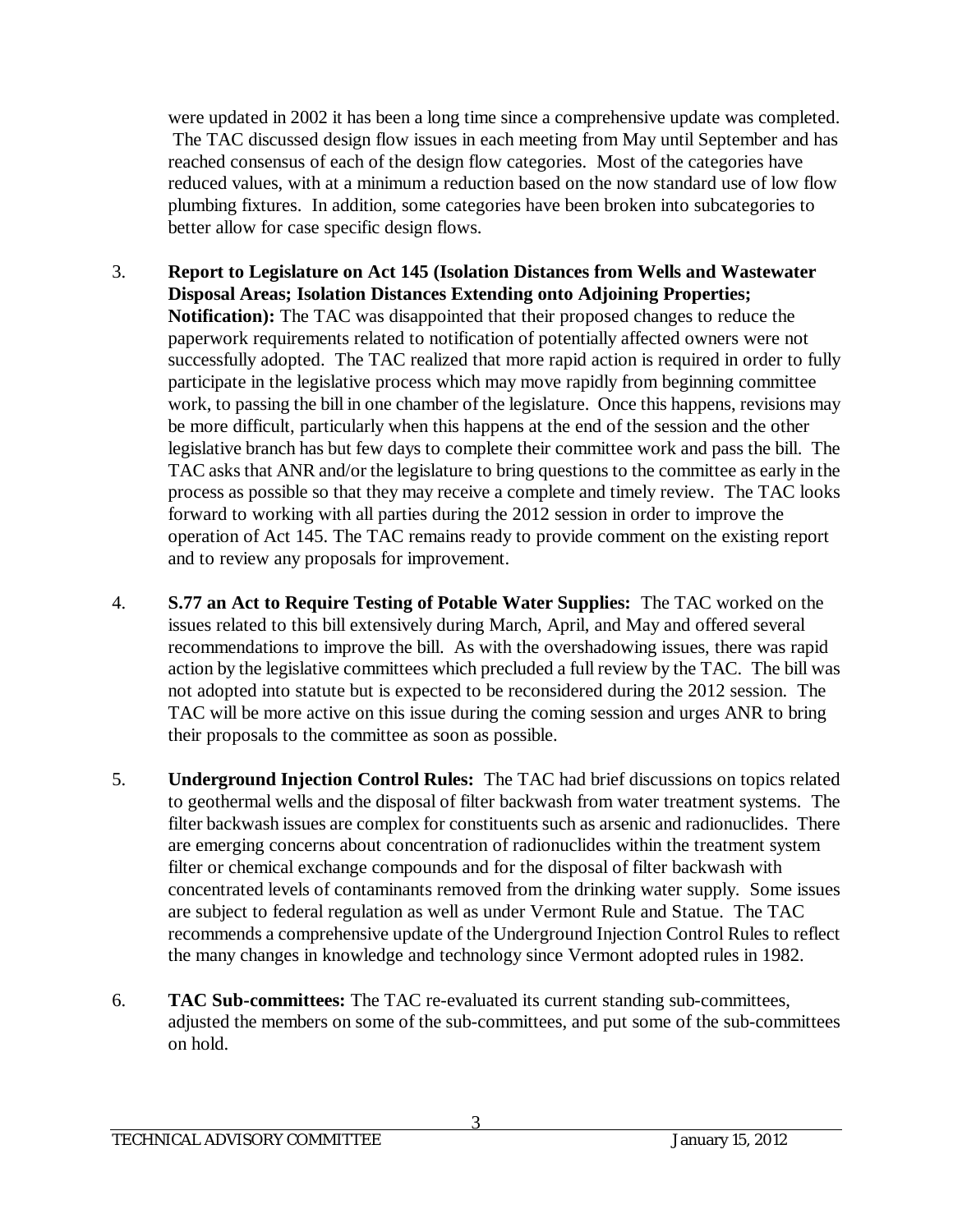# Appendix A

## Approved Minutes of the Technical Advisory Committee Meeting January 4, 2011

| <b>Attendees:</b> | Roger Thompson             | Craig Heindel         |
|-------------------|----------------------------|-----------------------|
|                   | Anne Whiteley              | Don Woods             |
|                   | <b>Steve Revell</b>        | <b>Bruce Douglas</b>  |
|                   | <b>Justin Willis</b>       | <b>Jeff Fehrs</b>     |
|                   | <b>Rodney Pingree</b>      | <b>Scott Stewart</b>  |
|                   | <b>Phil Dechert</b>        | <b>Spencer Harris</b> |
|                   | <b>Christine Thompson</b>  | <b>Bill Zabiloski</b> |
|                   | Denise Johnson-Terk        | Gerry Kittle          |
|                   | <b>Ernest Christianson</b> |                       |

#### **Scheduled meetings:**

| February 14, 2011 | $1-4$ PM | Lincoln Room, Osgood Building         |
|-------------------|----------|---------------------------------------|
| March 22, 2011    | $1-4$ PM | Appalachian Gap Room, Osgood Building |
| April 19, 2011    | 1-4 PM   | Lincoln Room, Osgood Building         |

#### **Minutes:**

The minutes for the December 14, 2010 TAC were circulated by e-mail on December 8, 2010. Craig responded with comments from his notes of the meeting that the updating of the various subcommittees should add Ernie Christianson to the Executive Committee as the ANR representative to replace Roger Thompson who has retired from State service and Bruce Douglas so there will be a P.E. (Professional Engineer) on the Executive Committee. Craig also noted that TAC decided he should be added as an alternative member as a backup to Steve Revell in the hydrogeologist role and to add Claude Chevalier in place of Jeff Williams as the well driller's representative.

Craig also provided a specific statutory reference for the Groundwater Right of Action Law. Craig also noted there was agreement to edit the "Overshadowing" Report as follows:

- 1. Add two bullets at the end of each topic with TAC's recommendation with one for the TAC's recommendation for use with **new projects** and one for use for **best fix projects**.
- 2. In section 2.0 of the report, not yet written, explicitly state the TAC strongly supports the current isolation distances with a brief summary of the scientific reasons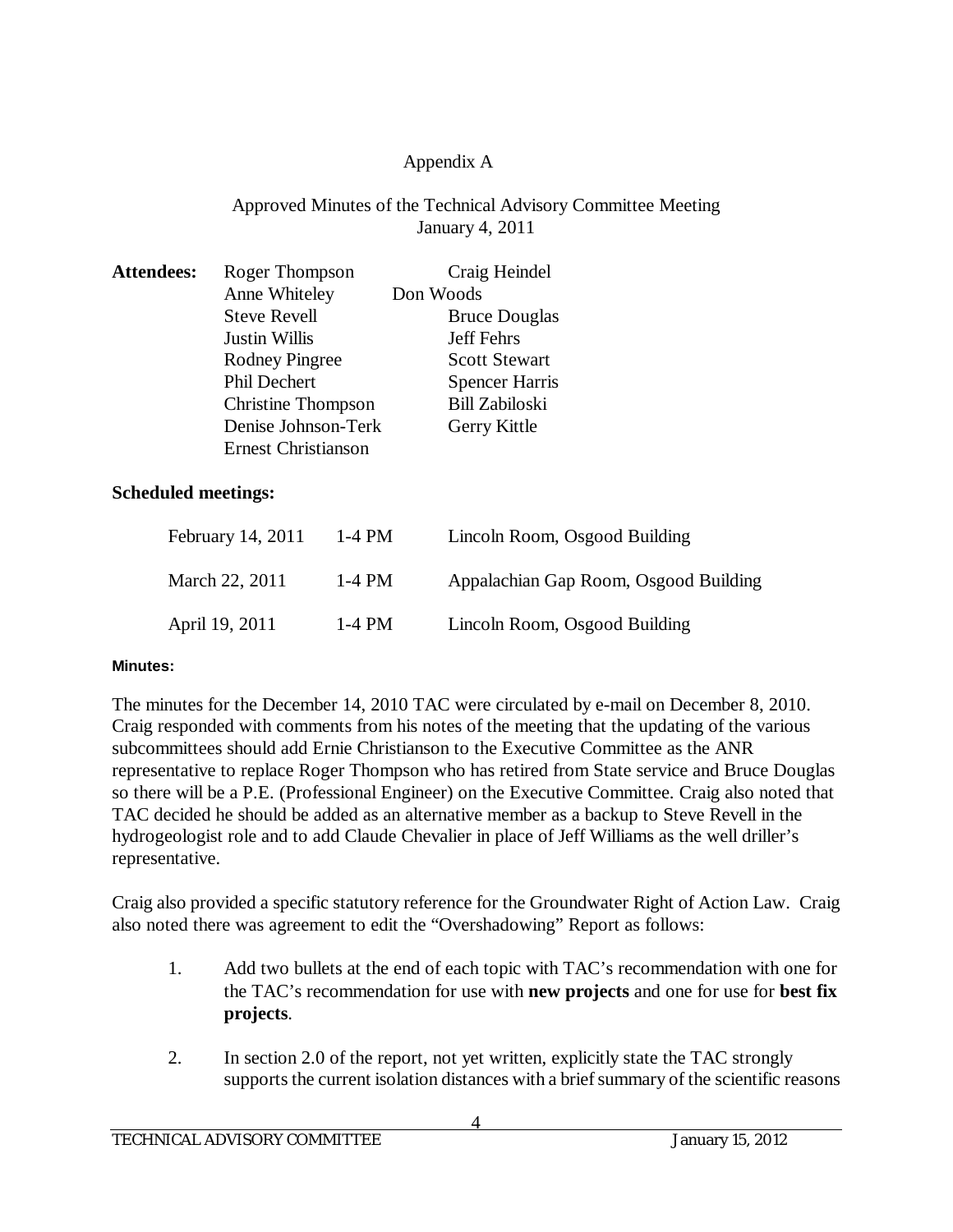and documentation that is the basis of each decision. Repeat this in section 2.2.

- 3. Bruce will provide a statement summarizing the 1985-1986 DEC report on nitrates in groundwater relative to density of onsite wastewater systems for inclusion in section 2.1 which might fit as a new paragraph between the current second and third.
- 4. In section 1.1 or section 3 add a paragraph the concludes that some overshadowing may not significantly affect the neighbor's land use options because the overshadowing occurs in areas not suitable for water or wastewater systems or in areas already developed that are not likely to be further developed.
- 5. Add section 5.5 addressing whether there should be separate rules to apply to pre-existing small undeveloped lots. Craig said his notes and his memory did not include a specific decision on this topic.

Jeff Fehrs also provided comments. Jeff noted that there had been a TAC discussion about the current first-in-time approach versus a public trust or correlative rights discussion resulting in general agreement that, while not perfect, the first-in-time approach should be retained.

The comments noted above were included in the approved minutes for the December 14, 2010 meeting.

# **Introductions**

Ernie introduced Bill Zabiloski, Assistant Regional Engineer, who works in the Essex Regional Office and also reviews hydrogeologic analyses. Bill will attend meetings in the future that involve discussion of hydrogeological issues.

# **Annual TAC Report**

Roger noted that Craig had done his usual great job of writing the body of the report. Craig asked if his draft comments related to electing or not electing a TAC Chair were correct. The TAC agreed that his draft was correct (a chair had not been elected). Roger noted that the third table in Appendix C needs to have the enforcement information for 2010 added. Bruce noted that the second table has math errors regarding the number of permits denied due to non-compliance. Roger will correct these numbers. The TAC gave unanimous approval to the draft report. Roger, Craig, and Ernie will cover the details of getting the report printed and distributed along with the appropriate cover letters. Craig said he would like to get a hard copy of the report. A few other members also requested a hard copy with the rest preferring to use an electronic copy if they need access in the future.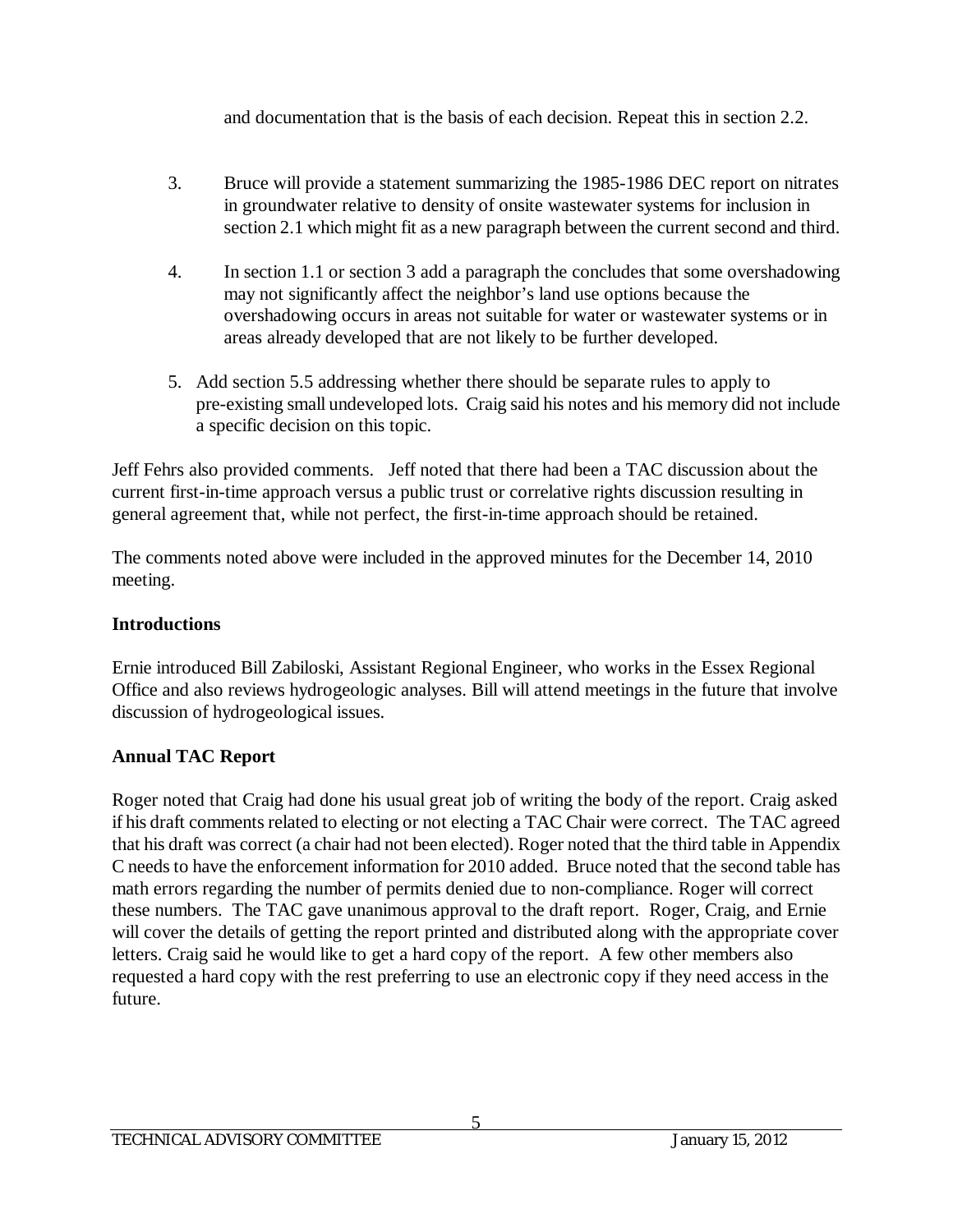#### **Overshadowing Report**

The draft report was reviewed in detail with many edits for clarity and how to appropriately present the information, decisions, or conclusions. The TAC also considered whether or not to comment on the overshadowing effects related to public water supplies and decided against making any comments on this topic. Ernie asked if there should be some recommendation about the effects of unregulated wells (wells for snow-making, irrigation, and other non-drinking water uses are mostly unregulated). It was decided this is a topic for another day. The TAC considered whether to recommend a change to the Rules that would result in limiting a single family residence to a single water source, except in situations where none of the available sources was sufficient by itself to support the single family residence. This is currently shown as section 6.1 in the report. The TAC gave unanimous support for this rule change.

Scott asked that the report include information about how the term shallow well is used in the report. While shallow well has a common meaning, it is not a scientific term. It was agreed to add an explanation of the term.

## **Meeting Dates**

It was decided to meet on February  $15<sup>th</sup>$ , March  $22<sup>nd</sup>$ , and April  $19<sup>th</sup>$ . Roger will schedule meeting rooms.

Items prioritized for discussion with high, low, and medium ranking

- 1. Soil identification vs. perc test **medium**
- 2. Curtain drain with presumption of effectiveness **high**
- 3. Revisions to desktop hydro chart **medium**
- 4. Minimum amount of sand under a mound **high**
- 5. Grandfathered design flow and conversion of use policy **high**
- 6. Updating of design flow chart **high**

#### **Executive Committee**

Steve Revell, Ernest Christianson, Bruce Douglas Alternates – Chris Thompson, Spencer Harris, Claude Chevalier, Craig Heindel

#### **Subcommittees**

Hydrogeology - Craig Heindel, Dave Cotton and Steve Revell.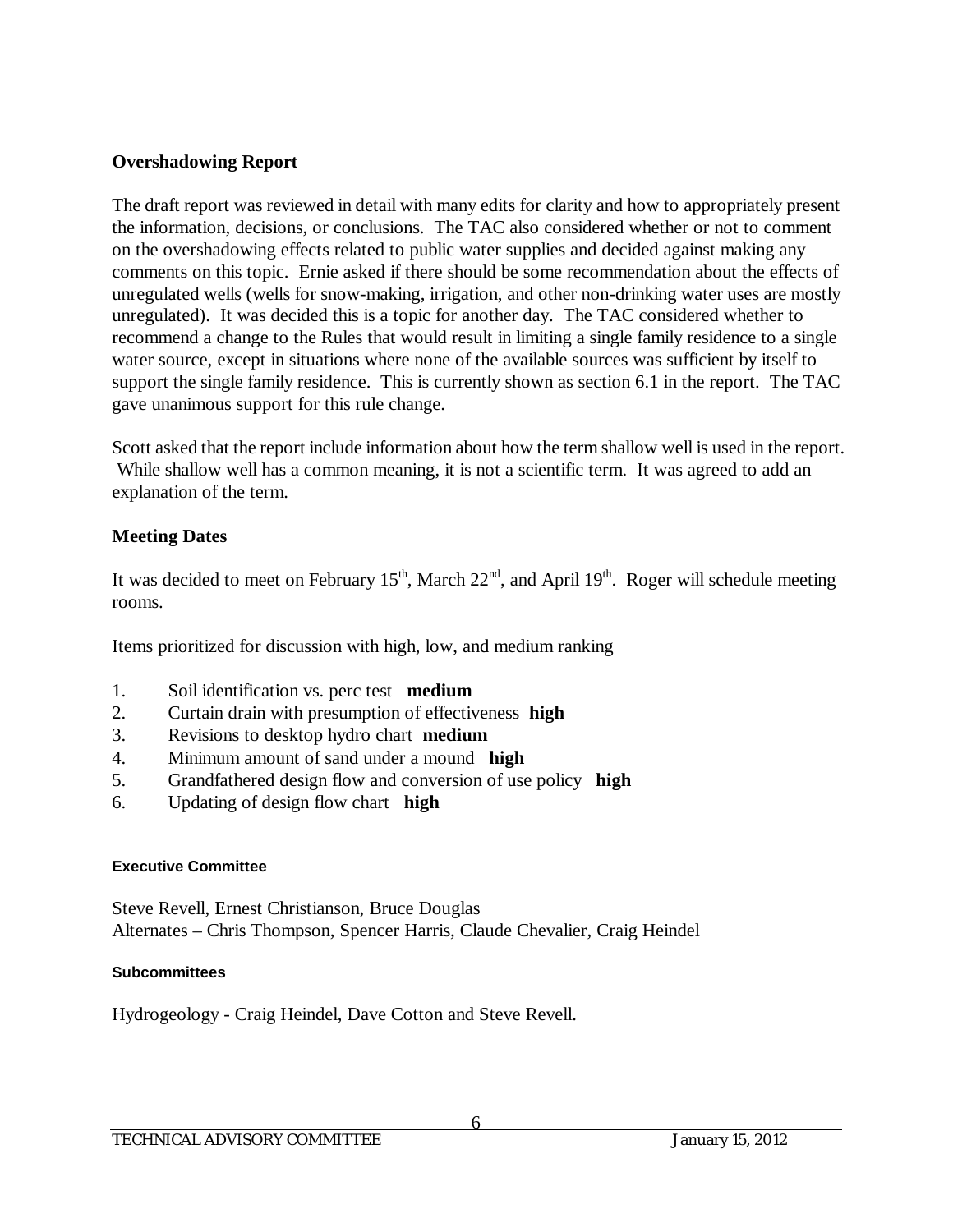## Approved Minutes of the Technical Advisory Committee Meeting February 15, 2011

| <b>Attendees:</b> | Roger Thompson             | Gail Center    |
|-------------------|----------------------------|----------------|
|                   | Denise Johnson-Terk        | Gary Adams     |
|                   | <b>Ernest Christianson</b> | Kim Greenwood  |
|                   | <b>Scott Stewart</b>       | Rodney Pingree |
|                   | Craig Heindel              | Jeff Fehrs     |
|                   | <b>Spencer Harris</b>      | Don Woods      |
|                   | <b>Steve Revell</b>        | John Beauchamp |

#### **Scheduled meetings:**

| March 22, 2011 | 1-4 PM | Appalachian Gap Room, Osgood Building |
|----------------|--------|---------------------------------------|
| April 19, 2011 | 1-4 PM | Lincoln Room, Osgood Building         |

#### **Agenda:**

The agenda was reviewed and Steve asked for a few minutes to talk about the Wetlands training and the new rules that have been adopted.

#### **Minutes:**

The minutes were accepted with a spelling correction.

## **Review of Presentation to the House Committee on Fish, Wildlife, and Water Resources Regarding the "Overshadowing Report"**

Ernie Christianson, Bruce Douglas, Claude Chevalier, and Anne Whiteley gave testimony. Roger Thompson also attended. Ernie reviewed the meeting which seemed to go quite well with support for the TAC report and the TAC recommendations in the report. Most members of the Legislative Committee seemed to support retaining the first in time approach though a couple of members said it was hard for them to accept that someone could develop their land in a way that would restrict what a neighbor might be able to do. This was discussed by the Legislative Committee but the TAC report analysis of the pro's and con's of the first in time approach seemed to result in the Legislative Committee reaching the TAC's conclusion that any change would create more problems than retaining the existing status. Rep. McCullough asked about having a longer time period between the notification of an "overshadowing" and issuing of a permit, maybe as much as 30 days. Ernie said that he asked that any increase in time over the existing 7 day notice period be required to be prior to filing an application. Otherwise, it would greatly affect Agency operations which in recent years have achieved a fast turn around on the majority of applications.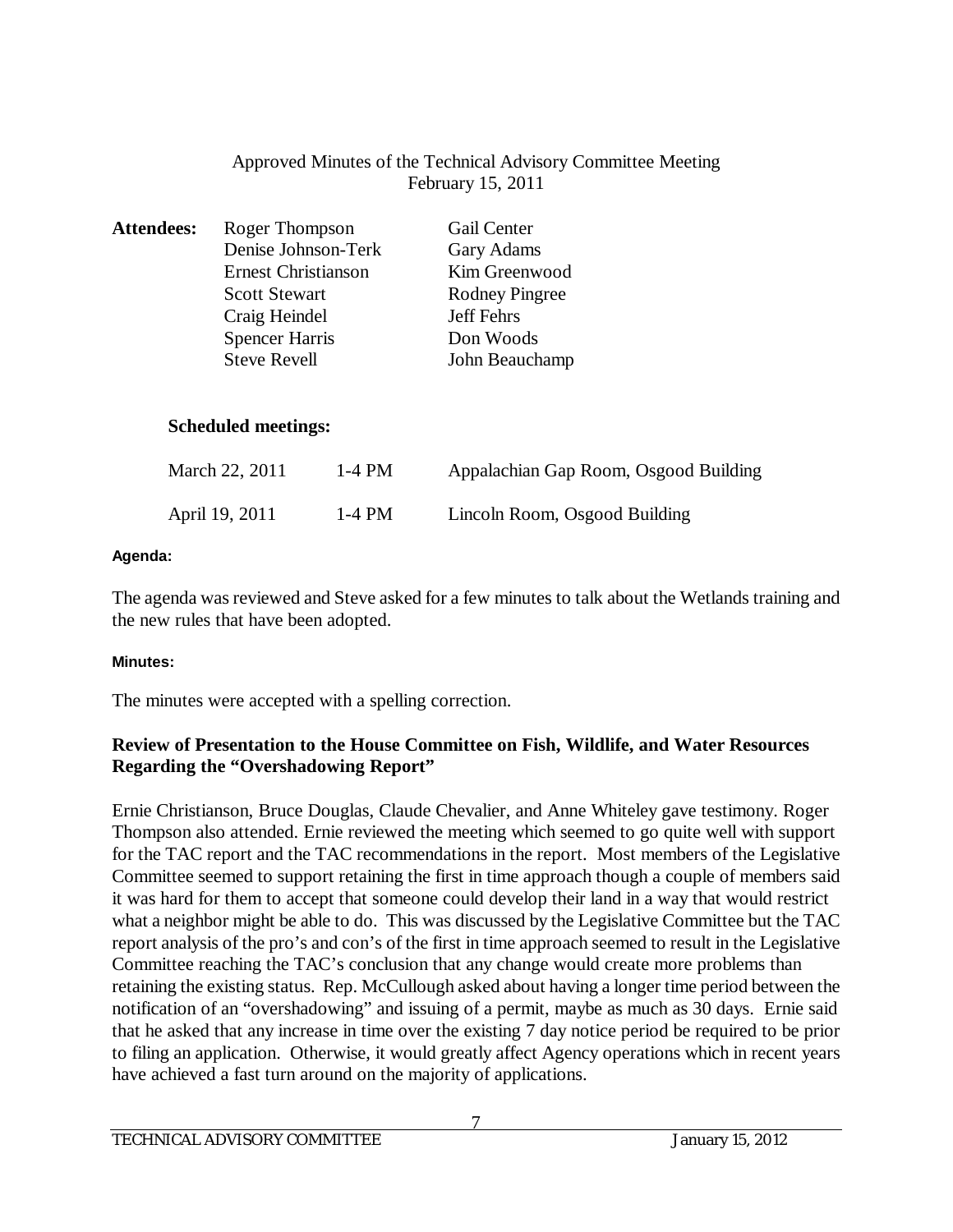Ernie noted that Anne had pointed out a few areas that might be clarified in the statute. One would be a change such that only a site plan showing the overshadowing is sent to the neighbor instead of a full set of plans with detail sheets. Another might be to indicate that the legislative intent was that the notification would be related to a potential impact for a single family residence with a bedrock well. Anne will be working with Legislative Council to draft possible changes to the statute, including a specific notification statement that would be used for all projects.

Gail asked about the Legislative Committee's reaction to the TAC recommendation to maintain the existing isolation distances. Ernie reported that the Legislative Committee heard testimony from Claude Chevalier who reviewed his long experience of well drilling in Vermont. Claude said that his company had installed many wells that have significantly smaller isolation distances than those required in the current rules for new projects and was unaware of any contamination problems. Bruce Douglas reviewed the TAC Report and stated that the existing isolation distances are scientifically based. Bruce noted that a nitrate contamination study done in Vermont in the 1980's actually found some drilled wells with nitrate contamination believed to come from nearby wastewater disposal systems. This demonstrates that at least some bedrock wells are subject to contamination. One member of the Legislative Committee noted that his father, a licensed plumber, had always said that protecting the groundwater was the most important thing he could do. Ernie said that his impression was that the Legislative Committee was not in favor of reducing the existing prescriptive isolation distances. Ernie said that Anne and Bruce noted that under the existing rules there is a process to reduce isolation distances on a case by case basis using a hydrogeologic analysis.

The TAC recommendation of protecting only one well per lot was discussed. Ernie commented that there will be several issues to deal with as many existing projects have more than one well and getting someone to decide which one will be protected will be difficult. In some cases the second well was not legally permitted at the time of installation but with the "clean slate" exemption taking effect on January 1, 2007 many of these wells are now considered to be legal and would need to be protected. Roger noted that the Legislative Committee did appear to support the concept of protecting only one well per project. This would need to be worked out in any proposed statutory changes.

Ernie noted that the Legislative Committee does not want to deal with spite wells because of the difficulty of determining the intent of the person proposing to install the well. Steve agreed this is true and reviewed a situation he dealt with where the neighbor placed a piece of well casing, with a cap and electrical conduit, in the ground in a location that would prevent the neighbor from developing. It turns out that the casing only extends 26" below grade and it is not a well at all. Steve asked about how anyone can deal with this as it would be a trespass to go on the neighbor's land to examine the well. The group discussed this and noted that the well needs to be registered with the state if drilled in the past 30 or so years and needs a well tag if drilled in more recent years. Neither was done in this case. One suggestion was that the Water Supply Division be contacted. They might be able to investigate why the well is not registered. It was agreed that it is difficult to deal with a situation when a landowner just refuses to cooperate.

Spencer asked if there was any discussion by the Legislative Committee of the cost of complying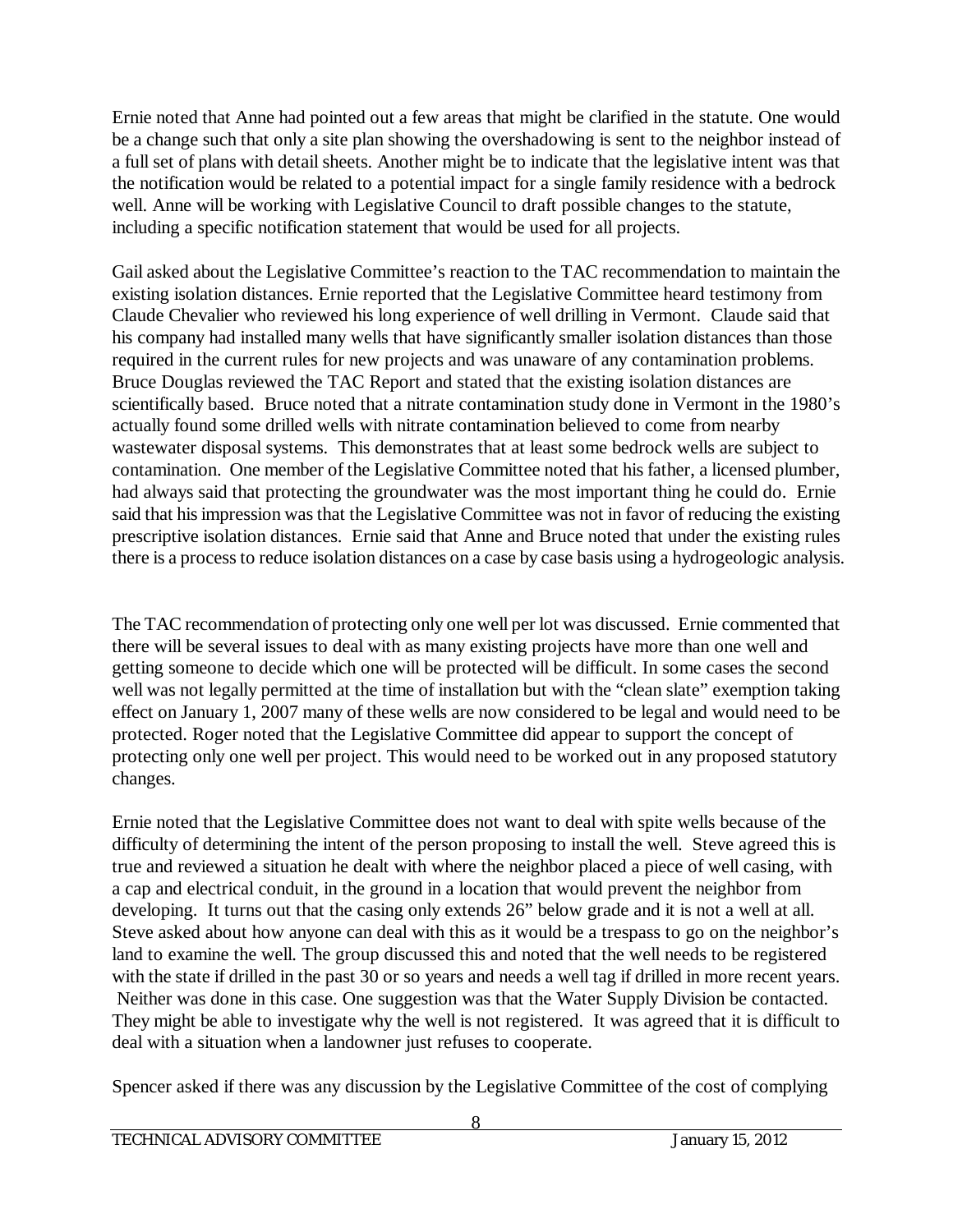with the overshadowing notification requirements or the impact of designing systems on soils that require most expensive wastewater disposal systems. Ernie said there was and there was agreement to modify the notification requirements related to sending unnecessary plans and supporting documents to the neighbor. With the sense that the first-in-time concept would be retained, any decision to relocate the wastewater system to poorer soils was not a requirement under the statute and it was up to the developer to decide how much to accommodate a neighbor's concerns.

John asked about wells that were drilled before tags were required. Craig noted that since some time in the 1980's the wells needed to be reported to the state but that the information on the actual location of the well might not be too reliable. John asked about the requirements if someone wants to add a second well when the first well does not have sufficient water. Ernie said that a state permit is needed if they will keep both wells. The replacement well exemption might apply if the old well was abandoned, at least as a drinking water source.

Denise reviewed an ongoing situation in Colchester. She noted that Colchester is not required to honor the "clean slate" exemption because the program was delegated to the Town of Colchester prior to the enactment of the exemption. There is one proposal ongoing to abandon an existing drilled well and to relocate it to a location which would have significant negative impacts on a neighboring lot. An application to relocate a wastewater force-main is pending which may or may not create a first in time situation. This appears to be a case that should be discussed with the town's attorney.

Steve asked if the Legislative Committee indicated that they may have moved too quickly last year in passing Act 145. Ernie said there was no discussion about it. Kim said that the Legislative Committee did not think they were creating something big and new, rather it was intended to be a "little fix."

Rodney asked if the proposed notification statement would include language recommending consultation between the applicant and those receiving the notification.

# **Disposal of Filter Backwash from Water Treatment Systems into Soil-based Disposal Systems**

Ernie gave a quick review of the guidance document that was issued January 29, 2011 by Christine Thompson. This guidance deals with the acceptable discharges of filter backwash that were approved in Act 145 of last year's session. Ernie said that the guidance did not create any new methods for disposal. Spencer asked why the guidance was created and Ernie said that the regional office staff asked for something in writing for their use and to provide to applicants and designers. The guidance allows for discharge of the filter backwash from treatment systems dealing with a specific list of contaminants and allows for the waste to be discharged to existing wastewater disposal systems without obtaining a permit.

Gail said that the Health Department has been asked for years about where to dispose of the backwash and in the past did not recommend construction of a separate drywell because the drywell construction and location were not regulated. A drywell located near the water supply could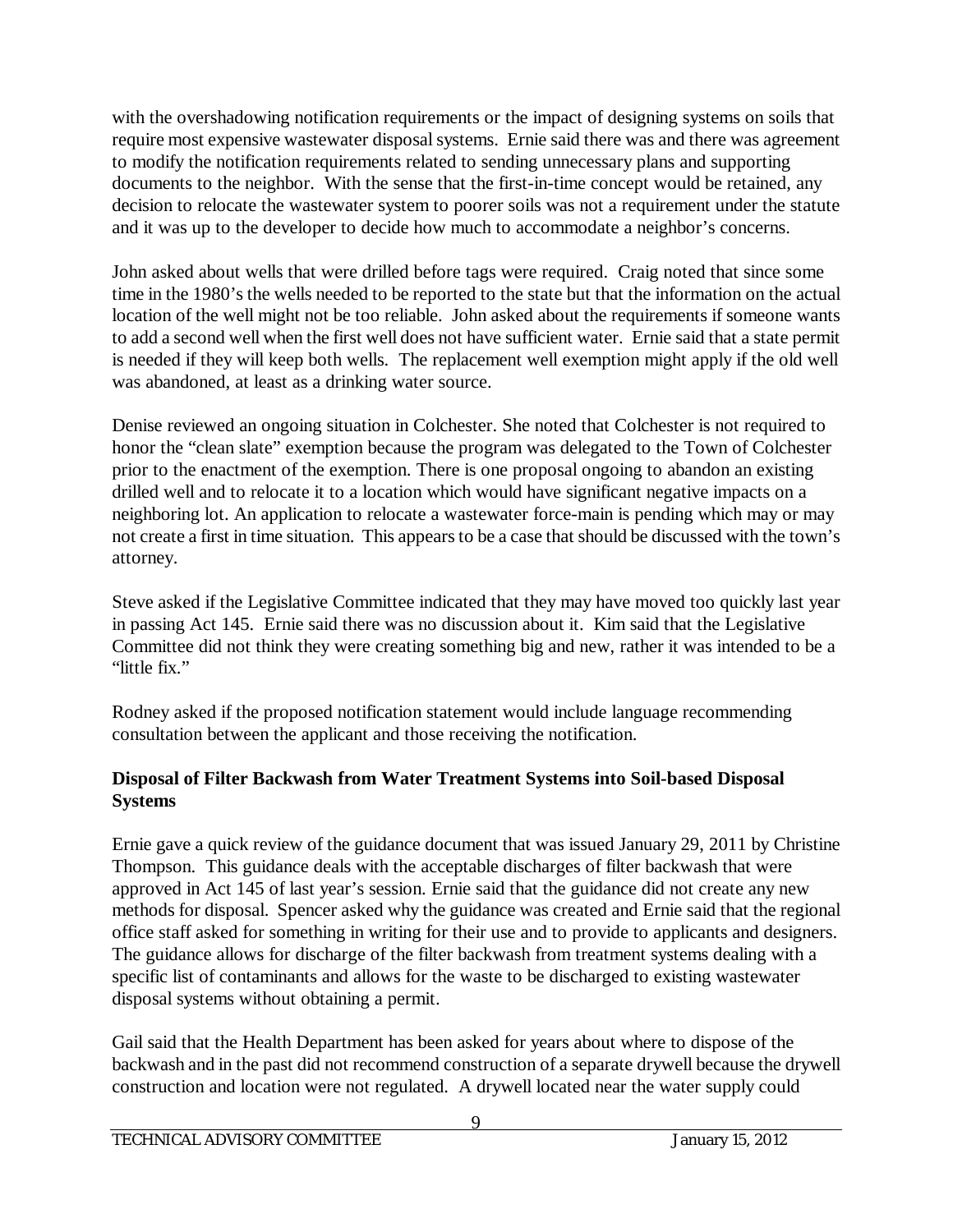contaminate the water supply.

Spencer asked Gary and John what they specified as disposal points for the water treatment systems they design. Gary and John said they do not have a clear answer to give people. John said that NOWRA (National Onsite Wastewater Recycling Association) is working on the topic and will issue a recommendation. John says he finds systems that are discharged to floor drains and foundation drains. John said he is particularly concerned about systems that remove radionuclides such as radium and uranium. Gail said that in some cases arsenic that is removed as part of iron removal can remobilize when the chemistry changes.

Craig asked if, considering that there are treatment systems that retain arsenic and radionuclides, there should be a requirement that retention type systems be required with the disposal being handled by companies that would replace the spent filter cartridges and safely dispose of them.

Gail said that Senator Lyons is sponsoring a new bill that would require more water systems to be routinely monitored. As more testing is done, and more problems found, it is likely more treatment systems will be installed. This might support companies that would pick up and dispose of certain types of filters.

Gary said that he has never seen any ill effects on wastewater disposal systems caused by adding the filter backwash to the existing systems. He has seen wells that were contaminated when the filter backwash was discharged near the well head. John said there is also some information indicating that more contaminants may be retained in a septic tank than would be retained in a stand alone drywell system which would better protect groundwater.

# **Conditional Exemption for Disposal of Filter Backwash into Underground Injection Wells (I.E. not Septic Systems)**

Copies of the e-mail Ernie circulated a couple of weeks ago were distributed as a starting point for a discussion. The e-mail listed 9 areas of questions related to volume of waste that might be exempt and various siting conditions such as distance to wells and amount of soil under the system. John and Gary discussed flow volumes from typical home water treatment systems. While the volume varies quite a bit from house to house, and most systems do not backwash every day, they agreed that an exemption that allows for an average daily flow of 50 gallons (350 gallons per week) would cover the majority of home systems.

It was decided that it would be beneficial to have a subcommittee work on this issue. Gary, Jeff, John, Ernie, and Roger will participate. Roger will arrange for the meetings.

# **Water Supply Rules**

Scott is looking for help on redrafting section 11.8 which deals with pumping, storage, and distribution issues. It was decided to form a subcommittee. Don and Ernie will participate. Ernie will look into having David Swift and/or Dolores Kuhn (regional office staff) participate. Ernie will also contact Eric Blatt and see if Greg Bostock or David Webb (Water Supply Division staff) should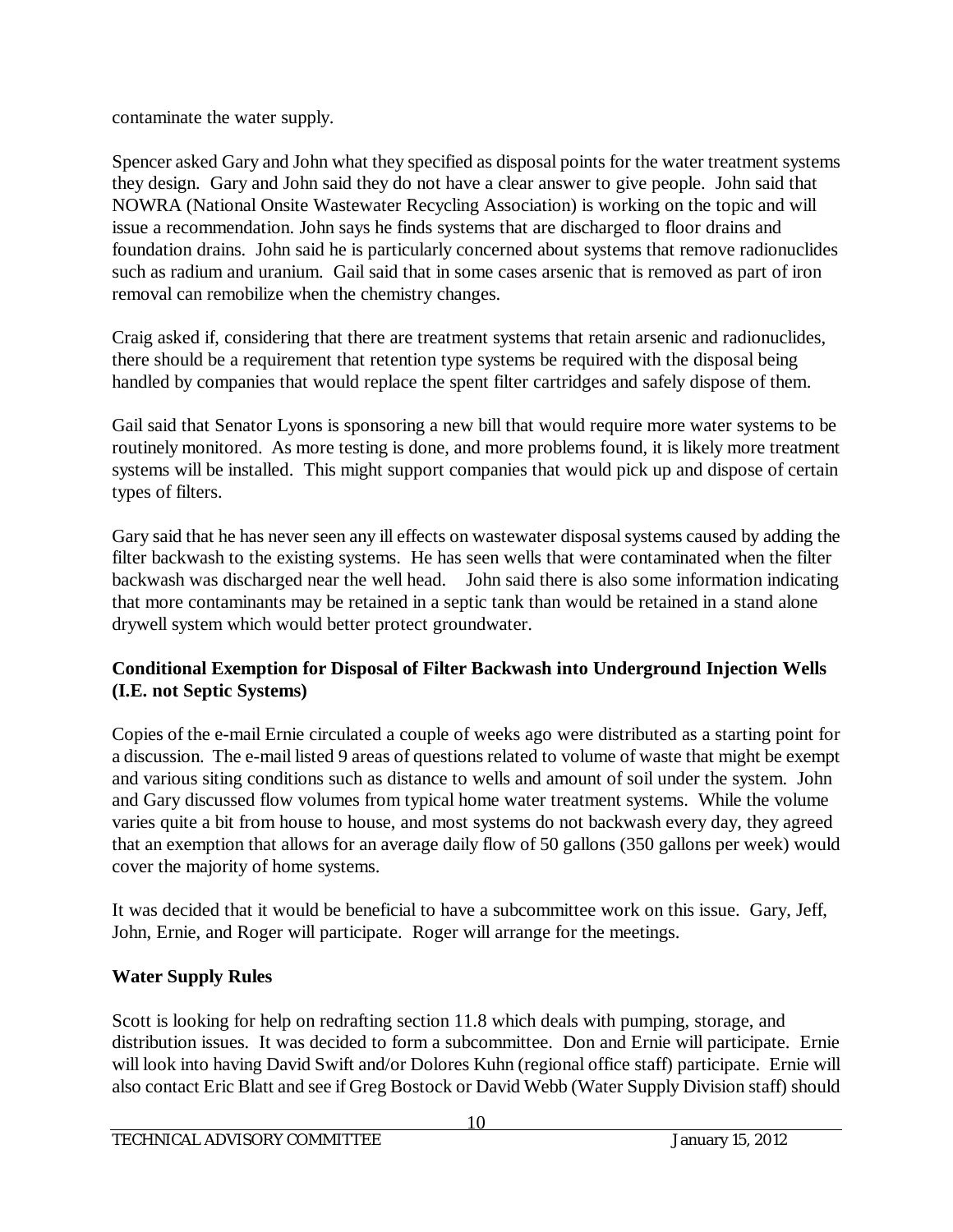be involved. Ernie will arrange the meetings.

## **Groundwater Monitoring for Performance Based Designs**

The existing rules do not give a clear statement of how the monitoring results are to be used in calculating the seasonal high water table. This issue was reviewed a couple of years ago by TAC but without any clear resolution. It was decided that a subcommittee of Steve, Craig, Bruce Douglas, Kim, Roger, Bill Zabiloski, and Ernie would work on this. Ernie will contact Dan Wilcox (regional office staff) and may ask Dan to participate. Ernie will arrange the meetings.

## **Wetlands Training Sessions**

Steve reported that he had attended a recent session and learned about one troubling issue. Under the recently revised wetlands rules, there is now a standard related to replacement of existing wastewater disposal systems. Under the previous rules, as long as there was agreement by the wetlands staff that the proposed replacement wastewater system was located in the best available location it would be acceptable. The new requirement requires a determination that there will not be an undue adverse impact from the replacement system. While it is not clear how this will work when implemented, Steve is concerned that it might end up requiring applicants to abandon onsite wastewater disposal systems and force them to use a holding tank system. A holding tank system for a single family residence can be a very expensive system. Apparently this was not considered during the development of the new wetland rules.

## **Issues for Future Discussion**

Craig asked that the Water Supply Rules and the Seasonal High Water Table determination be added to the list as high priorities which was agreed to.

Items prioritized for discussion with high, low, and medium ranking

- 1. Soil identification vs. perc test **medium**
- 2. Curtain drain with presumption of effectiveness **high**
- 3. Revisions to desktop hydro chart **medium**
- 4. Minimum amount of sand under a mound **high**
- 5. Grandfathered design flow and conversion of use policy **high**
- 6. Updating of design flow chart **high**
- 7. Water Supply Rule update **high**
- 8. Seasonal High Water Table determination for performance based systems **high**

## **Executive Committee**

Steve Revell, Ernest Christianson, Bruce Douglas Alternates – Chris Thompson, Spencer Harris, Claude Chevalier, Craig Heindel

#### **Subcommittees**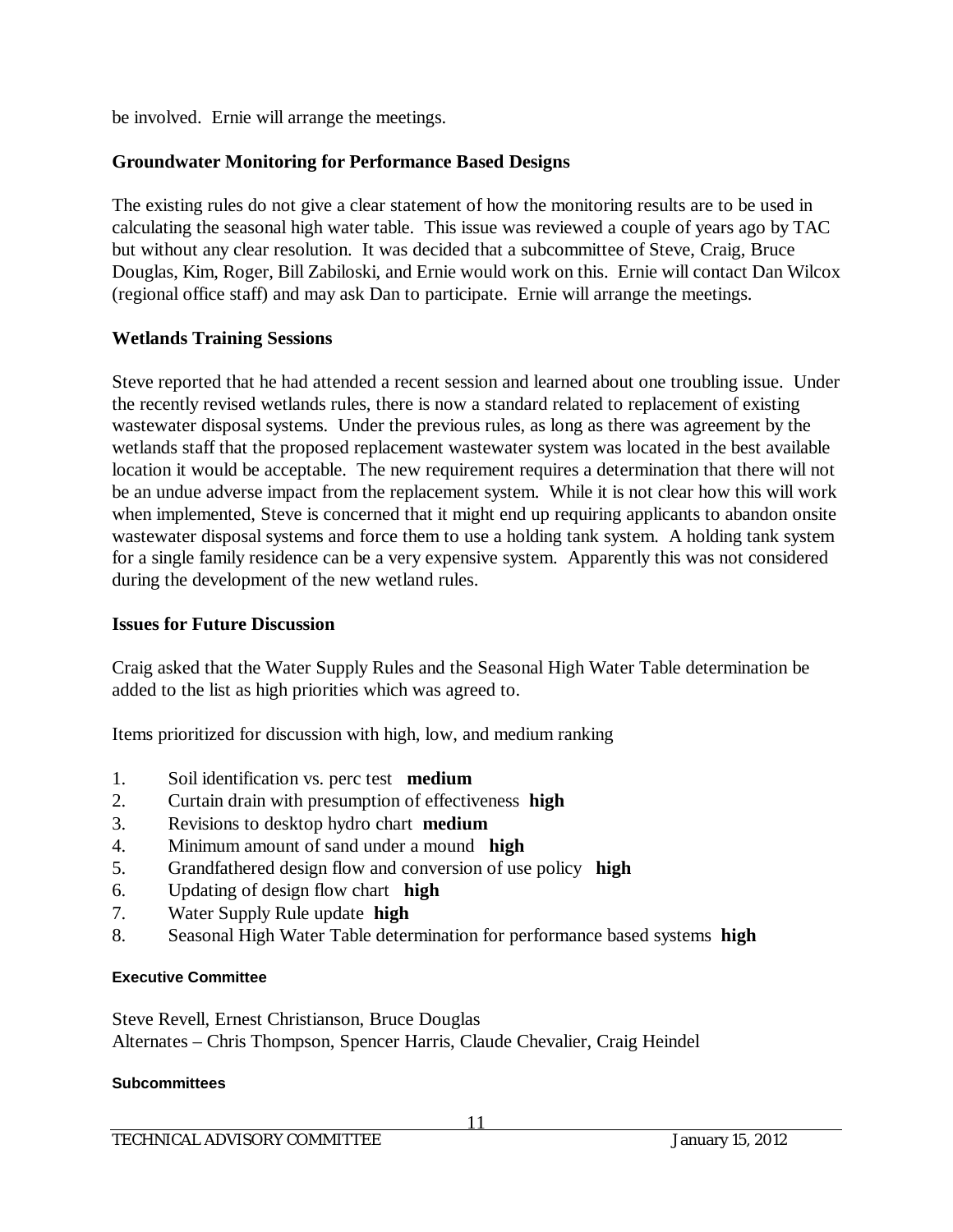## Hydrogeology - Craig Heindel, Dave Cotton and Steve Revell. Approved Minutes of the Technical Advisory Committee Meeting March 22, 2011

| <b>Attendees:</b> | Roger Thompson        | <b>Steve Revell</b>        |
|-------------------|-----------------------|----------------------------|
|                   | Gail Center           | <b>Jeff Fehrs</b>          |
|                   | Craig Heindel         | <b>Scott Stewart</b>       |
|                   | Kim Greenwood         | <b>Ernest Christianson</b> |
|                   | <b>Bill Zabiloski</b> | Anne Whiteley              |
|                   | Chris Thompson        | Phil Deckert               |
|                   | <b>Bruce Douglas</b>  | <b>Spencer Harris</b>      |
|                   | <b>Rodney Pingree</b> | John Beauchamp             |
|                   |                       |                            |

## **Scheduled meetings:**

| April 19, 2011 | $1-4$ PM | Lincoln Room, Osgood Building |
|----------------|----------|-------------------------------|
|                |          |                               |

#### **Agenda:**

The agenda was reviewed and Steve asked for a few minutes to talk about the Wetlands training and the new rules that have been adopted. Also added was a topic on groundwater under the public trust doctrine and the status of the UIC Rules in relation to geothermal wells. Kim asked that when discussing the operation of the TAC that interaction with the legislature be added to the agenda.

## **Minutes:**

The minutes of the February 15, 2011 meeting were accepted.

# **Personnel:**

Jeff Fehrs announced that he is leaving his current position dealing with Underground Injection Control Permits and other issues. Jeff is moving to the Discharge Section, still within the WWMD, that regulates direct discharges to surface waters, primarily wastewater treatment facilities.

# **S.77:**

Ernie and Matt Chapman, ANR attorney, testified at the Senate Natural Resources Committee. They asked that the list of contaminants to be tested match the list used in the failed supply section of the Wastewater System and Potable Water Supply Rules (Rules). They also asked that this issue be referred to the TAC prior to passing any legislation. The Commissioner of the Vermont Department of Health (VDH) also testified and stated that the VDH lab could handle 1000 tests per year. It was not clear if this number represents a total number of tests that the lab could run in a year or an additional number of tests that could be run. Realtors said there are about 8000 closings per year and if all systems need a test of all contaminants on the list prior to any property transfer there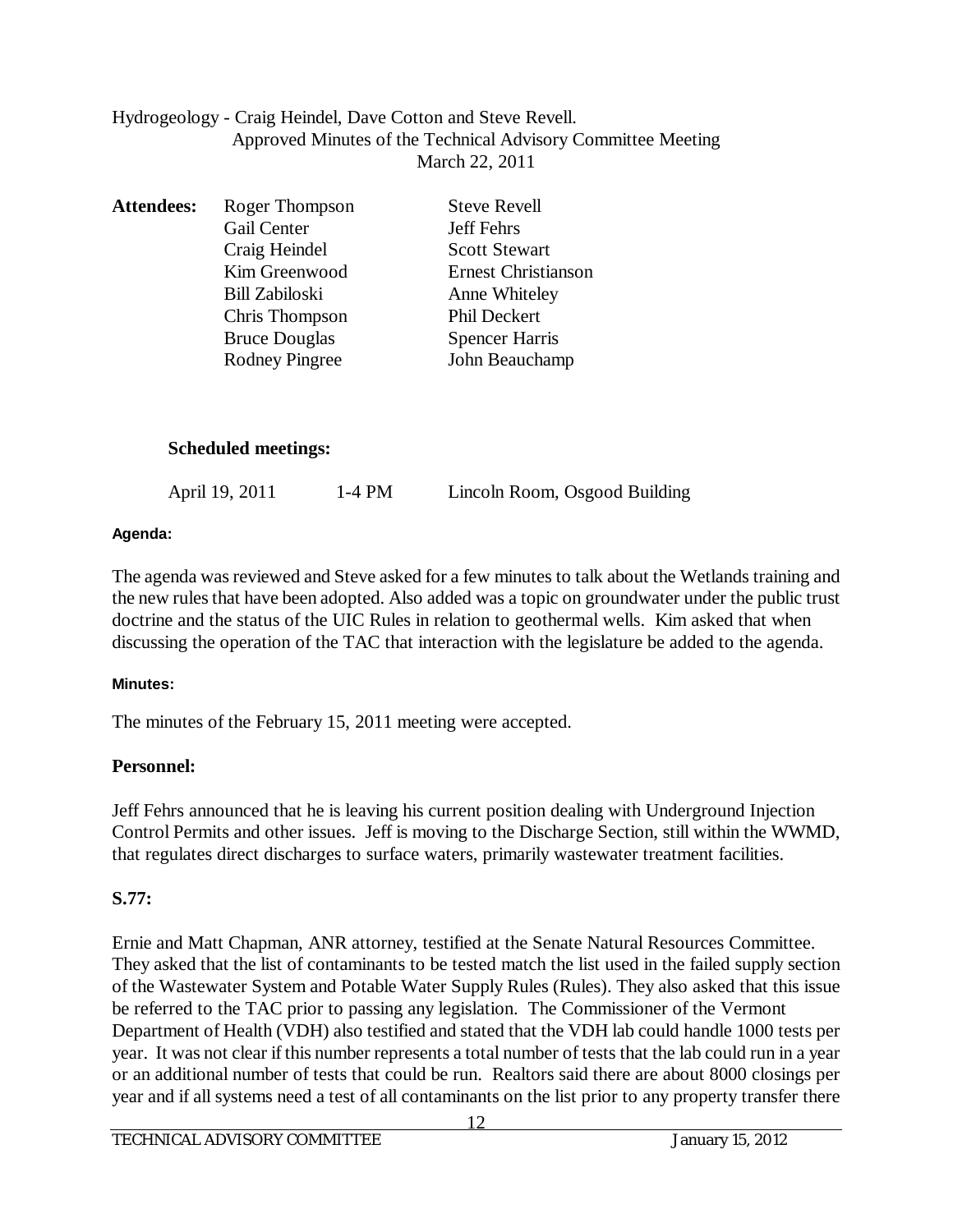would be delay in closings. It was Ernie understanding that the committee asked Matt to redraft the bill in association with the Health Department. S.77 was amended to make the testing mandatory only for new wells and just a notice to potential buyers that they have a right to ask for a full test. Roger said it is important to talk with VDH and know for certain what capacity they actually have and suggested contacting the Water Supply Division well driller's records to see how many new wells are registered each year.

The group then discussed the list of contaminants currently included in S.77. Fluoride has now been added. Fluoride was added because it has been found as a naturally occurring contaminant in parts of Vermont including in Charlotte, Westminster, and Wilmington with a highest reading of 10 mg/l which greatly exceeds the Drinking Water Standard of 2 mg/l. Lead was also added to the list. This is not commonly found as a naturally occurring contaminant but there are still old water lines and plumbing fixtures that contain lead. Ernie said that one goal of S.77 is to create a database of groundwater quality and that his testimony was that the data base should be managed by the Water Supply Division. Ernie noted that at the end of his testimony he thought the issue would be referred to the TAC.

Craig noted that S.77 appeared on the Senate Calendar today. Kim agreed and said it might pass tomorrow. The current draft does not require a time of sale test but does require testing of new wells. Steve asked what will happen when a test is done and one or more contaminants exceed the Drinking Water Standards. Anne said that if ANR knows this, then it is a violation of the Rules and ANR could move to require correction of the problem. If ANR declares there is a violation there would be a cloud on the property title until the problem is fixed. Roger said there could be a lot of time of sale problems including a delay in getting tests done if there is a heavy demand and the legislature should be fully informed before they pass any legislation. Ernie said that in the previous week or so he thought the bill was not going to be passed this session but that he had been contacted by Chris Recchia (Deputy Secretary of ANR) and told that the bill was still under consideration.

Craig suggested forming a subcommittee to prepare information to submit to the legislature identifying the problems and recommending a referral to the TAC. Anne, Ernie, Roger, John, Gail, and Chris will meet. Ernie will make the arrangements for the meeting.

Roger then asked Ernie about how the process might work under the Rules and specifically about how ANR would oversee this. Ernie said that if S.77 passed as is, it would be the landowner's responsibility to comply. Roger asked if this would be part of the permitting process and subject to a permit condition. Ernie said he was not proposing to include a permit condition. Craig said that if the legislature requires testing it would seem that ANR would need to add a permit condition and take compliance action as needed. Anne said there would need to be a permit condition.

Steve, Kim, and Roger said the bill should specify when the sample should be collected. John said that the time of sampling is important because in some cases it takes the equivalent of three months of usage before the sediment is removed, any contamination related to the drilling is removed, and the flow through the surrounding bedrock and/or soil produces relatively consistent results for the chemical testing. In terms of value of the testing for determining the need for and the design of water treatment systems, a test conducted soon after first drilling the well may give misleading results.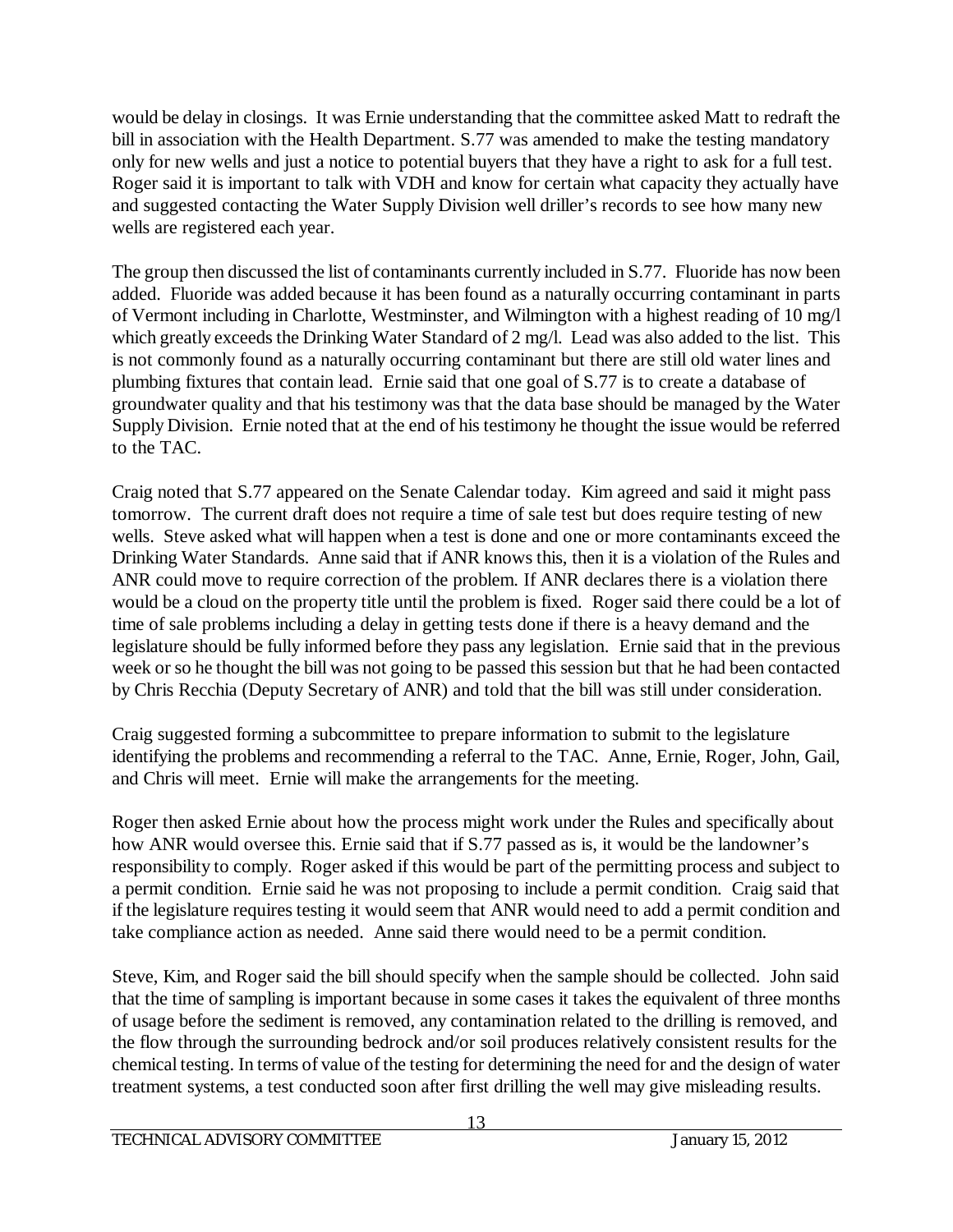Even after 3 months of usage, John noted, the results for some wells change over time with levels of contaminants increasing or decreasing in unpredictable ways.

Ernie said that the main goal of the bill is to develop a groundwater quality data base. Therefore, testing done soon after drilling the well might be adequate for defining the water quality in a particular area, even if it was not ideal for designing a water treatment system.

The TAC thinks that the issue should be referred to the TAC prior to passing a bill. Ernie said that Matt Chapman had drafted language to amend the bill to send it to TAC but it was not the version Senate Natural Resources Committee voted on. The TAC thinks a request from the TAC to send the issue to the TAC should be given to the legislature. Anne suggested using the small group approach Craig suggested. It was decided that Gail, Chris, Anne, Ernie, John, and Roger would meet on Friday, March 24<sup>th</sup>, at 9 AM to start a draft letter that would be sent by the TAC Executive Committee.

Gail said there would be a data base created for tracking groundwater quality. Ernie noted that he had told the legislature that funds to create this project would be needed. Roger said that in order for there to be a good data-base, a GPS reading would be needed for each sample point. This reading is currently taken for drilled wells, which covers most new wells, but it would have to be transferred to the new data-base.

# **H.271 -**

Roger said that when he first saw this on the legislative website he was surprised to see a proposal that would have permits for drilling new wells expire after 3 years. Steve said he was frustrated that TAC created a really good report on Act 145, and the changes that should be made, and the legislature ignored important recommendations in the report. Anne noted that when she and Ernie testified to the House Fish, Wildlife, and Water Resources Committee that one committee member asked about expiration dates and that she had pointed out several problems with expiration dates that seemed to outweigh any gains. Most members of the TAC do not support expiration dates. The rest of H.271 tries to deal with the one well per lot issue. Anne mentioned that under the current Rules new projects are not approved with more than one well unless needed to support the project. Anne said she told Rep. David Deen that the one well per lot might not be a workable idea. Anne did go on to talk with Rep. Deen about changes to Act 145 that would make it easier to administer. The TAC reviewed draft language. Anne pointed out that it reduces the amount of paperwork that must be sent to neighbors and moves the notice period to before the application is filed. If the plans are altered after the application is filed, there will still be a notice to the neighbors with a 7 day waiting period after sending the notice to the neighbors before a permit can be issued.

Act 145 is continuing to be an issue with landowners. Anne has 4 new permit appeals, which is an unusually large number, at least one of which is a pure overshadowing appeal. Anne said there was testimony at F+W that Act 145 is not generally making people happier, instead there is more conflict. Kim noted that the only thing that had changed on the ground was that people are now aware of how they may be affecting a neighbor or how they may be affected by a proposed permit. Phil said that people have approached him about overshadowing issues. One person was sent a plan that showed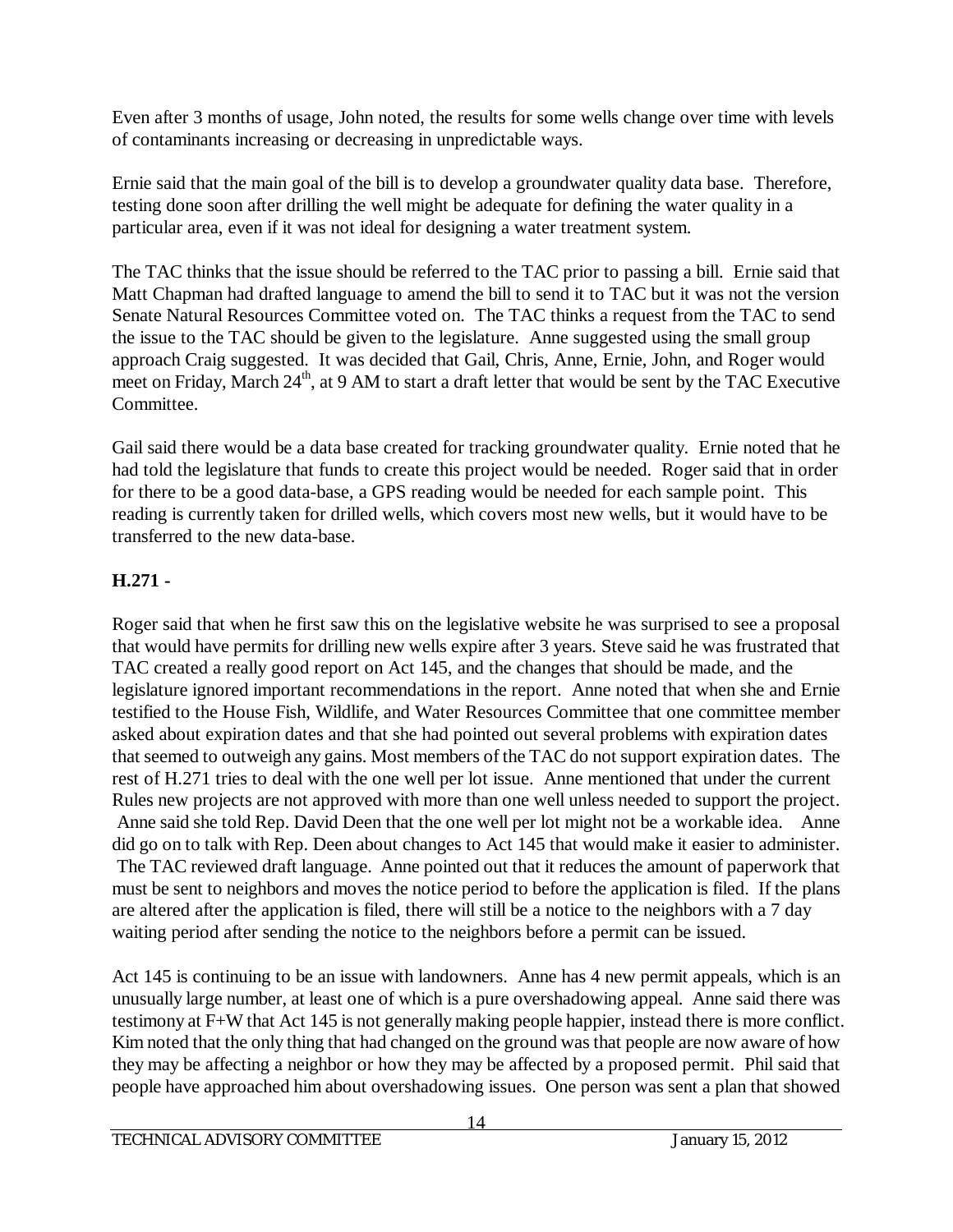the potential overshadowing zone based on both a drilled bedrock well and for a shallow well. The first had a 200' isolation zone and the second was 500'. After looking into it, it was clear the permit application was based on a bedrock well and only the 200' distance was applicable and it only extended onto the neighbors land a short distance which Phil said would have only a small impact. Phil asked if the neighbor's ability to install a shallow well is protected and Anne replied that the overshadowing notice is based on the neighbor installing a bedrock well. Any existing shallow wells are protected by the permit as a permit cannot be issued if the 500' isolation zone is not met unless a hydrogeologic analysis supports a reduction in isolation distance to less than 500'.

Bill said that the existing language in the guidance for drawing isolation zones around leachfields is not clear and that under strict application a larger isolation zone would be created than is necessary. Anne said she knows this language needs to be updated and encouraged Bill to make a start on drafting proposed changes. Spencer said that his default approach is to make the isolation zone larger because it was less of a problem than if he ended up with a zone that was too small and that a detailed analysis to reduce the size added cost to the design.

Ernie asked if the new language to amend Act 145 would be specific as to what must be sent to the neighbors. Anne said that F+W had looked at her new language and liked it, however H.271 did not make crossover. Therefore, it will wait until next year unless they find some other bill to attach it to, such as S.77.

Anne said that one member of the F+W Committee felt that TAC had prejudged the issue of reducing isolation distances based on reading the TAC minutes. Ernie said he had met with this member and explained that the current Rules allow for case specific reductions in isolation distance based on a hydrogeologic evaluation. If this continues to be a problem it may be worth having a couple of TAC members make a contact and explain that the TAC did a thorough review. It did not require a lot of time as much of the material had been extensively reviewed in the past couple of years and therefore only new information in recent years needed to be reviewed. Ernie said he also lobbied the member to send the one well per lot concept back to the TAC.

A sense of the TAC was taken and there is strong support for Anne's 3/15/2011 language and strong opposition to adding expiration dates to permits for new wells.

# **Groundwater and Public Trust Issues -**

Anne gave a quick overview starting with a court decision involving a permit issued to the OMYA Corporation that requires a public interest determination that OMYA's impact on groundwater is in the public interest. Anne said there is a petition for an interlocutory appeal to the Vermont Supreme Court from ANR. ANR's position is that the original decision applied the public trust test used for surface water which is not an appropriate basis for decisions related to groundwater. One main requirement under the surface water test is that there is a public benefit in approving a proposed use. An example might be that when constructing a marina that will create a profit for an individual, there may be a public benefit if the marina creates boat launching and holding tank pump-out facilities that

15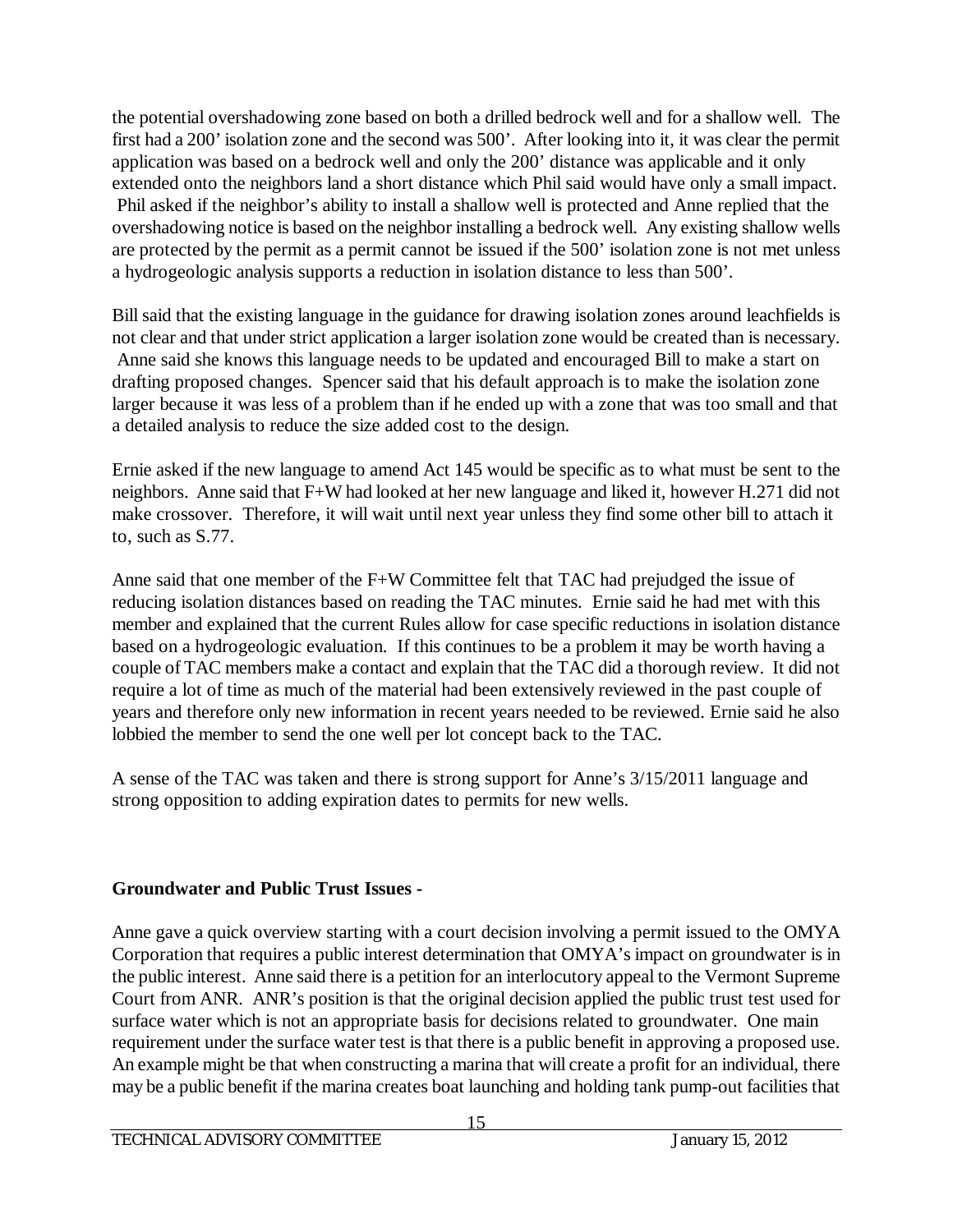benefit other lake users. Kim says there are different opinions about what the OMYA decision actually means. Anne said that ANR is challenging the application of the specific test that the court said was to be used to determine compliance with the public trust but that ANR is not challenging that a public trust analysis should be done. This specific test she is referring to was about the impact of alterations at a marina on the use of Lake Champlain. The Agency has also formed a working group to consider how the public trust issues affect each of the Department of Environmental Conservation programs related to groundwater.

# **Geothermal Wells -**

Craig attended the Vermont Groundwater Association Annual Meeting on March 11 where Jeff gave a presentation on UIC Rules and geothermal wells. Craig said that the Underground Injection Control (UIC) Rules appear to require a permit for a geothermal well. Jeff said this is true if there is any discharge of water back into the ground. A closed loop system would not need a permit but a standing column or recharge well does need a permit under the UIC Rules. Craig and others noted that there are hundreds of geothermal wells already constructed with many more added each year and it is a concern that all of these might be in violation of the UIC Rules. The Agency would like to amend the UIC Rules so that most geothermal wells qualify for a conditional exemption. A few very large capacity wells might still require a permit but this would be worked out during the rule revision process. A subcommittee was formed to work on this issue with Craig, Steve, Jeff, Scott, Rodney, Kim and Ernie as members.

# **TAC Operation -**

Chris said that she had asked for this issue to be on the agenda to see if any changes are needed in how the committee works. Chris said that the TAC has its own status under statute and while there is administrative support from ANR TAC operates independently of the Agency. She asked if the committee wanted to appoint a chair. There was a TAC Chair when the committee was first appointed but the position has been vacant for a few years. Kim said that her concern is not being sure of the proper contact person when she suggests that a legislative committee contact the TAC. She also said there has been an issue relative to ANR's lack of presence at the statehouse in the past couple of years. Last year's Act 145 is one example.

Christine asked if the Committee wanted to appoint a chair and maybe a vice-chair. After much discussion the group decided to rely on the executive committee and to continue operating as it has been. Roger agreed to continue doing the meeting minutes and to facilitate the meetings. The Committee decided to add Roger to the executive committee.

# **Wetlands Training –**

Steve said that he recently attended some wetlands training and it seemed that the wetlands program had changed their thinking about when a replacement leachfield can be allowed as opposed to requiring a holding tank. Julie Foley (Wetlands Program Staff Member) used an ortho-photo that displayed the boundaries of a Class Two wetland and a "best fix" variance replacement leachfield. Julie said that a person must demonstrate that there is no undue adverse impact. This would involve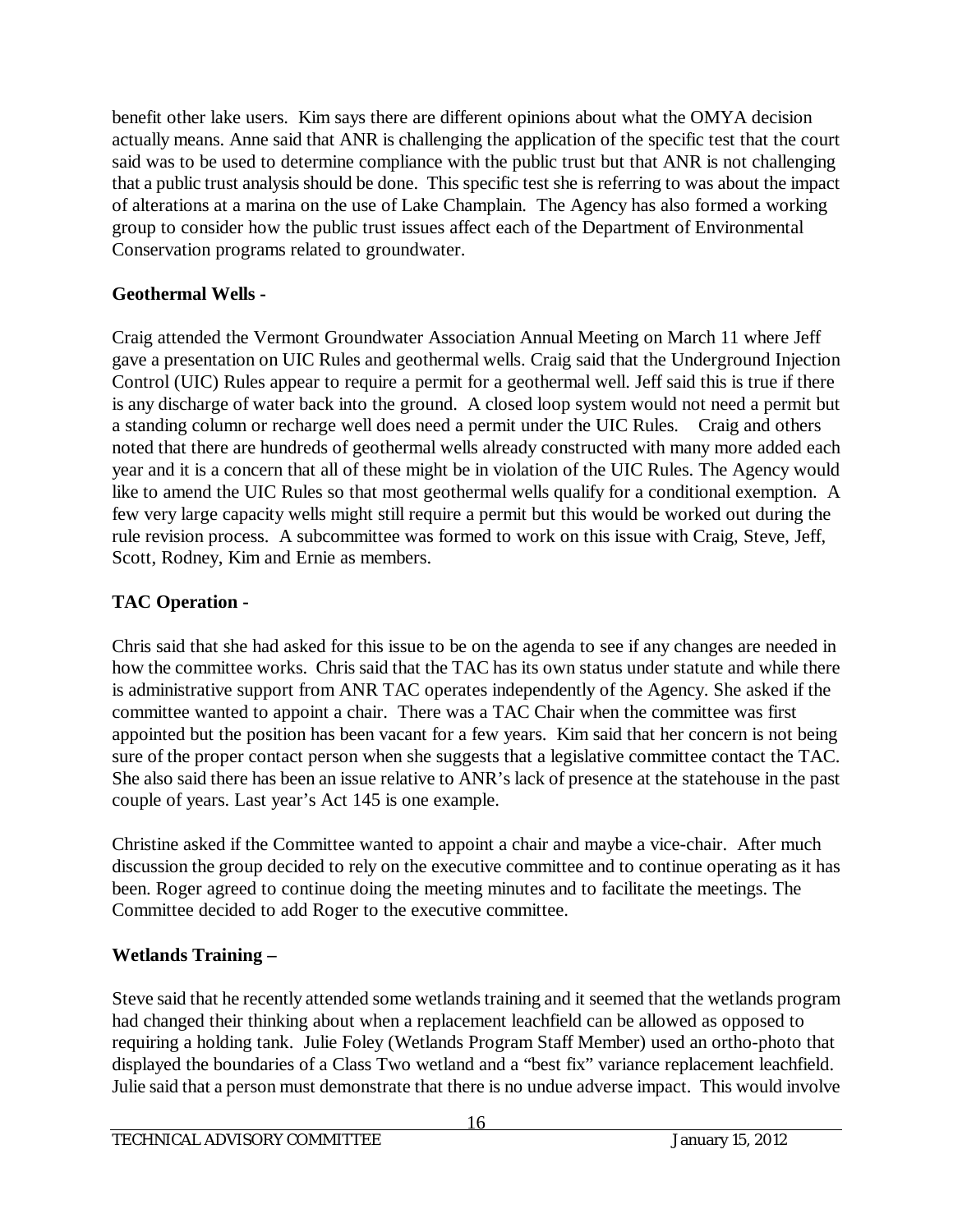a public process that requires at least 60 days. Ernie said there is going to be a meeting with the wetlands program staff to learn exactly how the process works. There have not been any recent changes in the wetlands rules related to leachfields so the issue may be more in the presentation than in the actual operation of the wetland decisions.

Spencer said that he had a recent situation where Alan Quackenbush was able to sign off on wetlands issues based on a sketch of the proposed replacement system and an ortho-photo. Spencer did say that the new hydric soil maps are creating concerns.

One person said that there is a rumor that wetlands can only be delineated in the spring. This is more likely a case of saying that accurate delineations cannot be done in the winter when there is snow on the ground. Ernie will check into this. Gail asked if doing a replacement leachfield will require two permits. The answer is yes, one WW Permit and one Wetland Permit.

Items prioritized for discussion with high, low, and medium ranking

- 1. Soil identification vs. perc test **medium**
- 2. Curtain drain with presumption of effectiveness **high**
- 3. Revisions to desktop hydro chart **medium**
- 4. Minimum amount of sand under a mound **high**
- 5. Grandfathered design flow and conversion of use policy **high**
- 6. Updating of design flow chart **high**
- 7. Water Supply Rule update **high**
- 8. Seasonal High Water Table determination for performance based systems **high**

#### **Executive Committee**

Steve Revell, Ernest Christianson, Bruce Douglas, Roger Thompson Alternates – Chris Thompson, Spencer Harris, Claude Chevalier, Craig Heindel

#### **Subcommittees**

Hydrogeology - Craig Heindel, Dave Cotton and Steve Revell.

- S.77 Issues Anne Whiteley, Ernie Christianson, Roger Thompson, John Beauchamp, Gail Center, Chris Thompson
- UIC Rules and Geothermal Wells Craig Heindel, Steve Revell, Roger Thompson, Ernie Christianson, Scott Stewart, Rodney Pingree, Kim Greenwood
- SHWT Monitoring Craig Heindel, Steve Revell, Roger Thompson, Ernie Christianson, Bill Zabiloski, Dan Wilcox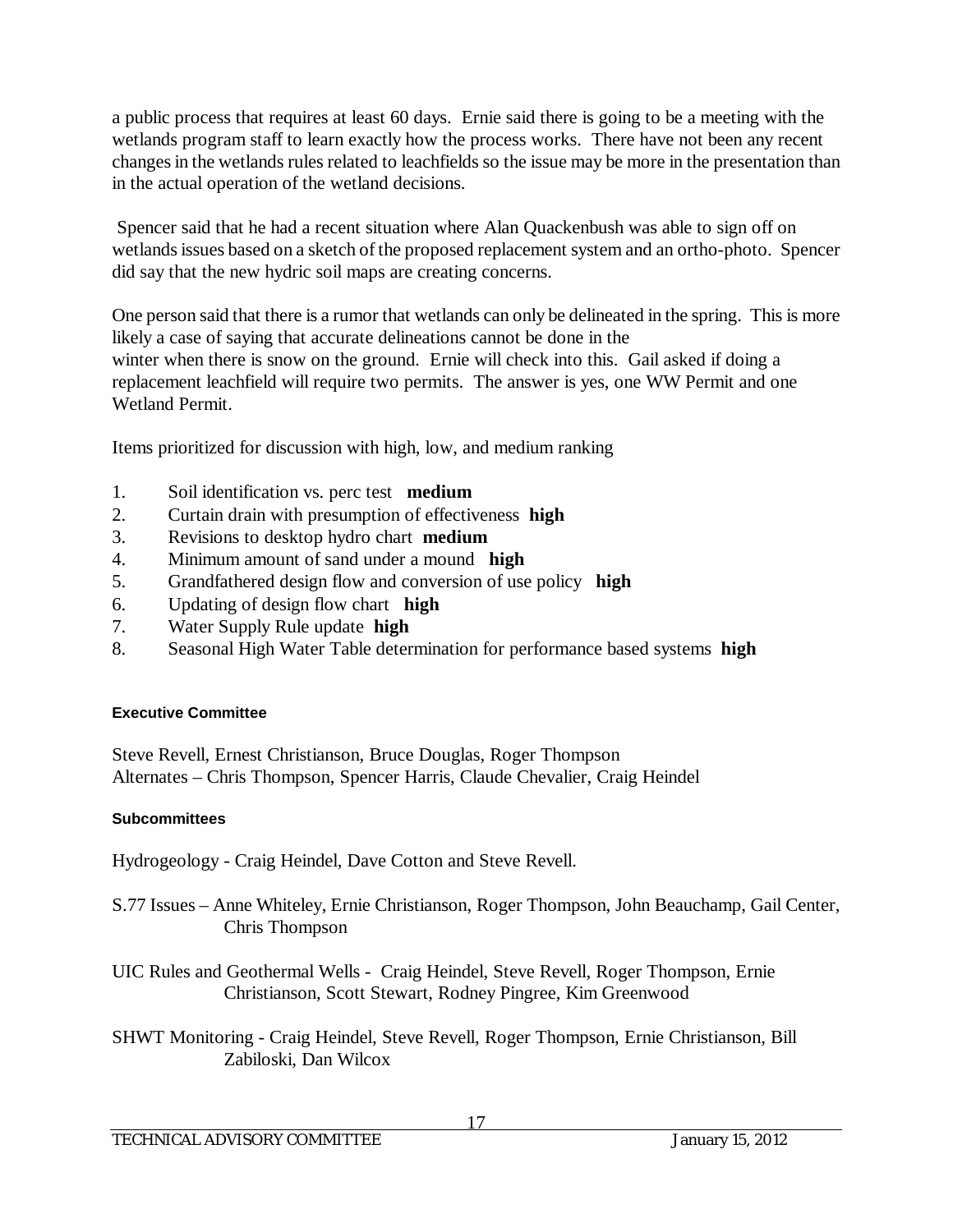UIC Rules and Disposal of Wastewater from Water Treatment Systems – John Beauchamp, Gary Adams, Roger Thompson, Ernie Christianson, Gail Center, Jeff Fehrs

## Approved Minutes of the Technical Advisory Committee Meeting April 19, 2011

| Roger Thompson        | <b>Ernest Christianson</b> |
|-----------------------|----------------------------|
| Denise Johnson-Terk   | <b>Steve Revell</b>        |
| Craig Heindel         | John Beauchamp             |
| Gary Adams            | Chris Thompson             |
| <b>Bill Zabiloski</b> | <b>Bruce Douglas</b>       |
| <b>Spencer Harris</b> | Gail Center                |
|                       |                            |

## **Scheduled meetings:**

| May 24, 2011  | 1-4 PM | Lincoln Room, Osgood Building |
|---------------|--------|-------------------------------|
| June 21, 2011 | 1-4 PM | Lincoln Room, Osgood Building |
| July 19, 2011 | 1-4 PM | Lincoln Room, Osgood Building |

## **Agenda:**

The agenda was reviewed and topics related to the new wetlands program training and the potential of having a list of qualified water treatment designers were added.

## **Minutes:**

The minutes of the March 22, 2011 meeting were reviewed. Craig asked that the first reference to Matt be revised to be Matt Chapman for clarity. Kim Greenwood had e-mailed some proposed changes for clarity which will be incorporated.

# **S.77 Update:**

Ernie gave an update on S.77. Anne Whiteley had forwarded the comments prepared by the TAC Subcommittee to Rep. Deen, Chair of House F+W; Sen. Lyons, Chair of Senate NR; Mike O'Grady, Legislative Council, and Subcommittee Members on April 4<sup>th</sup>. Bruce said that he had contacted Rep. Krebs and had provided background information on how the TAC had reviewed the existing isolation distances between water supplies and wastewater systems. This review resulted in a recommendation to retain the existing isolation distances There was some concern by ANR that the statement of TAC concerns had been forwarded to legislative committees by Anne Whiteley, even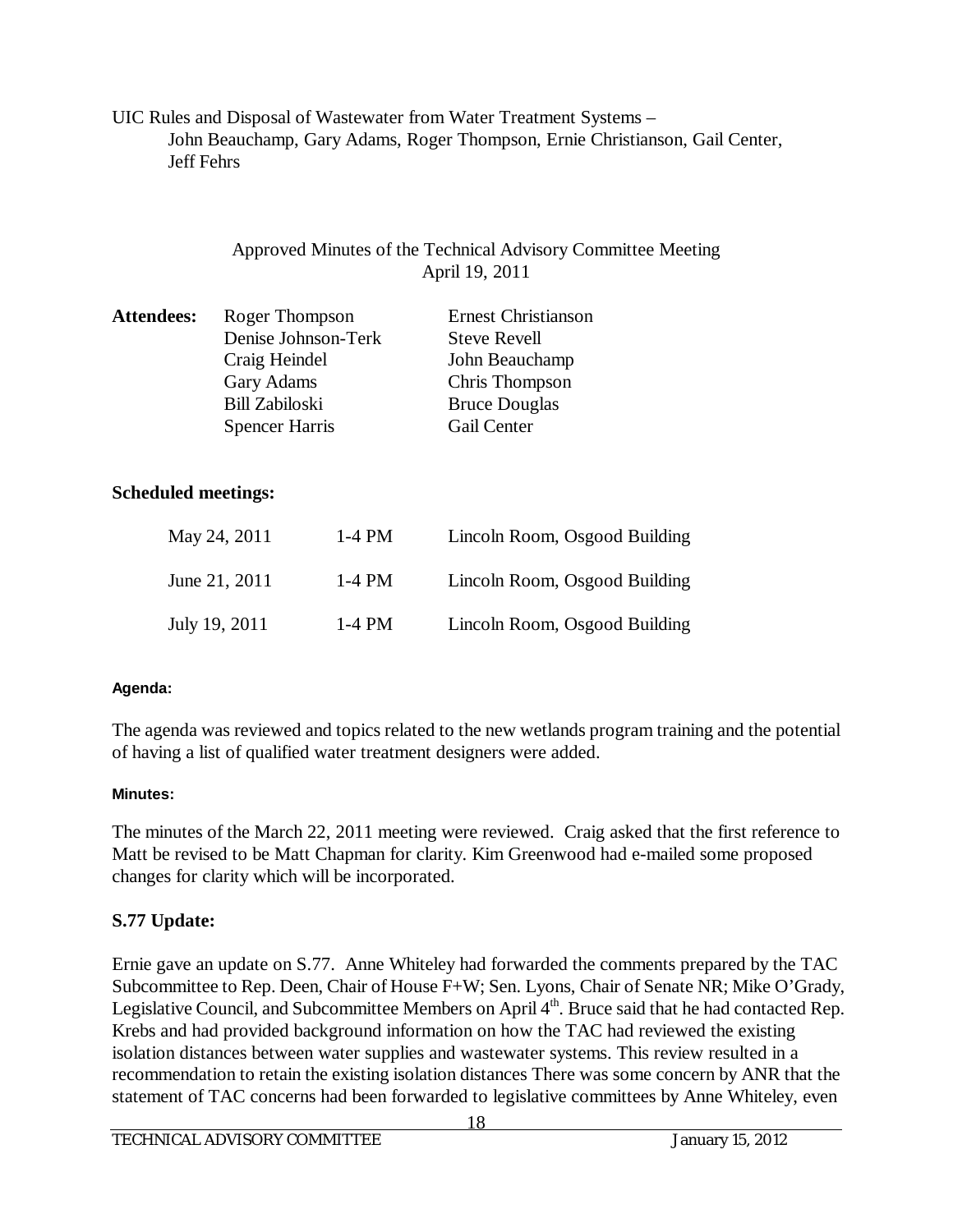though the cover message was clear that the positions stated are those of TAC not ANR. Legislative Council and Legislators indicated that the comments were received too late in the process. TAC decided that for the future, similar messages should be forwarded by a member of the TAC Executive Committee and they should be made while a bill is still in committee where changes can more easily be made than when the bill is on the floor of the house or senate. TAC would like to meet with the DEC Commissioner or his

representatives to discuss their relationship. Christine Thompson and Ernie will meet with the Commissioner to discuss his vision of the ability of the TAC to offer comments independent of ANR.

S.77 passed the Senate on April 6<sup>th</sup> and will move to the House Committee on Fish, Wildlife, and Water Resources. There will be opportunities to amend the bill and Agency and TAC concerns can be discussed with the Committee. It may be possible to add a section that would revise the Act 145 notification requirements so that only the plans depicting the potential impact must be sent to the affected landowners.

TAC discussed the tracking of water quality testing results which is required in

S.77. The Health Department will run the tracking system. One question is how reliable the results will be unless the person collecting and submitting the sample is trained and reliable. John noted that the proposed language will not completely protect users because samples taken immediately upon completion may not reflect the water quality after the system has been in use for several months. TAC agrees that S.77 will provide an overall sense of groundwater quality based on the first tests which will be useful but its reliability for a specific water source is somewhat less.

TAC also discussed the issues of using water treatment system and how the disposal of any wastewater from the water treatment system would be regulated under the Underground Injection Control Rules.

- 1. Fluoride there is a treatment using alumina that retains the fluoride so there would not be a disposal issue.
- 2. Uranium disposal of filter backwash is an issue under both Vermont Groundwater Rules and the federal Underground Injection Control Rules
- 3. Radium disposal of filter backwash is an issue under both Vermont Groundwater Rules and the federal Underground Injection Control Rules
- 4. Nitrate allow a conditional exemption under the UIC Rules

John noted that in addition to disposal of wastewater from water treatment systems he has concerns about the radiation from filters that retain the radioactive particles. This might be an issue for a homeowner if there is routine exposure to the water treatment system or to those who maintain the water treatment system. Nothing is clearly established at this point but it is something to be considered as more people are likely to be treating for radioactive contaminants as more testing is required.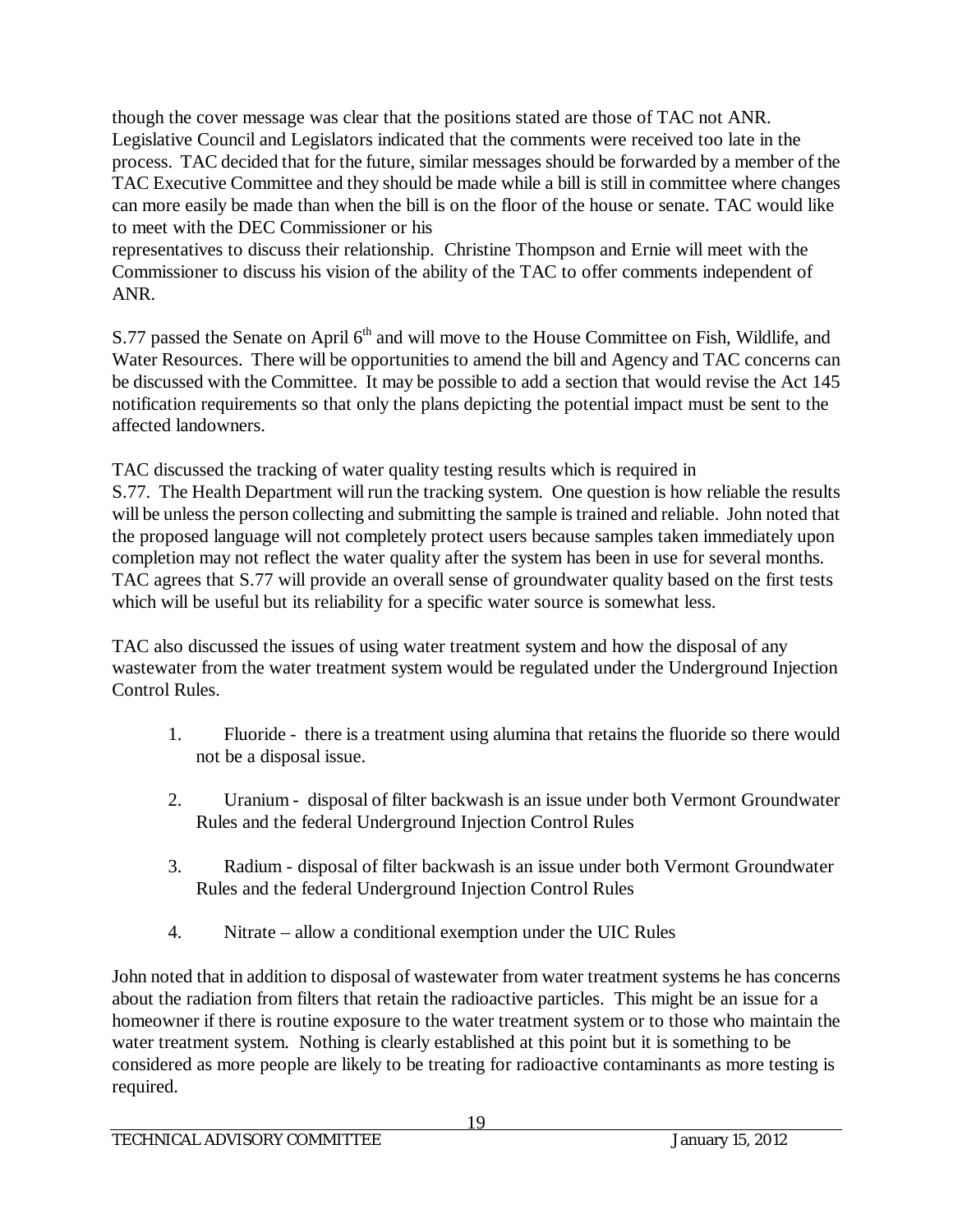Ernie said that one member of the House Fish and Wildlife Committee would like to see TAC re-evaluate the well isolation distances. This was reviewed in detail by the TAC and addressed in the report supplied to the legislature in January but the TAC analysis may not have been sufficiently explained. Ernie will follow-up to see if this still needs to be done or if this issue has been resolved.

# **Wetland issues:**

Ernie said that he had met with Alan Quackenbush who manages the Wetlands Program for the Water Quality Division. At a previous TAC meeting there were concerns that wetlands mapping could not be done in the winter, that wetlands staff will no longer do field mapping, and that no deviations will be allowed within the buffer zone. These issues are a concern if they make installing a best fix replacement septic system impossible or add significant delays to the process.

Ernie actually learned that the Wetlands Program is still doing mapping as a priority for replacement systems, that the evaluation can be done in the winter but additional test pits may be required and that replacement systems can be installed in the buffer zone when that is clearly the best that can be done. Even then, they attempt to protect as many existing trees as possible. In summary, it does not appear that the process has changed in any significant way. Ernie wrote up his notes and sent them to Alan for review. Once there is agreement the notes or a guidance document can be published for use by designer.

# **List of qualified designers of water treatment systems:**

John said and Gary agreed that one problem in dealing with water treatment issues is that few licensed designers, including those who are professional engineers, are willing and able to deal with private water systems. Gail supported this position and said that when she is talking with a homeowner she does not have a good way help people find someone to help them. All three said it is difficult to deal with situations where there is a water contamination problem, and an owner who wants to make improvements, and no simple way to help them get started. The problem is that without any licensing requirement for water treatment designers there is no basis for putting some people on a list of providers while not adding the names of anyone who asks to be listed.

# **Future meeting dates:**

It was decided to schedule meetings for May  $24<sup>th</sup>$ , June  $21<sup>st</sup>$ , and July  $19<sup>th</sup>$ . Roger will arrange for meeting rooms.

# **Water Supply Rule revisions:**

Ernie gave a short report of the work on this issue. Ernie is hoping to quickly complete a complete updating of Subchapter 11 of the Water Supply Rules. Steve asked if this would include looking at technical issues such as peak demand calculations. Ernie said that it would. The goal is to have this be a stand-alone chapter that could be included in the Wastewater System and Potable Water Supply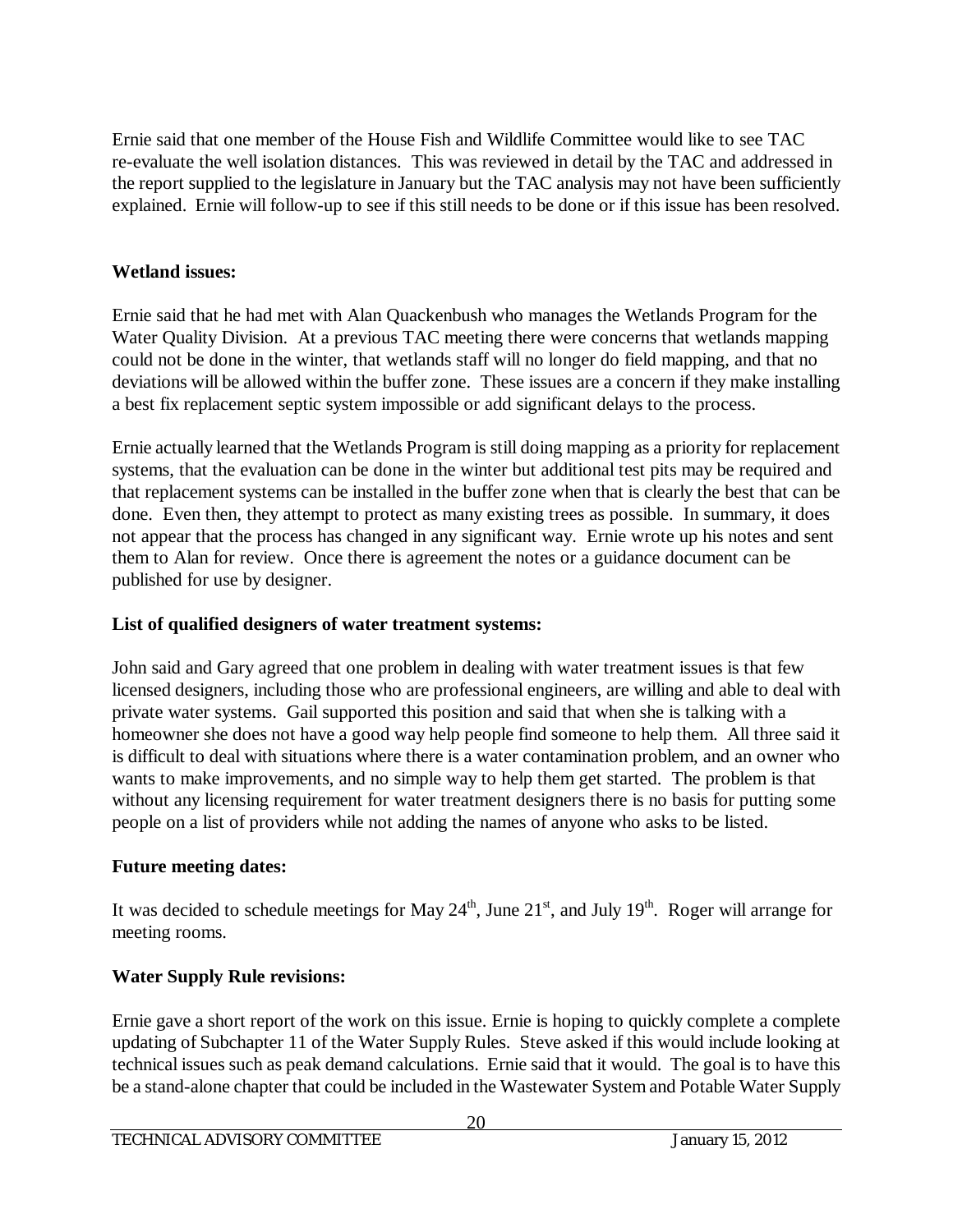Rules so that designers of private (non-public) water systems would only need to work with one set of rules.

Items prioritized for discussion with high, low, and medium ranking

- 1. Soil identification vs. perc test **medium**
- 2. Curtain drain with presumption of effectiveness **high**
- 3. Revisions to desktop hydro chart **medium**
- 4. Minimum amount of sand under a mound **high**
- 5. Grandfathered design flow and conversion of use policy **high**
- 6. Updating of design flow chart **high**
- 7. Water Supply Rule update **high**
- 8. Seasonal High Water Table determination for performance based systems **high**

#### **Executive Committee**

Steve Revell, Ernest Christianson, Bruce Douglas, Roger Thompson Alternates – Chris Thompson, Spencer Harris, Claude Chevalier, Craig Heindel

#### **Subcommittees**

Hydrogeology - Craig Heindel, Dave Cotton and Steve Revell.

- S.77 Issues Anne Whiteley, Ernie Christianson, Roger Thompson, John Beauchamp, Gail Center, Chris Thompson
- UIC Rules and Geothermal Wells Craig Heindel, Steve Revell, Roger Thompson, Ernie Christianson, Scott Stewart, Rodney Pingree, Kim Greenwood
- SHWT Monitoring Craig Heindel, Steve Revell, Roger Thompson, Ernie Christianson, Bill Zabiloski, Dan Wilcox
- UIC Rules and Disposal of Wastewater from Water Treatment Systems John Beauchamp, Gary Adams, Roger Thompson, Ernie Christianson, Gail Center, Jeff Fehrs

Approved Minutes of the Technical Advisory Committee Meeting

21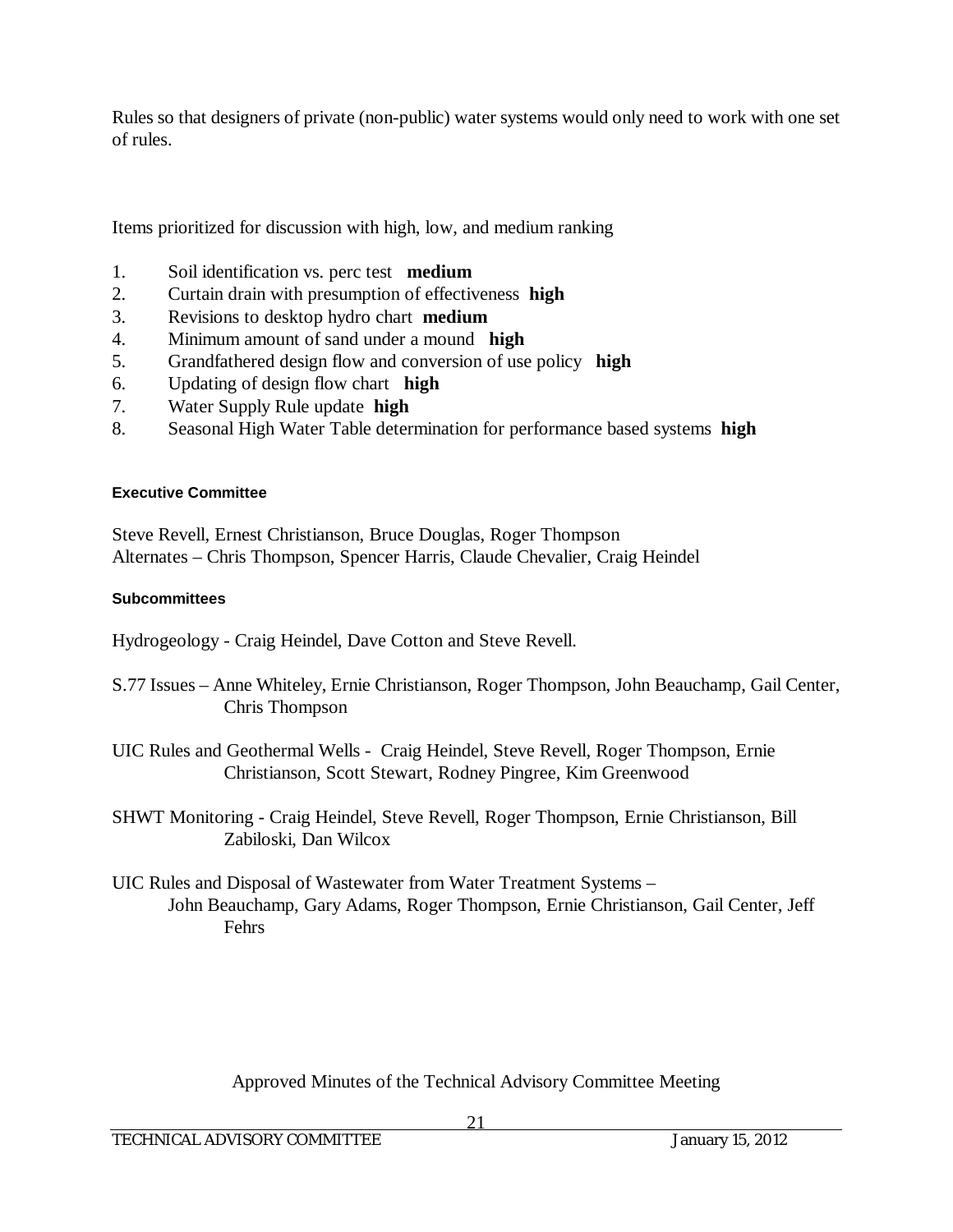| <b>Attendees:</b> | Roger Thompson        | <b>Steve Revell</b>        |
|-------------------|-----------------------|----------------------------|
|                   | <b>Bruce Douglas</b>  | Craig Heindel              |
|                   | <b>Justin Willis</b>  | <b>Scott Stewart</b>       |
|                   | <b>Rodney Pingree</b> | <b>Bill Zabiloski</b>      |
|                   | Anne Whiteley         | <b>Ernest Christianson</b> |
|                   | John Beauchamp        |                            |

#### **Scheduled meetings:**

| June 21, 2011 | 1-4 PM | Lincoln Room, Osgood Building |
|---------------|--------|-------------------------------|
| July 19, 2011 | 1-4 PM | Lincoln Room, Osgood Building |

#### **Agenda:**

The agenda was reviewed and topics related to groundwater withdrawal permitting, update on response to Rep. Krebs about well isolation distances, wastewater design flows, and the disposal of compost toilet waste were added.

#### **Minutes:**

The draft minutes of the April 19, 2011 meeting were reviewed. Bruce asked that a sentence be added reflecting that he had contacted Rep. Krebs and had provided background information on how the TAC had reviewed the existing isolation distances between water supplies and wastewater systems which resulted in a recommendation to retain the existing isolation distances. Craig noted that it was Steve who had asked if the update of the Water Supply Rules would include review of technical issues such as peak demand calculations.

## **Update on Legislative Feedback:**

During review by the House Fish, Wildlife, and Water Resources Committee Rep. Krebs stated concerns about the apparently quick decision by the TAC to recommend continuing the existing isolation distances between water supplies and wastewater disposal systems. Anne asked if TAC had discussed these concerns. The report submitted to the Legislature indicated a quick decision was made by the TAC to support the existing isolation distances but the report did not fully document all of the work that TAC had done in previous meetings to review this issue. This lack of documentation made it appear that the TAC process might not have been as thorough as it actually was. Bruce said that he had contacted Rep. Krebs and had supplied information about the process used by TAC including consideration of recent studies. Rep. Krebs said he would review this after the end of the legislative session which was drawing to a close at the time Bruce provided this information.

## **S.77 Update:**

Ernie said that he had met with Scott to discuss what revisions would need to be made to the Water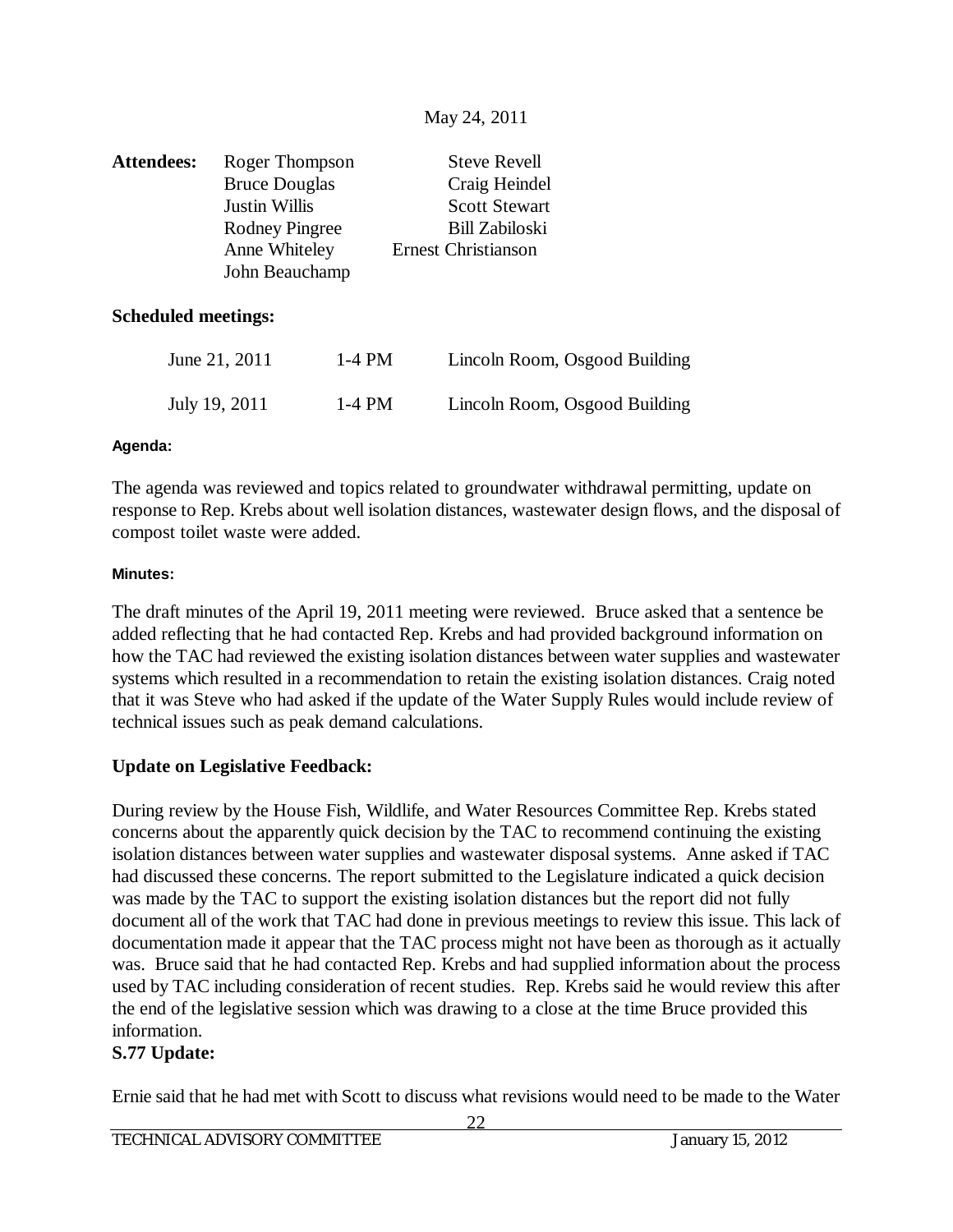Supply Rules in response to S.77 which includes a specific list of contaminant testing. Ernie said that under the proposed bill, the Agency needs to consult with interested parties to determine if testing for other potential contaminants should be added to the list. The list of interested parties includes realtors, attorneys, designers, water treatment specialists, and environmental interest groups.

Anne noted that ANR had submitted proposed revisions to the bill, some of which have been included in the current draft that is under consideration by the House Fish, Wildlife, and Water Resources Committee.

Roger suggested a section by section review and asked if there is an additional laboratory certification. Section 3 of the bill indicates that the Commissioner may certify labs to do the testing required in 10 V.S.A. section 1981 and requires the approved labs to submit test results electronically. Anne said that this does not require a special certification. The filing of test results was added on recommendation of the legislative council.

Steve asked about the section that allows the ANR Secretary to add new contaminants to the list of required testing. Anne indicated that there are no plans at this time to add more contaminants to the list and that it would require a rule revision to do so.

Roger asked about the timing for TAC to submit comments on the Water Supply Rule updates. Ernie said his target is the first of July to get a proposal to Anne for legal review. Ernie needs to provide some information to Scott as well. After Scott does the updates the draft will be circulated and will come to the TAC for comment.

Anne clarified that Scott is working on updating the section of the Water Supply Rules that relate to non-public water systems. The goal is a stand-alone portion of the Water Supply Rules that will eventually be included in the Wastewater System and Potable Water Supply Rules. The goal is to have a smooth transition in the requirements from non-public to public water systems so that when a project grows to the point where the number of users triggers public water supply jurisdiction it will be clear what new requirements will apply.

Roger asked if there will be a different list of required contaminant testing for single family residences than for other non-public systems. Anne said the list would be the same for all non-public systems. Roger asked about the requirement to create a database of test results because the bill does not seem to actually require it. Anne said the database will be at the Health Department even though the bill is not explicit. Bill asked about the section that states that failure to test does not create a title defect. Anne explained that the legislature is trying to collection information about groundwater quality in Vermont and trying to protect public health. Without the title defect language people could end up with a major legal claim if after the fact testing found any violation of the water quality standards.

John asked about what happens if the water is tested and the results are bad. Anne said that this would usually be worked out by the landowner but that if the results are filed with ANR it would be difficult for the Agency to just ignore the results. If the landowner did not take any action the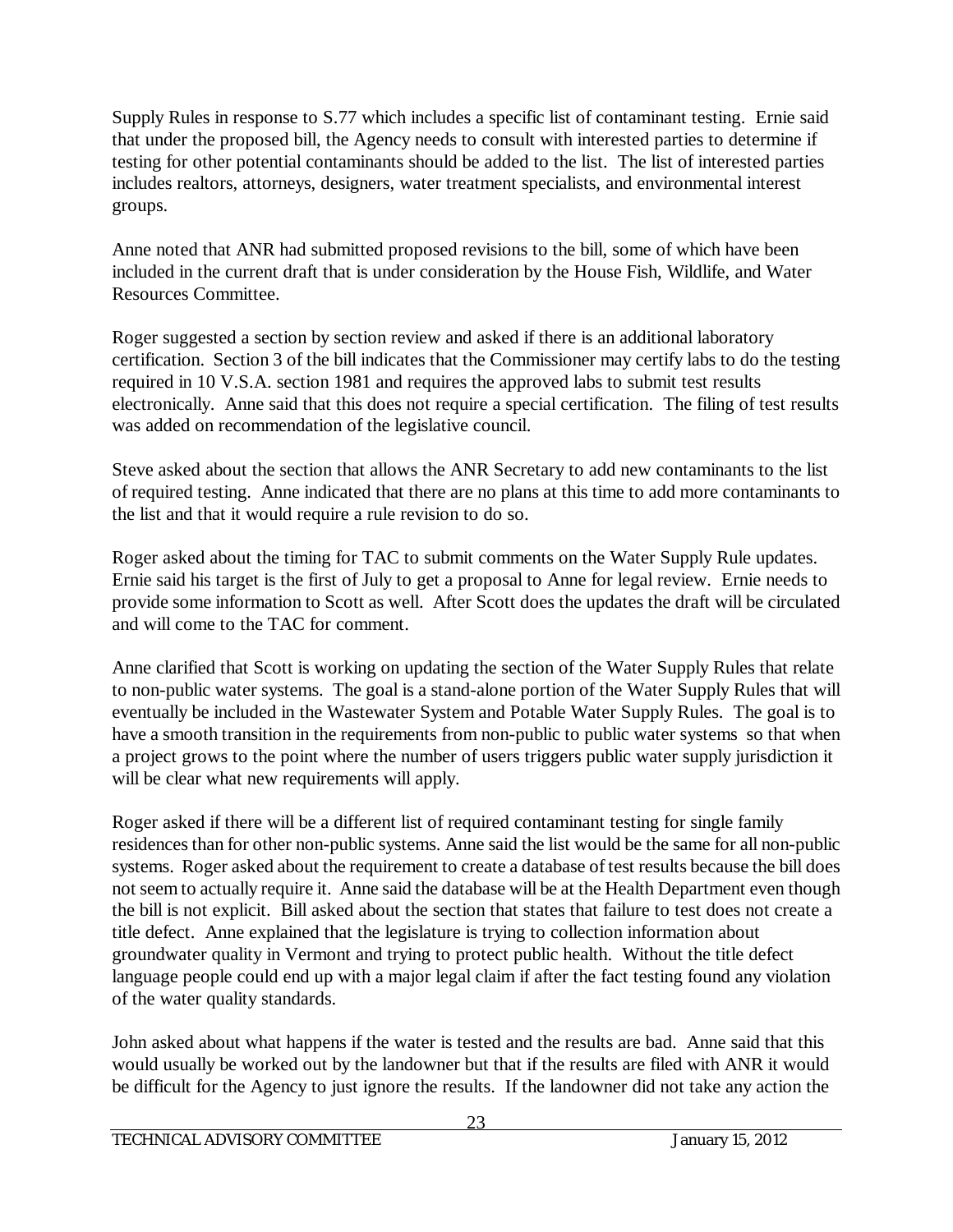Agency could take action, particularly if anyone other than the landowner is potentially affected such as a multi-family dwelling.

Craig asked if there is one purchase and sales form that all realtors must use which could include all of the information about water testing requirements and the options for buyers. There is no requirement that a particular form be used but there is a standard form that is commonly used.

Craig observed that it appears that the TAC should expect to work on this again in August or September.

Steve asked if TAC would chose a member to participate in the process of formulating a rule determining who can collect the required water sample. Roger observed that with a mandate that allows a homeowner, who clearly has a personal interest in the outcome, to collect a sample it would seem that almost anyone else should be acceptable.

# **Water Supply Rule Update:**

Ernie said that the proposed update would combine parts 11(Small Scale Rules) and 12 (Well Construction Standards) of the existing rule. There would be a logical progression of requirements from non-public systems into the TNC, NTNC, and Public Community systems. Scott is currently drafting this as 3 new sections but after determining the specifics some combining may be possible. Craig asked if there are references to the Small Scale Rules that need to be updated if the term Small Scale Rules is eliminated.

# **Wastewater Rule Updates:**

Ernie said that he is working on updating the rules. He will use the notes that Roger had created as a starting point to write a list of things that need changes. Ernie will have his staff draft individual sections and will include work from the TAC subcommittee on groundwater level monitoring.

Roger said that Steve would like to see the rules updated to allow Class B Designers to work on drip dispersal systems.

Anne is going to work on updating the language related to determining which lots have improved lot status. This is important because it determines what requirements are imposed when change in use, such as from seasonal to year-round use, is proposed.

Justin asked about adding clarity for best fix situations, especially about when groundwater mounding calculations are required. Ernie said that he has asked for these calculations but then used his judgment on the specific design of the replacement system. Justin suggested that there should be staff training so that there is a consistent approach among all of the regional offices. Ernie said that a lot of the decisions are very site specific and the decision is often related to cases where there is room to build a very large system but there is justification under the rules to allow for a system better matched to the particular situation. Craig asked about guidance and Ernie replied Jessanne Wyman, Regional Engineer, had developed a general guide to our thought process and he will ask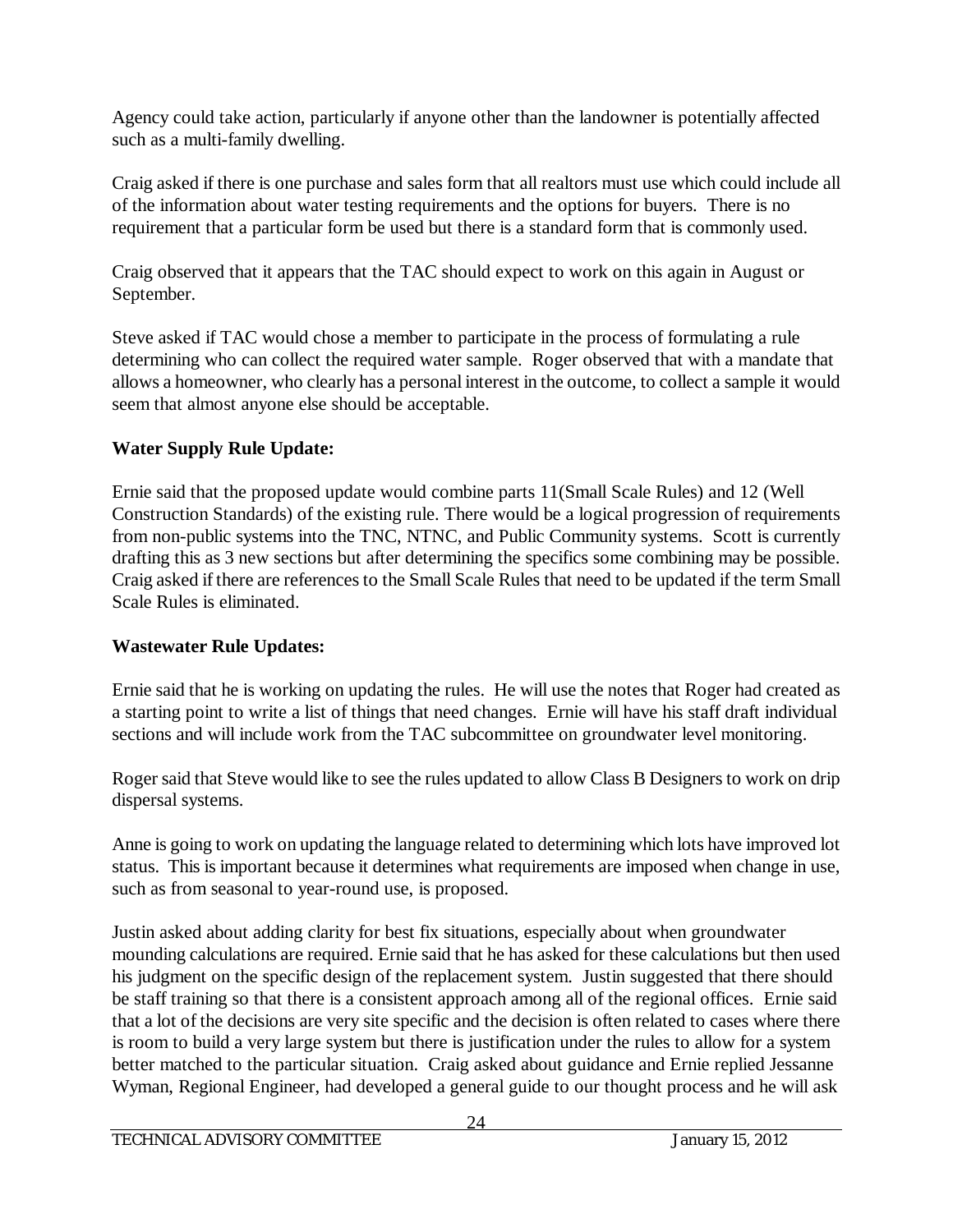if she had that document.

Steve asked if the rule update will be just housekeeping and if so, how far can you go and call it housekeeping. Ernie said there are many changes that can be made as housekeeping that would make the rules easier to use and that other than legislative mandates there may not be a need for many other changes.

Ernie said that while working on the updates to the Water Supply Rules he had looked at the revisions proposed to the design flows by the TAC. He noted that many of the proposed numbers were in increments of 11.5 gallons or 13 gallons and asked if they should be rounded up or down to units such as 10 gallons or 15 gallons. The TAC recommends staying with the proposed changes.

# **UIC (Underground Injection Control) Rule Updates:**

Ernie started with an observation that the existing permitting requirements cost the Agency money because the application fee is \$100 while the minimum cost of posting the required public notice in newspapers is \$270. This reinforces the desire of the Agency to update the UIC Rules with a goal of moving most construction into categories that are exempt or conditionally exempt. This would be consistent with Federal Rules. Catherine Gjessing, ANR attorney, Anne, Ernie, and Christine Thompson developed a list of exemptions based on a draft that Roger wrote.

Anne said that Catherine had a rough draft of a rule update that is based on rules currently in use by the State of Maine. The Maine Rules call out many categories of injection well while Roger's draft grouped things together. Anne said that a list of conditions needs to be made for each category first and that she had identified at least 30 categories including geothermal wells and boiler blow down. She said that quarries will probably need to have their own category and will probably need individual permits. Anne will then try to group types.

Rodney asked if wells are grouped by the type of disposal system or by the type of contaminants that might be present. Roger asked if there is a request for TAC input. Anne said that after Ernie looks for categories and gets input from staff on proposed conditions for specific exemptions, Anne will clean up the list to be just a list of categories. At that point a TAC subcommittee would be helpful. Ernie would like a couple of regional office staff members and maybe some other designers, such as Peter Boemig, to be on the subcommittee.

# **Groundwater Withdrawal Permitting Rules:**

Scott said that the proposed rules were presented to LCAR (Legislative Committee on Administrative Rules). The rules were accepted and will be effective as soon as the filing is completed with the Secretary of State. Any withdrawal with an average daily rate of more than 40 GPM will require a special permit unless it qualifies for an exemption.

Anne was asked about the public trust issues and said there is a draft out for public comment. The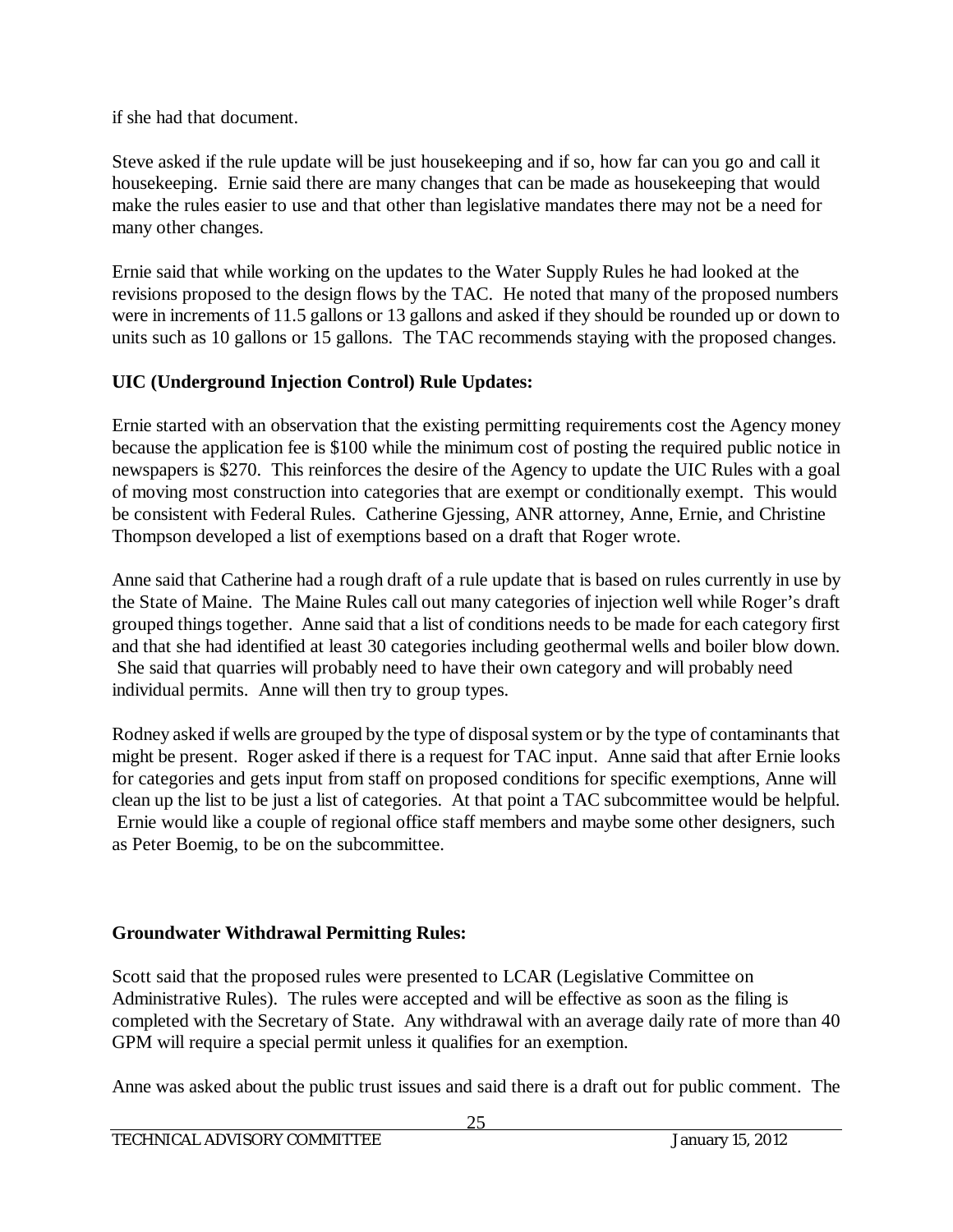comment period has been extended. The Commissioner wants to have an interim guidance until the Rule can be adopted. Judge Meredith Wright has said that compliance with the Groundwater Protection Rule and Strategies may not by itself meet the public trust requirement because these are old rules that were adopted prior to the creation of the public trust requirement for groundwater. Craig asked about the working committee that will advise the Commissioner. Rodney said it would probably be led by an attorney and be similar to the group that worked on the Groundwater Withdrawal Rules.

# **Wetland Rules:**

Ernie said that he had met with Alan Quackenbush and had sent a summary of the meeting for Alan to review. Alan has not responded and Ernie will follow-up. Ernie is looking to get a memo of understanding signed so it can be posted for general use. Justin asked about the general permit approach but it probably will not answer the questions about how replacement wastewater systems will be reviewed under the wetland rules. Based on the meeting between Alan and Ernie it appears this will not be a major change from past practice which has worked well.

# **Water Treatment Systems and Radioactivity:**

John said that he is concerned about the concentration of radioactive contaminants in water treatment systems and that he has discussed the issue with officials in New Jersey. There is a common filtration media (BIRM) used for iron removal that also collects radioactive particles which may be unknown to the designers and users of the systems. The level of radioactivity can be high enough to be detected by monitors along the highway and can exceed safe levels for human contact. Carbon filters may also collect radioactive particles. This may be an emerging issue with a lot of consequences for the design and maintenance of water treatment systems.

# **Issues for TAC Review:**

Rodney asked if we are ready to go to soil identification instead of percolation tests. There is a table in the Indirect Discharge Rules that includes soil morphology as part of the site evaluation process. Apparently most states using a soil method do not use morphology but rather use the USDA methods related to grain size, structure, and consistence. This issue should be a TAC discussion.

Justin asked about licensing of installers. He said that all of those he deals with would like to be licensed. Roger reviewed the history of licensing and said that this had been proposed and widely supported in the 2002 Rule update but there was last minute concern by a legislator and it was removed. Craig said that some states started with voluntary certifications. Roger said that licensed installers would have an advantage if they could do write the installation certifications because there would be a time and expense saving for the customer.

Ernie asked about the thinking related to giving an automatic 6" of credit for installing a curtain drain. Steve reviewed his observations of how drains worked. Roger said this might work with the correct design factors which might include minimum slope, minimum hydraulic contrast between soil layers, maximum depth, and minimum upslope drainage area.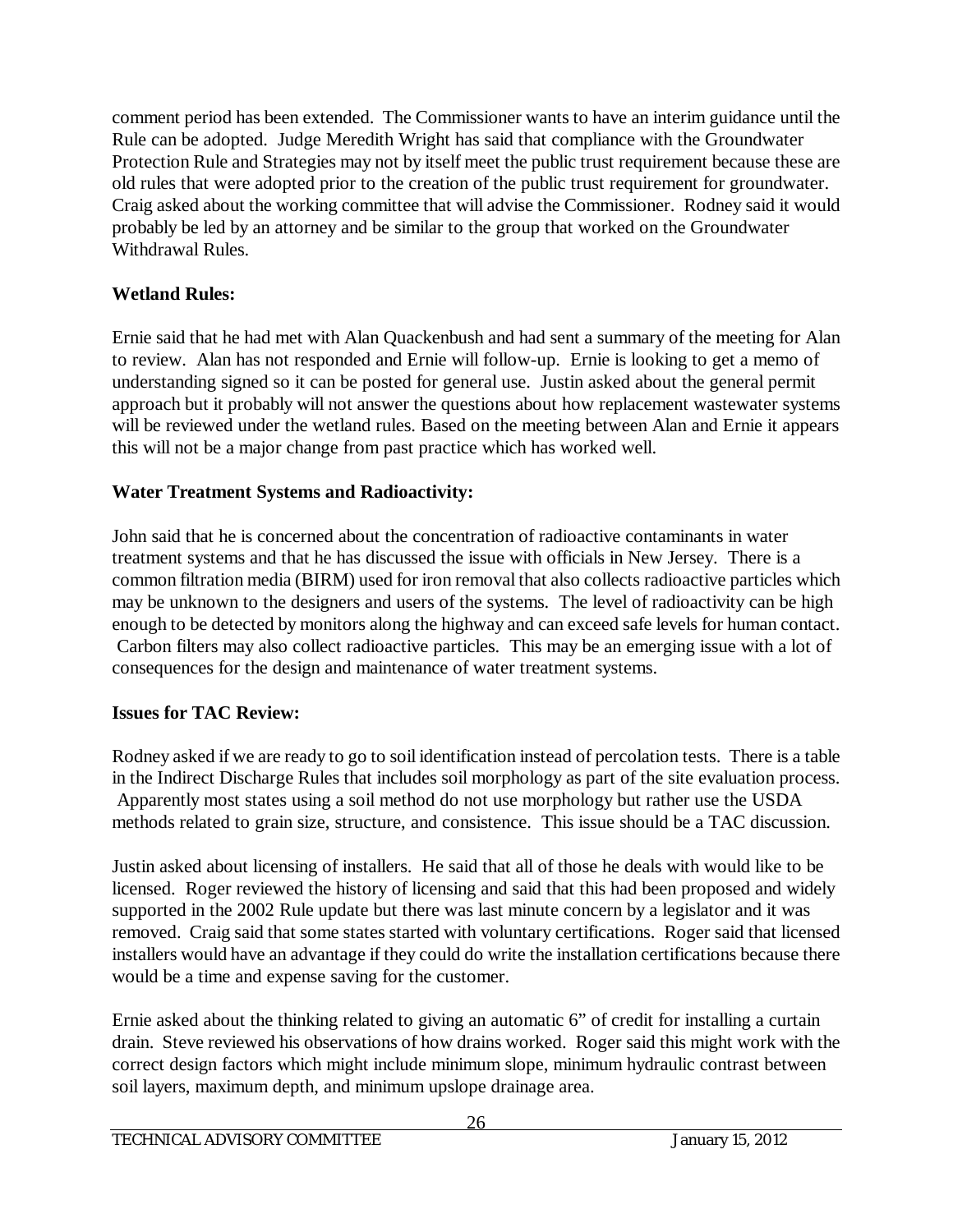Items prioritized for discussion with high, low, and medium ranking

- 1. Soil identification vs. perc test **medium**
- 2. Curtain drain with presumption of effectiveness **high**
- 3. Revisions to desktop hydro chart **medium**
- 4. Minimum amount of sand under a mound **high**
- 5. Grandfathered design flow and conversion of use policy **high**
- 6. Updating of design flow chart **high**
- 7. Water Supply Rule update **high**
- 8. Seasonal High Water Table determination for performance based systems **high**

#### **Executive Committee**

Steve Revell, Ernest Christianson, Bruce Douglas, Roger Thompson Alternates – Chris Thompson, Spencer Harris, Claude Chevalier, Craig Heindel

#### **Subcommittees**

Hydrogeology - Craig Heindel, Dave Cotton and Steve Revell.

- S.77 Issues Anne Whiteley, Ernie Christianson, Roger Thompson, John Beauchamp, Gail Center, Chris Thompson
- UIC Rules and Geothermal Wells Craig Heindel, Steve Revell, Roger Thompson, Ernie Christianson, Scott Stewart, Rodney Pingree, Kim Greenwood
- SHWT Monitoring Craig Heindel, Steve Revell, Roger Thompson, Ernie Christianson, Bill Zabiloski, Dan Wilcox
- UIC Rules and Disposal of Wastewater from Water Treatment Systems John Beauchamp, Gary Adams, Roger Thompson, Ernie Christianson, Gail Center, Jeff Fehrs

## Approved Minutes of the Technical Advisory Committee Meeting June 21, 2011

| <b>Gail Center</b> |
|--------------------|
|                    |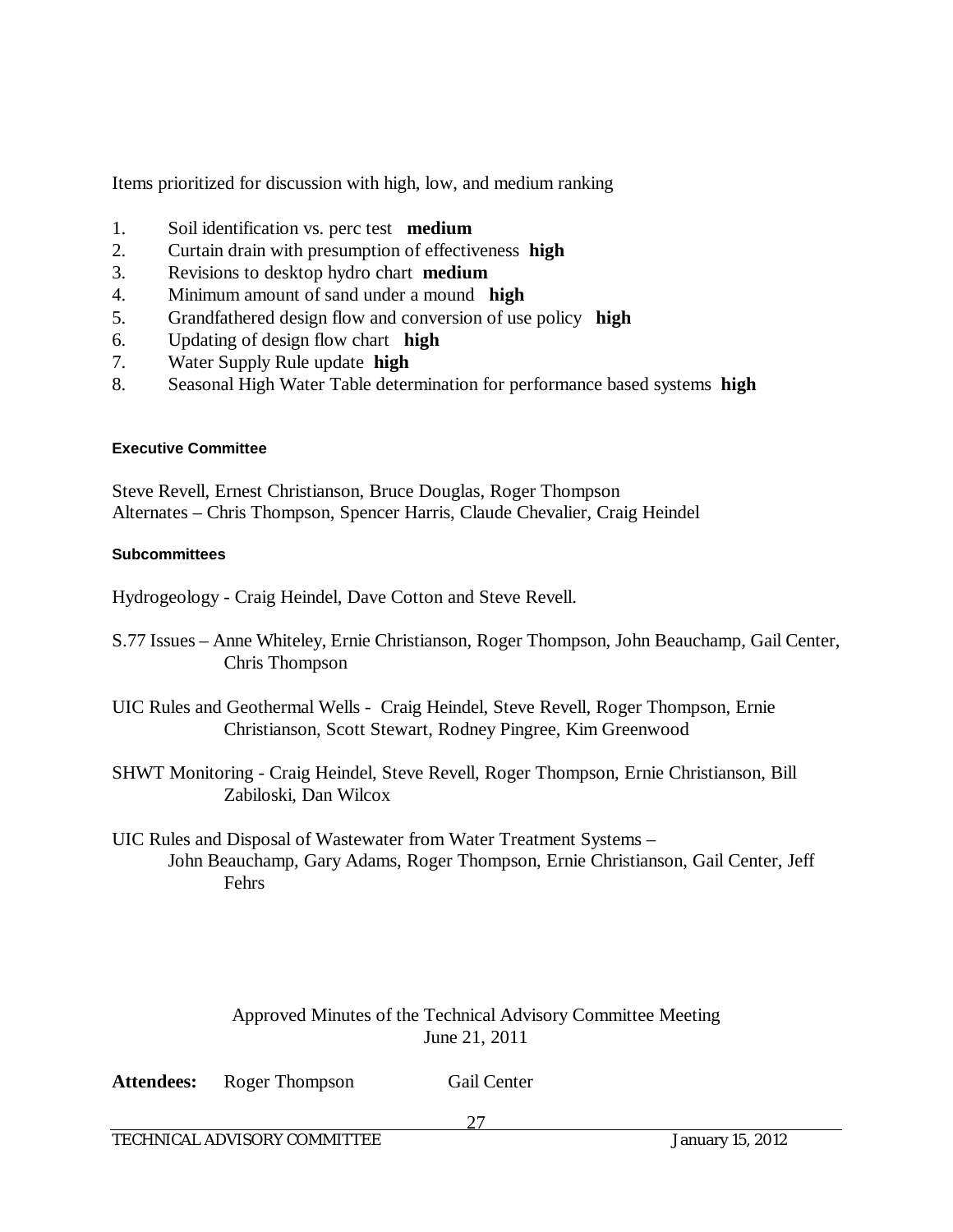| Kim Greenwood        | <b>Steve Revell</b>        |
|----------------------|----------------------------|
| Denise Johnson-Terk  | <b>Justin Willis</b>       |
| <b>Bruce Douglas</b> | <b>Scott Stewart</b>       |
| Bill Zabiloski       | <b>Ernest Christianson</b> |
| John Beauchamp       | <b>Rodney Pingree</b>      |
|                      |                            |

#### **Scheduled meetings:**

July 19, 2011 1-4 PM Lincoln Room, Osgood Building

#### **Agenda:**

The agenda was reviewed and a topic added related to the information John has been gathering related to the possible accumulation of radioactivity in water treatment system media.

#### **Minutes:**

The draft minutes of the May 24, 2011 meeting were reviewed. A reference to the Rules related to groundwater and public trust issues was corrected to read "Groundwater Protection Rule and Strategies."

#### **S.77:**

Ernie gave an update on the veto of S.77 (a bill requiring water quality testing when a new water source is constructed). Ernie said that it was a surprise that the bill was vetoed as the people he had talked to were supportive of the bill. Kim said that most Realtors supported the bill.

Gail noted that a study of arsenic concentrations of drilled wells in the Taconic Mountains (a major range of peaks that extend from southwestern Vermont northward to Brandon) was done by Jon Kim, a geologist with the Vermont Geological Survey, in cooperation with study at Middlebury College. 25% of the wells tested were found to have concentrations of more than 10 PPB which is the current Federal Drinking Water Standard. Gail said that Jon does a very good presentation of this study to interested groups. This study may have been one reason why the legislature passed S.77 because the legislation would have resulted in a statewide data base that could have been reviewed to determine if there are certain geologic settings where more detailed water quality testing would be important.

## **Water Supply Rule Update:**

Ernie said that he sent Scott a draft design flow table having added his updates for marinas and deli/catering operations. He also proposed changes for schools with high schools at 12 GPD/Person, middle schools at 9 GPD/Person, and elementary schools at 8 GPD/Person all of which were based

28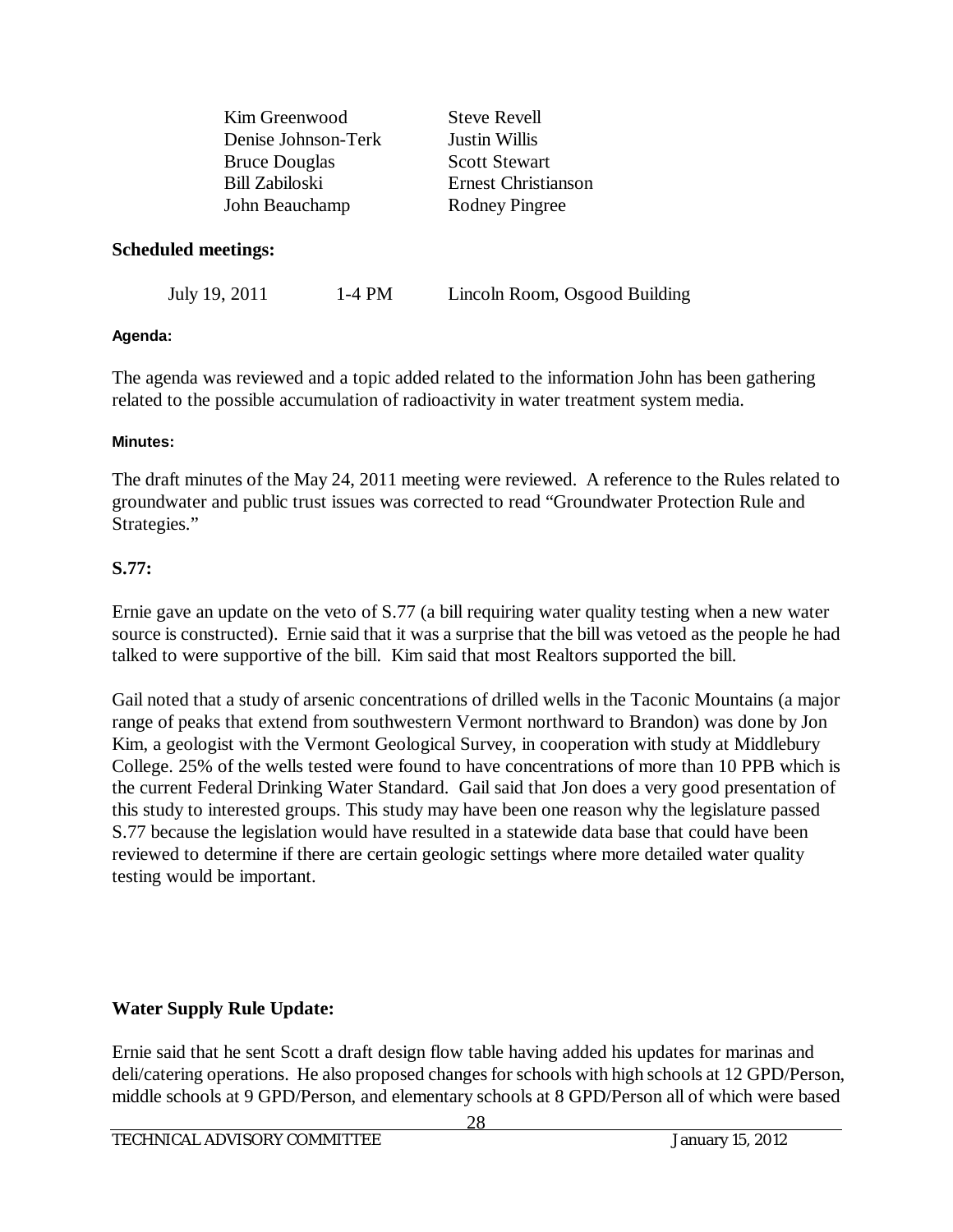on not having gyms, showers, or food service. He also proposed adding a category for skating rinks with design flows for participants and for spectators. He also suggested changes for veterinary clinics. Ernie will send a copy of the draft to the TAC.

Steve asked about design flows for gas stations. Ernie said he proposed 50 GPD/per pump with two hoses per pump. Ernie also said that the proposal clarifies that for institutional housing and hospitals, the per bed space design flow includes employees and support services. Ernie also updated design flows for stores and supermarkets with and without meat, fish, and bakery departments. Roger suggested that some flow meter information might be collected for large stores as they are mostly on municipal water systems. Ernie said that the Commissioner and Dick Valentinetti suggested a partnership with UVM which could result in interns collecting desired information.

Ernie said he would circulate to TAC draft documents on well casing storage calculations and isolation distances in addition to the one on design flows.

# **Wetland Issues:**

Ernie has sent a draft MOU to Alan Quackenbush that outlines the process of designing replacement wastewater systems when a wetland or wetland buffer might be affected by the replacement system. Alan has not responded yet to Ernie's follow-up e-mail. Ernie will check on this.

# **UIC Rule Update:**

Ernie is working on a list of uses that might qualify for a conditional use exemption. Ernie will be talking with Scott about standing column geothermal wells with large flows. Ernie will send a draft list of possible conditional exemptions to the TAC. There are concerns about how to cover floor drains in residential garages. Ernie will also be talking with people at the Department of Agriculture, at the Water Supply Division, and at the Waste Management Division. Kim said that various interest groups would want to have input as there would be some types of wells that they are particularly concerned about and would want to have a chance to comment on prior to approval. Ernie asked the group if they had suggestions about wells that might be considered for a conditional exemption. He also asked if all conditionally exempt wells should be registered with the Agency. The consensus was that not all wells should be registered and the decision would be category by category.

# **Radionuclides:**

Gail gave an update on changes at the Health Department. She is now working for Dr. Irwin who is a radiation expert. Dr. Irwin is willing to work on the issues related to concentration of radiation in water treatment system media which may be an issue for both public water systems and individual residential systems. Gail asked if the licensed operators of public systems can be contacted. Steve

29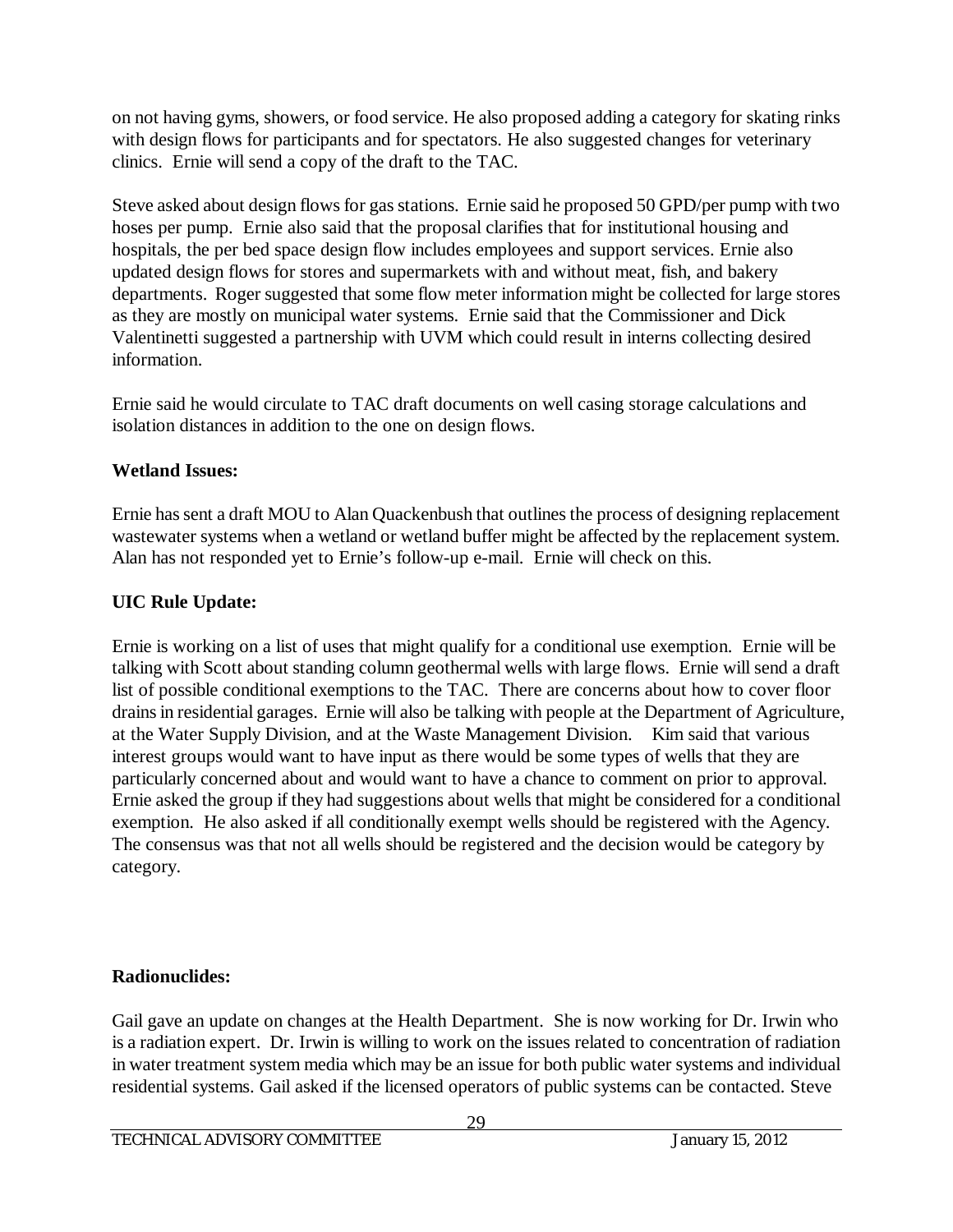said he works for two public water systems.

John said that he had contacted Mr. Lowry, a consultant in Maine who designs water treatment systems with an e-mailed list of questions. The answers were that gamma radiation is minimal and is not removed by backwashing carbon and BIRM filters when treating for radon and radium. It was also noted that high levels of manganese might tend to collect radium in the treatment system.

## **Next Meeting:**

Work on soil identification/perc testing questions and radionuclides.

Items prioritized for discussion with high, low, and medium ranking

- 1. Soil identification vs. perc test **medium**
- 2. Curtain drain with presumption of effectiveness **high**
- 3. Revisions to desktop hydro chart **medium**
- 4. Minimum amount of sand under a mound **high**
- 5. Grandfathered design flow and conversion of use policy **high**
- 6. Updating of design flow chart **high**
- 7. Water Supply Rule update **high**
- 8. Seasonal High Water Table determination for performance based systems **high**

## **Executive Committee**

Steve Revell, Ernest Christianson, Bruce Douglas, Roger Thompson Alternates – Chris Thompson, Spencer Harris, Claude Chevalier, Craig Heindel

## **Subcommittees**

Hydrogeology - Craig Heindel, Dave Cotton and Steve Revell.

- S.77 Issues Anne Whiteley, Ernie Christianson, Roger Thompson, John Beauchamp, Gail Center, Chris Thompson
- UIC Rules and Geothermal Wells Craig Heindel, Steve Revell, Roger Thompson, Ernie Christianson, Scott Stewart, Rodney Pingree, Kim Greenwood
- SHWT Monitoring Craig Heindel, Steve Revell, Roger Thompson, Ernie Christianson, Bill Zabiloski, Dan Wilcox
- UIC Rules and Disposal of Wastewater from Water Treatment Systems John Beauchamp, Gary Adams, Roger Thompson, Ernie Christianson, Gail Center, Jeff Fehrs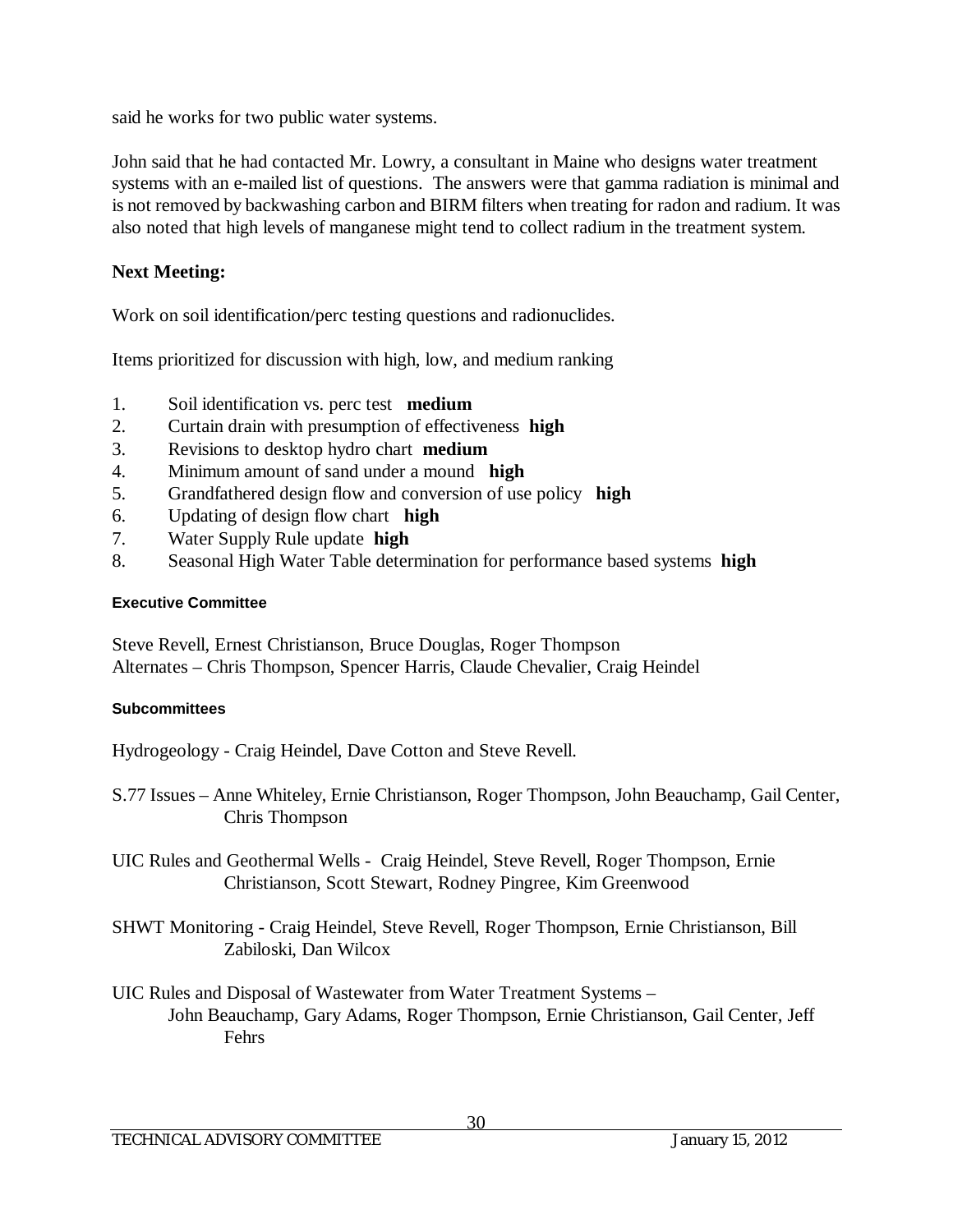## Approved Minutes of the Technical Advisory Committee Meeting July 19, 2011

| <b>Attendees:</b>          | Roger Thompson       |          | <b>Gail Center</b>            |
|----------------------------|----------------------|----------|-------------------------------|
|                            | Larry Becker         |          | John Beauchamp                |
|                            | <b>Steve Revell</b>  |          | <b>Ernest Christianson</b>    |
|                            | Jon Kim              |          | Rodney Pingree                |
|                            | Bill Zabiloski       |          | Chris Thompson                |
|                            | <b>Scott Stewart</b> |          | Craig Heindel                 |
|                            | Anne Whiteley        |          |                               |
|                            |                      |          |                               |
|                            |                      |          |                               |
| <b>Scheduled meetings:</b> |                      |          |                               |
|                            |                      |          |                               |
|                            | August 23, 2011      | $1-4$ PM | Mad Tom Room, Osgood Building |
|                            |                      |          |                               |
|                            | September 20, 2011   | $1-4$ PM | Lincoln Room, Osgood Building |
|                            |                      |          |                               |

#### **Agenda:**

The agenda was reviewed and accepted.

#### **Minutes:**

The draft minutes of the June 21, 2011 meeting were reviewed and corrected to reflect that a system supervised by Steve Revell does not use disposable resin filters and that Mr. Lowry, a water treatment specialist from Maine, indicated that backwashing of carbon and BIRM filters does not remove the accumulated radioactive material.

October 25, 2011 1-4 PM Mad Tom Room, Osgood Building

## **Arsenic in Vermont Groundwater:**

Jon Kim, a geologist with the Vermont Geological Survey, presented the results of a collaborative study with Middlebury College entitled **Deciphering Elevated Arsenic Levels in Groundwater Wells from Southwestern Vermont.** This talk built on previous work done by Middlebury Students in an Environmental Seminar (Arsenic Contamination in Vermont's Private Wells) that was led by Professor Peter Ryan and was supported by the Vermont Geological Survey, the Vermont Department of Health, and State Senator Ginny Lyons. The report and associated documents are posted on the Vermont Geological Survey website at:

## <http://www.anr.state.vt.us/dec/geo/HealthMain.htm>

Jon said that while the study concentrated on the Taconic Mountain portion of Vermont, and found the largest number of wells with high arsenic concentrations in Rutland and Bennington Counties, high levels of arsenic were also found in northern and eastern portions of Vermont. Some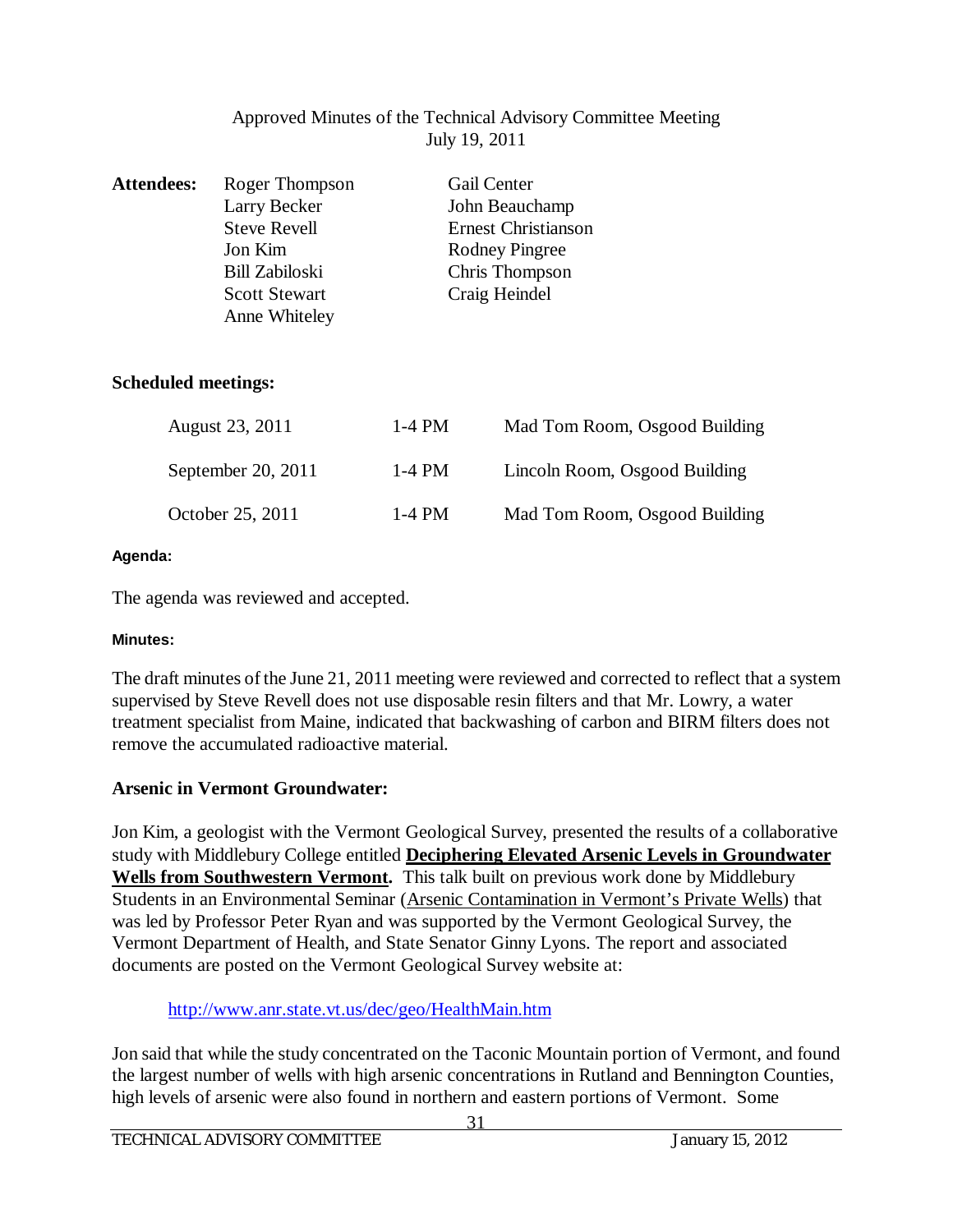concentrations were much higher than the federal drinking water standard of 10 PPB. The maps developed with the study (see the website) are a start at developing a process that would give some guidance on where water quality testing for arsenic should be a priority.

This presentation led to a discussion of S.77, the bill that proposed to require water quality testing of all new private water sources. The bill was passed by the Legislature but was vetoed by the Governor. Larry Becker, Vermont State Geologist, said that DEC Commissioner David Mears appears to be supportive of water quality testing as described in S.77 which was passed by the Legislature but not signed by the Governor.

Steve noted that one problem with S.77 was that the TAC was not involved early in the process and as a result there was a rush at the end of the session to fix some problems that the TAC would have recognized and fixed at the beginning. This might have built more support for the bill. Anne said that she has heard that the bill will be back in the next session.

Ernie asked Jon if there is a correlation between arsenic and uranium.

Rodney asked if there is evidence of organic complexing. Jon said that this is occurring and it creates a reducing environment which can mobilize arsenic and uranium.

Scott asked Jon about well driller education. They agreed that it would make sense to make a presentation at the next well driller's meeting. Gail said that the province of Quebec is dealing with an arsenic rich formation north of Newport. She noted that Quebec had done some province wide education with poor results which was the same result that the Vermont Department of Health had with a statewide approach. She said that a town by town approach seems to be more effective at getting people's attention.

John asked if there are soil types that are better at retaining radioactive particles. It appears that uranium is mobile under most non-reducing environments.

There was discussion about collecting a data base of information that would include information not currently collected by the Vermont Department of Health or DEC. John said that water treatment specialists do a lot of water testing. Jon said this would be useful if the source locations can be accurately determined. Craig said that his personal well is high in sulfur and volunteered to provide samples.

# **TAC Appointments:**

Roger asked if everyone had gotten their appointment letters from the Governor's Office. John has not received his letter. Ernie or Chris will check on this.

## **Design Flows:**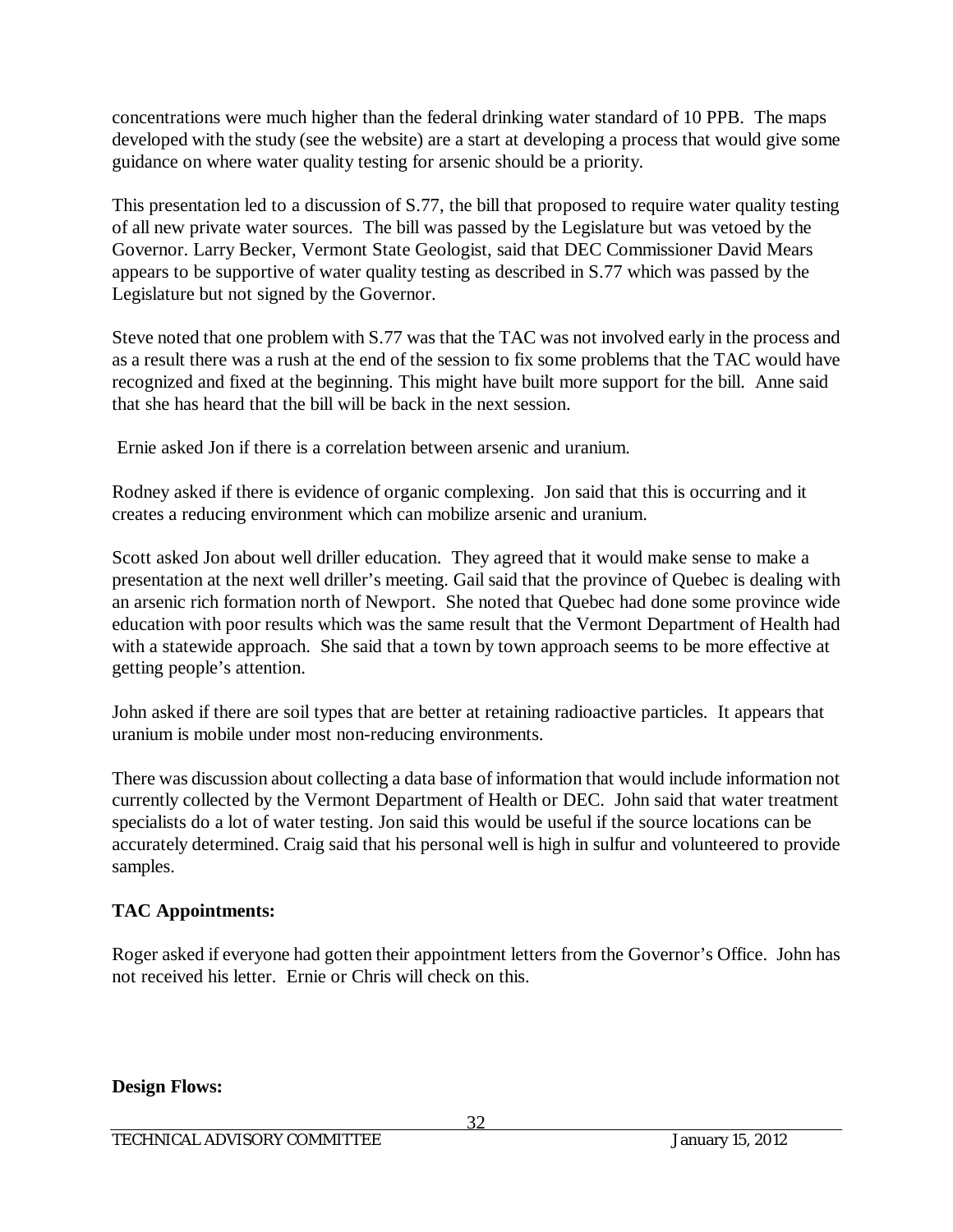The TAC is working on a full review of the design flows table to bring it up-to-date. Ernie said that he and Anne had reviewed a list of design flows based on Roger's last draft of TAC work and had along with his staff proposed some edits. Anne noted that the review document does cover all design flows for potable water systems based on the definition in the Wastewater System and Potable Water Supply Rules.

Craig asked if the term zero design flow should be used when there actually is a flow associated with the described activity, such as home catering. Craig asked about the science of not adding design flow for home catering. Ernie explained that it had been decided that while a home catering operation would involve some water usage it seemed that it was a small enough amount in most cases that it would be covered by the allowance for a single family residence. Anne said that a footnote could be added to make it clear that zero means the increase in design flow not that there is no flow for the activity. Craig asked about the difference between home and commercial catering. Roger said that the type of equipment was used to differentiate the two operations.

After discussion of design flows related to kennels it was decided the design flow should be per animal enclosure.

# **Next Meeting Dates:**

It was decided that the next meetings would be August  $23<sup>rd</sup>$ , September  $20<sup>th</sup>$ , and October  $25<sup>th</sup>$ .

Items prioritized for discussion with high, low, and medium ranking

- 1. Soil identification vs. perc test **medium**
- 2. Curtain drain with presumption of effectiveness **high**
- 3. Revisions to desktop hydro chart **medium**
- 4. Minimum amount of sand under a mound **high**
- 5. Grandfathered design flow and conversion of use policy **high**
- 6. Updating of design flow chart **high**
- 7. Water Supply Rule update **high**
- 8. Seasonal High Water Table determination for performance based systems **high**

## **Executive Committee**

Steve Revell, Ernest Christianson, Bruce Douglas, Roger Thompson Alternates – Chris Thompson, Spencer Harris, Claude Chevalier, Craig Heindel

## **Subcommittees**

Hydrogeology - Craig Heindel, Dave Cotton and Steve Revell.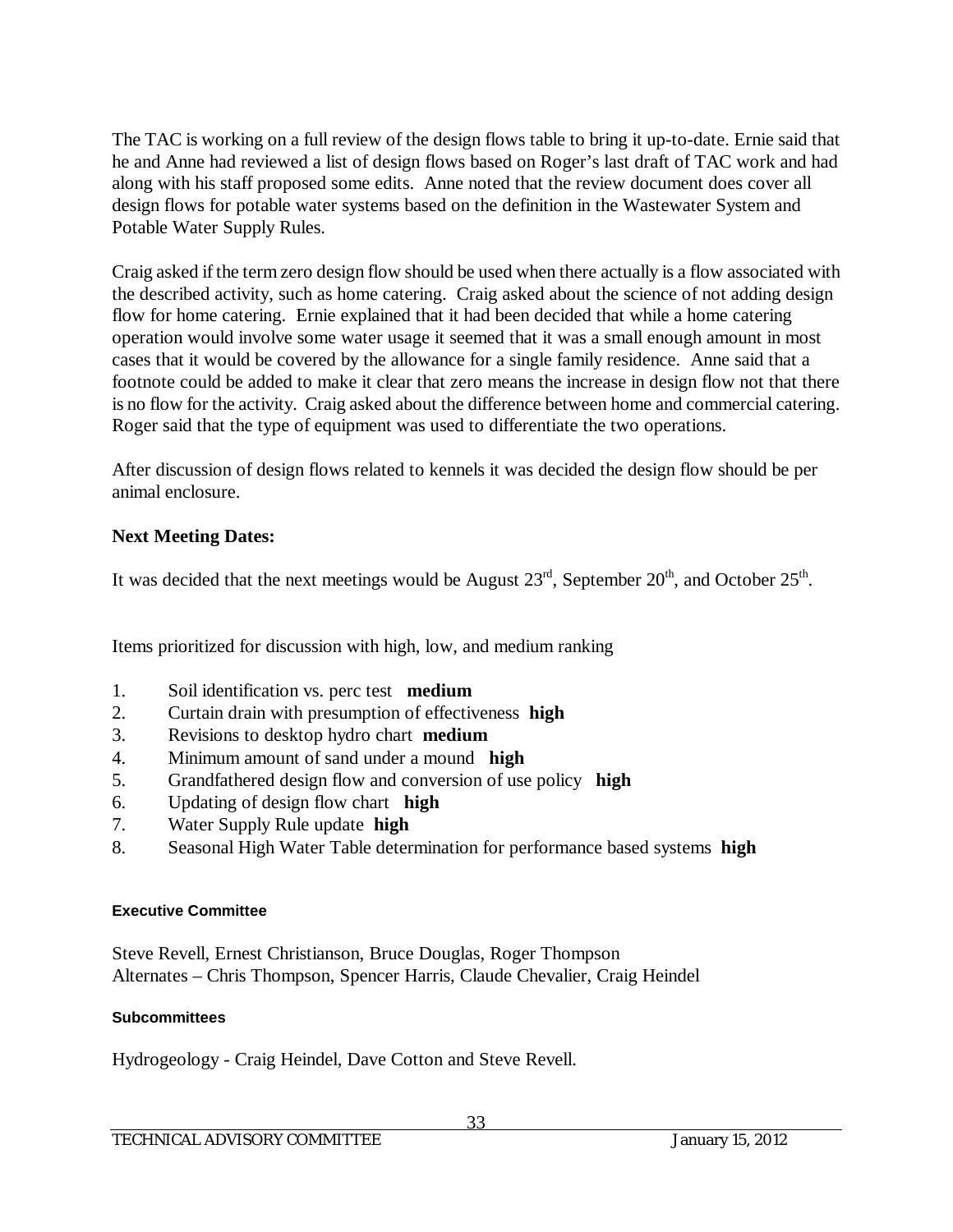- S.77 Issues Anne Whiteley, Ernie Christianson, Roger Thompson, John Beauchamp, Gail Center, Chris Thompson
- UIC Rules and Geothermal Wells Craig Heindel, Steve Revell, Roger Thompson, Ernie Christianson, Scott Stewart, Rodney Pingree, Kim Greenwood
- SHWT Monitoring Craig Heindel, Steve Revell, Roger Thompson, Ernie Christianson, Bill Zabiloski, Dan Wilcox
- UIC Rules and Disposal of Wastewater from Water Treatment Systems John Beauchamp, Gary Adams, Roger Thompson, Ernie Christianson, Gail Center, Jeff Fehrs

Approved Minutes of the Technical Advisory Committee Meeting August 23, 2011

| <b>Attendees:</b> | Roger Thompson       | Gail Center                |
|-------------------|----------------------|----------------------------|
|                   | Kim Greenwood        | Peter Boemig               |
|                   | <b>Bruce Douglas</b> | <b>Ernest Christianson</b> |
|                   | Anne Whiteley        | <b>Rodney Pingree</b>      |
|                   | <b>Scott Stewart</b> | Justin Willis              |
|                   | John Beauchamp       |                            |

## **Scheduled meetings:**

| September 20, 2011 | 1-4 PM | Lincoln Room, Osgood Building |
|--------------------|--------|-------------------------------|
| October 25, 2011   | 1-4 PM | Mad Tom Room, Osgood Building |

#### **Agenda:**

The agenda was reviewed and accepted.

#### **Minutes:**

The draft minutes of the July 19, 2011 meeting were reviewed. Roger received some revisions from Jon Kim that will be included in the approved minutes. Gail added that the family that had testified to the legislature about their exposure to arsenic has contacted the Vermont Department of Health complaining about the lack of notification. Gail said that the Department is looking for any good ways to improve their education process. Anne said to add a note that the TAC has begun another full review of the design flow table to bring it up-to-date.

## **WWMD Reorganization:**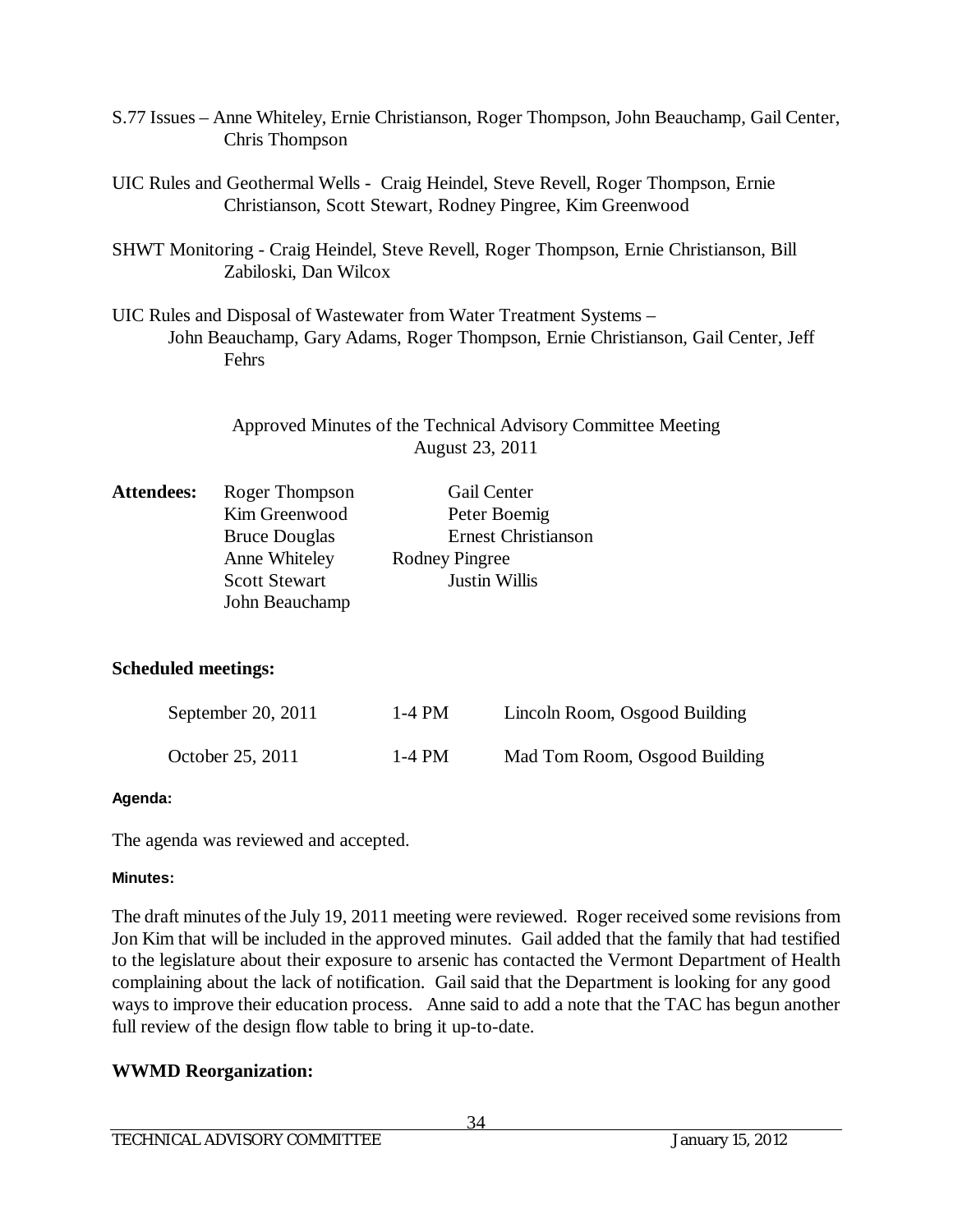Roger said that DEC is reorganizing its divisions. The Regional Office functions, the Indirect Discharge Program, the Underground Injection Control Program, and the Licensed Designer Programs are going to be combined with the existing Water Supply Division to make a new larger division to be known as the Drinking Water and Groundwater Division. Chris Thompson will be the Director of the new division. The Direct Discharge Section and the Residuals Management Section will be combined with the existing Water Quality Division to make the new Watershed Management Division. Pete LaFlame will be the Director. There will be physical relocations of staff to bring them closer to their new supervisory structure.

Brian Kooiker is retiring at the end of the month and will be moving to Michigan immediately thereafter.

## **Groundwater as a Public Trust:**

Kim asked about the status to the Agency response to the Environmental Court Decision that in order to determine whether a groundwater public trust resource was being protected, simply complying with the Groundwater Rules is not sufficient. Anne said that the interim guidance document on how the Department will apply the public trust to groundwater that was circulated for comment included a recommendation of a major update of the Groundwater Rules. ANR Attorney Matt Chapman is working on this and Waste Management Division Director George Desche has the lead on coordination between DEC Divisions on development of regulatory language on the public trust in the Groundwater Protection Rule and Strategy.

Peter asked for a summary of the public trust concept. And Anne gave an overview. The public trust concept comes from English common law. It was originally applied to surface water to maintain the ability to use surface water for transportation. The concept was adopted by courts in the United States. A case in Chicago determined that land that was created by a railroad company by filling into a lake could not just be sold for other use unless the new use had a general public benefit. The Vermont Supreme Court first applied this concept in a case related to the control of lake levels by a mill on Lake Morey. This was also used in rail yard case on the Burlington waterfront where the Supreme Court determined that the filled land was subject to the public trust concept. The Vermont Legislature recently passed a bill that said that groundwater was also held in public trust which was applied by the Environmental Court. The interim guidance was written to help define what DEC would do to apply the groundwater public trust in various permit programs.

## **Design Flow:**

The committee spent a lot of time with a detailed discussion of design flows for various types of stores. One point of concern with the current rules is the concept of small and large drygoods stores and whether a gallons per square foot of floor space approach could be used for all sizes of stores.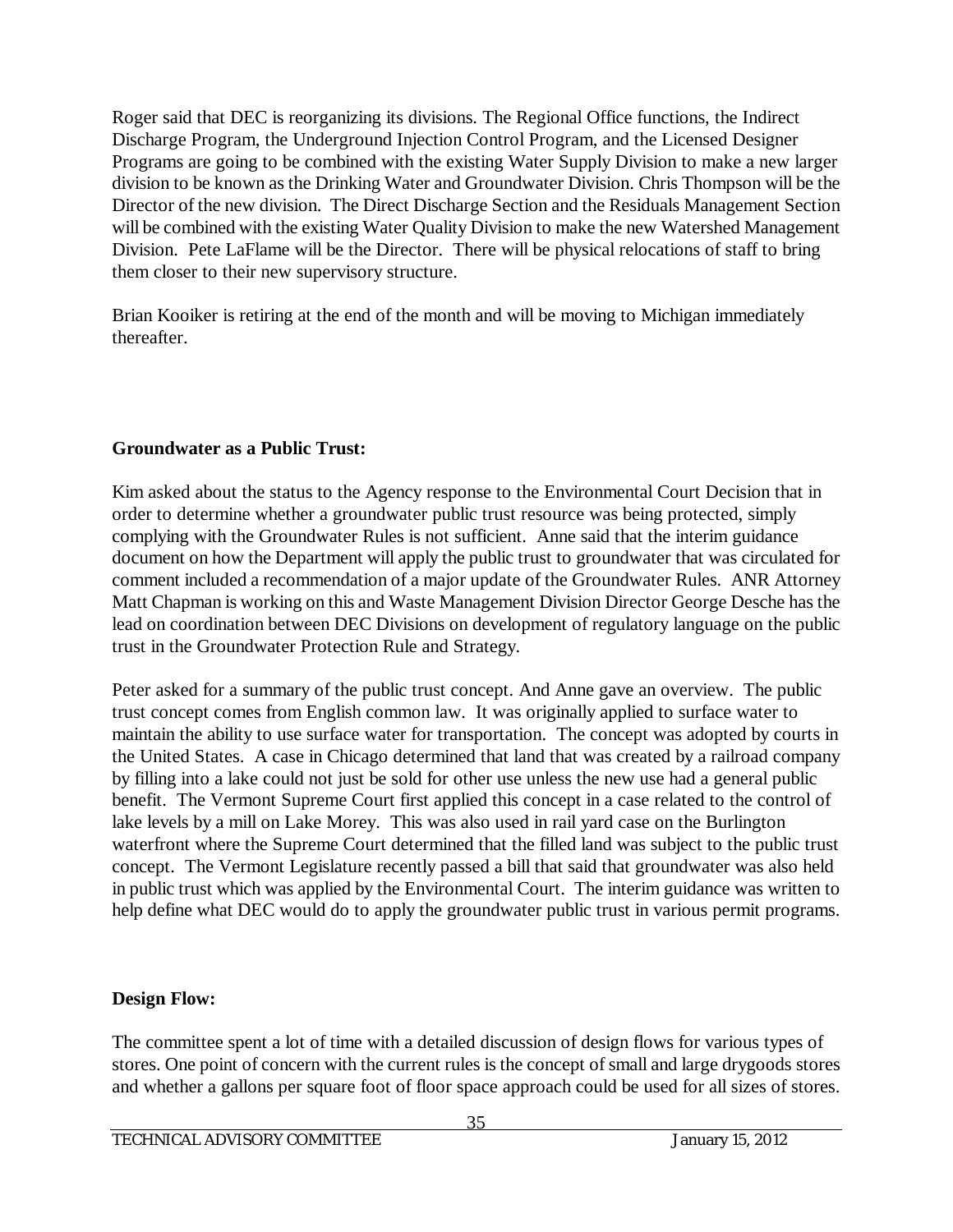Ernie said that he had looked at what other states use for numbers but had not found something that covered all of the situations he encounters. Roger said that the existing rules had created a small store category to try and deal with small stores such as gift shops that are run almost as home businesses with only one or two employees and no bathroom facilities provided to the customers. Peter noted that with a stand-alone store with its own water and wastewater systems a minimum design flow requirement, such as 100 GPD, would not be a major burden as the cost of construction would not be reduced much to build a system with a 15 or 30 GPD (one or two employees) design flow. The committee supports a concept that the rules should be based on typical types of uses and sizes and then have the staff and designers use a case by case approach for the more unusual cases.

Now that the committee has spent much of two meetings working on the current draft revisions the committee asked Ernie to update the draft to reflect the work already done and to propose a uniform approach for drygoods stores. Ernie will have this ready for the next TAC meeting.

Items prioritized for discussion with high, low, and medium ranking

- 1. Soil identification vs. perc test **medium**
- 2. Curtain drain with presumption of effectiveness **high**
- 3. Revisions to desktop hydro chart **medium**
- 4. Minimum amount of sand under a mound **high**
- 5. Grandfathered design flow and conversion of use policy **high**
- 6. Updating of design flow chart **high**
- 7. Water Supply Rule update **high**
- 8. Seasonal High Water Table determination for performance based systems **high**

#### **Executive Committee**

Steve Revell, Ernest Christianson, Bruce Douglas, Roger Thompson Alternates – Chris Thompson, Spencer Harris, Claude Chevalier, Craig Heindel

#### **Subcommittees**

Hydrogeology - Craig Heindel, Dave Cotton and Steve Revell.

- S.77 Issues Anne Whiteley, Ernie Christianson, Roger Thompson, John Beauchamp, Gail Center, Chris Thompson
- UIC Rules and Geothermal Wells Craig Heindel, Steve Revell, Roger Thompson, Ernie Christianson, Scott Stewart, Rodney Pingree, Kim Greenwood
- SHWT Monitoring Craig Heindel, Steve Revell, Roger Thompson, Ernie Christianson, Bill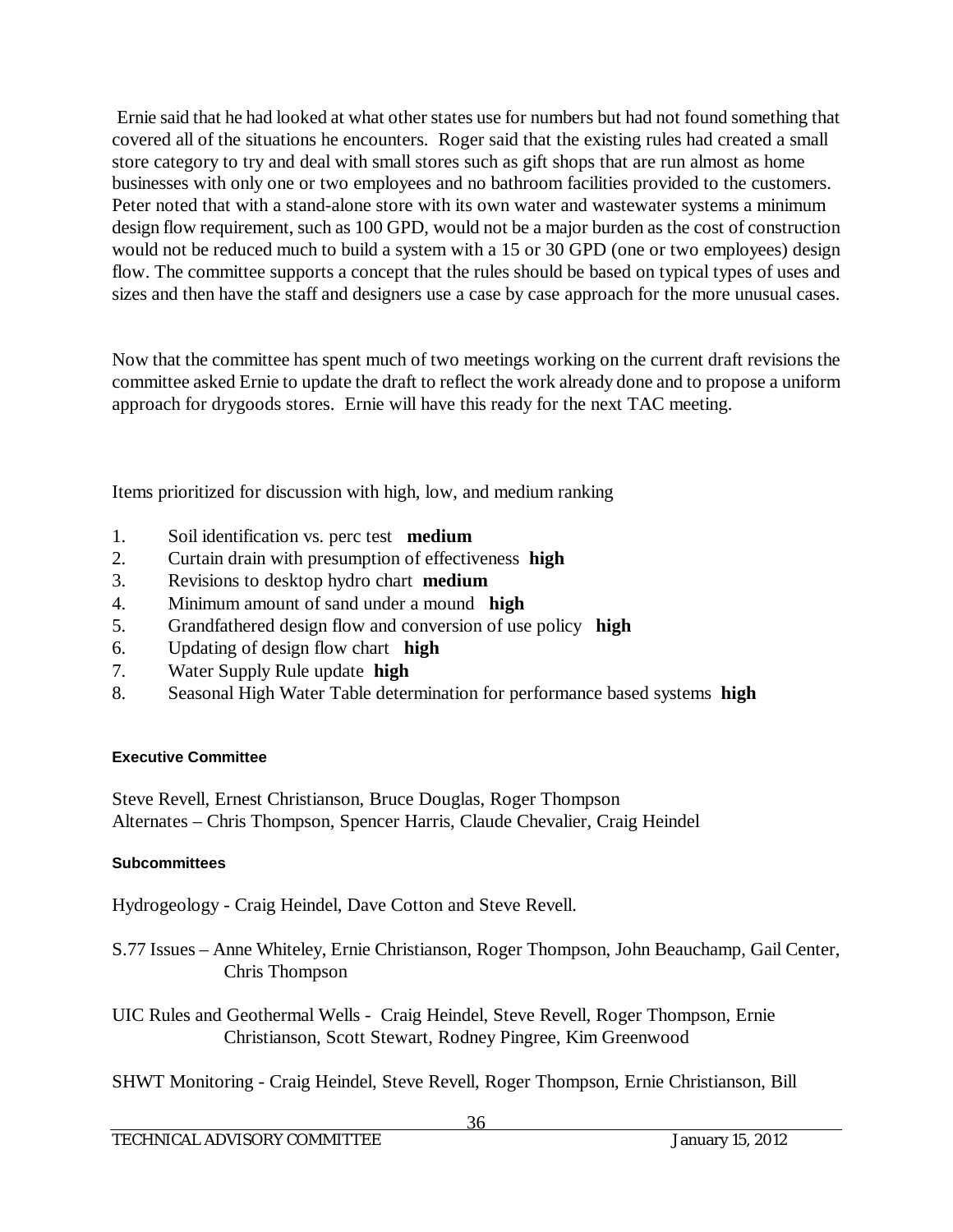Zabiloski, Dan Wilcox

UIC Rules and Disposal of Wastewater from Water Treatment Systems – John Beauchamp, Gary Adams, Roger Thompson, Ernie Christianson, Gail Center, Jeff Fehrs

> Approved Minutes of the Technical Advisory Committee Meeting September 20, 2011

| <b>Attendees:</b> | Roger Thompson             | Denise Johnson-Terk   |
|-------------------|----------------------------|-----------------------|
|                   | <b>Steve Revell</b>        | Mark Bannon           |
|                   | Justin Willis              | Anne Whiteley         |
|                   | Chris Thompson             | <b>Bill Zabiloski</b> |
|                   | <b>Cindy Parks</b>         | Craig Heindel         |
|                   | <b>Ernest Christianson</b> |                       |

## **Scheduled meetings:**

| October 25, 2011 | $1-4$ PM | Liquor Control Conference Room |
|------------------|----------|--------------------------------|
|------------------|----------|--------------------------------|

in Montpelier

## **Agenda:**

The agenda was reviewed. Bill asked for time to distribute a draft revision of the guidance document related to drawing the septic isolation zones that are needed as part of the notification of potential impacts on neighboring properties.

# **Introduction:**

Ernie introduced Cindy Parks to the group. Cindy is now working for the Wastewater Management Division and is replacing Jeff Fehrs as the lead person for the Underground Injection Control Program. Cindy previously worked for the Agency issuing contracts for construction of WWTF. Cindy later earned a degree in engineering from the University of Massachusetts and then worked at Metcalf and Eddy in Boston before returning to Vermont.

## **Minutes:**

The draft minutes of the August 23, 2011 meeting were reviewed and approved.

# **Hurricane Irene**:

Chris reviewed impact of the flooding on the Waterbury Complex noting that the flooding was severe with ground floor offices having several feet of water inside. The conditions were actually dangerous when some employees went to the powerhouse to shut down the boilers and ended up having to go through chest deep water to get back to safe ground. Much of the Complex includes

37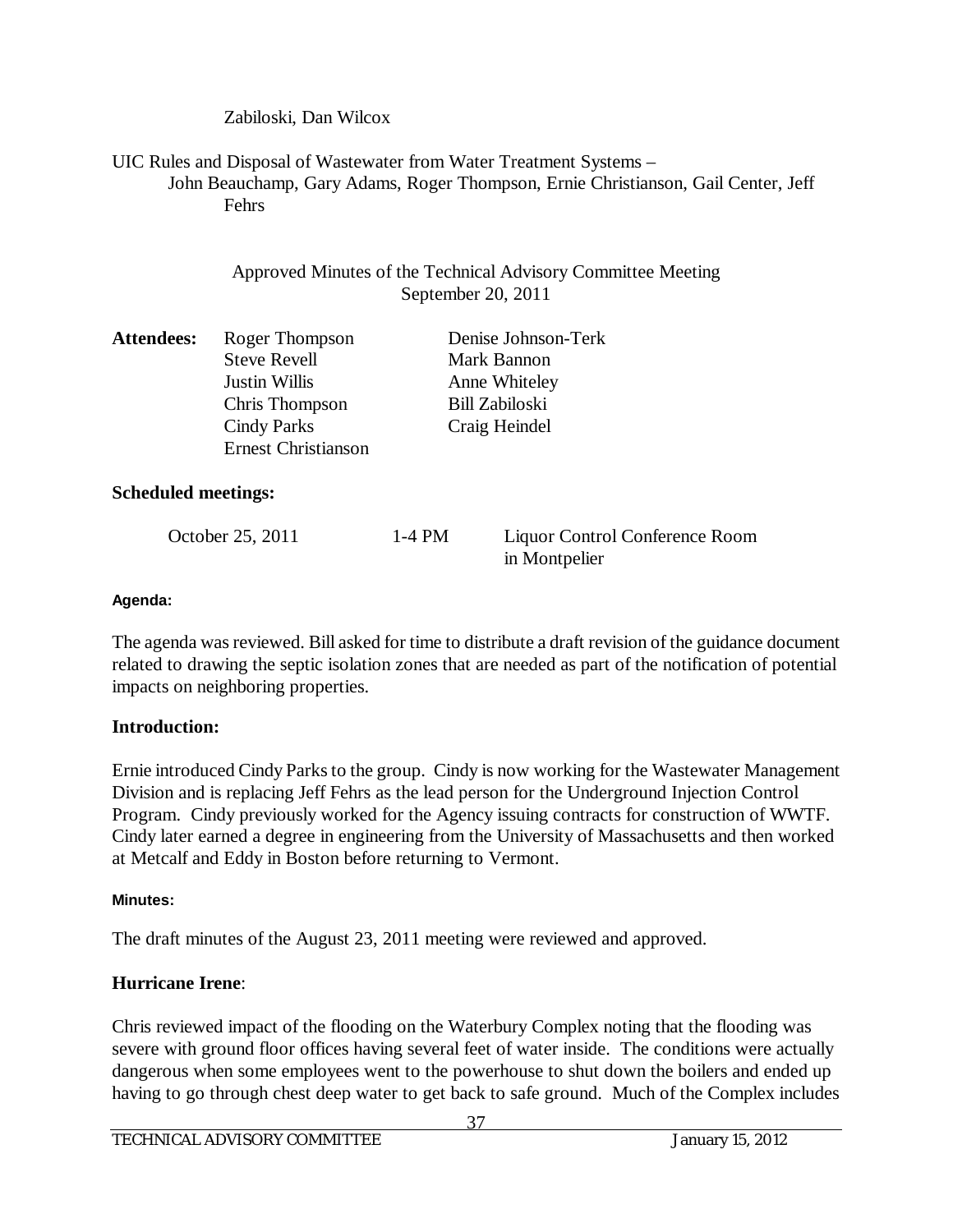a mostly below grade level (AKA the tunnels) along with the cafeteria and utilities. Even some of the computer system servers were located in these low lying portions of the buildings. The whole complex is closed to the public and the staff with very limited access to obtain belongings and to establish which of the file cabinets should be put in cold storage with a view to saving certain files using a freeze drying technique. This will be used sparingly as it costs about \$500 per file drawer. The staff will be relocated into other spaces at the VSAC building in Winooski as well as space in Waitsfield and Barre. The regional offices are in good shape except that the computer systems, which all depend on the central office network as a time and money saving approach, are currently not functioning. This should be fixed quickly. It is unknown how quickly the folks from the Waterbury Office will have new office space with phones and computers. Many of the staff are working from home or various temporary spots they can find.

There was only a small impact on the Wastewater Management operations from the storm, though people are slowly coming forward to deal with wastewater systems that were washed away or have had their isolation to surface waters greatly reduced by the storm actions.

Justin asked if phone numbers are the same. Chris said yes for the moment with the staff checking their voicemail frequently.

Wastewater treatment facilities were mostly OK with most of the damage being to pump stations and collection lines. Most plants realized the magnitude of the flooding and bypassed the treatment systems. The plants operated with primary separation chlorination to reduce the contamination to the extent possible. Considering the amount of water flowing and the contamination from all of the other sources, the chlorinated effluent posed only a small risk.

It is not clear if the state employees will move back to the Waterbury Complex. The ranges of options include moving back but also selling the property for other development and looking for space closer to Montpelier.

# **WWMD Reorganization:**

The WWMD division staff will move to the VSAC building in Winooski and this relocation will speed the physical reorganization by co-locating the staff in accord with the reorganization plan. The change in supervisors has not yet happened but is on track to happen when things are better organized.

# **Design Flows:**

Ernie, as requested by the TAC at the last meeting has updated the design flow list putting the categories in alphabetical order and making all of the changes that had been accepted by the TAC. Ernie circulated the most recent draft and Jessanne Wyman, Dan Wilcox, and Steve Rebillard submitted comments.

Ernie started to review the revised document and Anne asked if we could start with the sections not recently reviewed beginning with the section on laundry design flows. Craig asked if "per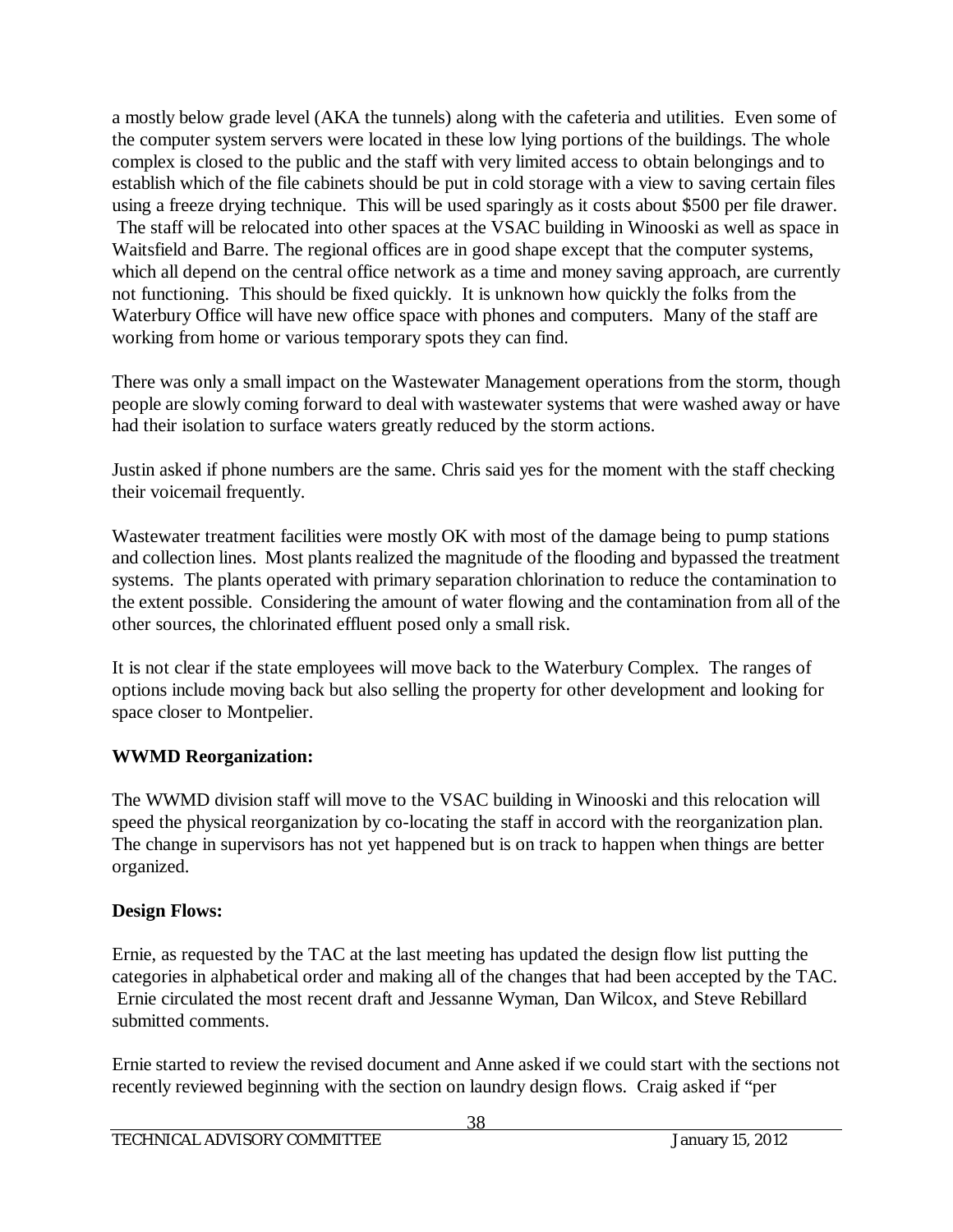manufacturer's specifications" is a dangerous approach. Anne said this approach was included to deal with extra-large machines. Mark asked if the Agency had collected any metered flow data. Ernie said that he did not have much data but agreed it could be collected by talking to municipalities. It is important to consider the location of the operation as two businesses with a similar amount of washer/dryer capacity can very a great deal in the amount of water they use depending on the number of customers. It was decided to go with a minimum flow of 450 GPD and to deal with unusually large machines on a case by case basis.

Ernie reviewed the design flows for marinas, noting that most of the waste from onboard holding tanks is pumped to onshore holding tanks rather than being discharged to a leachfield. The TAC accepted the flows as proposed.

Massage office flows were considered and there was discussion about the portion of flow for the patrons. It was decided to set a minimum flow that would allow for toilet flows for patrons which would not be reduced even if the applicant proposed to not provide toilets for the patrons, which might not be acceptable under other applicable regulations such as the Vermont Plumbing Rules.

Hotels, motels, bed and breakfast operations were considered to be one group and a design flow of 50 GPD per bed space was assigned. This allows for convenience kitchens in the individual rooms. If the laundry is washed onsite additional flows are assigned using the design flows for laundries. An operation serving breakfast to overnight guests is also allowed without requiring an increase in design flow. Mark said this was another category where it would be possible to collect information from municipal treatment plants that would help understand the flows actually being generated.

Items prioritized for discussion with high, low, and medium ranking

- 1. Soil identification vs. perc test **medium**
- 2. Curtain drain with presumption of effectiveness **high**
- 3. Revisions to desktop hydro chart **medium**
- 4. Minimum amount of sand under a mound **high**
- 5. Grandfathered design flow and conversion of use policy **high**
- 6. Updating of design flow chart **high**
- 7. Water Supply Rule update **high**
- 8. Seasonal High Water Table determination for performance based systems **high**

## **Executive Committee**

Steve Revell, Ernest Christianson, Bruce Douglas, Roger Thompson Alternates – Chris Thompson, Spencer Harris, Claude Chevalier, Craig Heindel

## **Subcommittees**

Hydrogeology - Craig Heindel, Dave Cotton and Steve Revell.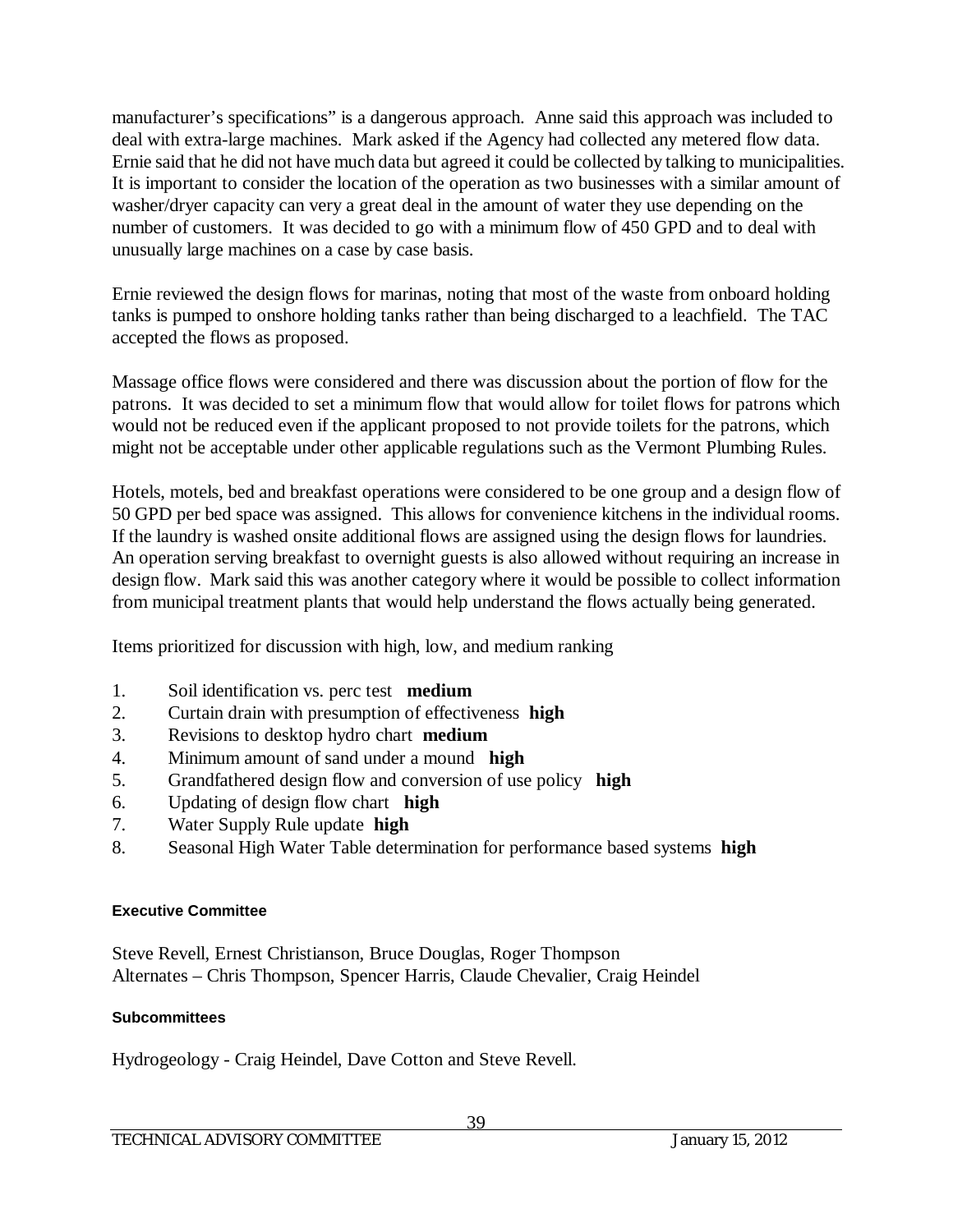- S.77 Issues Anne Whiteley, Ernie Christianson, Roger Thompson, John Beauchamp, Gail Center, Chris Thompson
- UIC Rules and Geothermal Wells Craig Heindel, Steve Revell, Roger Thompson, Ernie Christianson, Scott Stewart, Rodney Pingree, Kim Greenwood
- SHWT Monitoring Craig Heindel, Steve Revell, Roger Thompson, Ernie Christianson, Bill Zabiloski, Dan Wilcox
- UIC Rules and Disposal of Wastewater from Water Treatment Systems John Beauchamp, Gary Adams, Roger Thompson, Ernie Christianson, Gail Center, Jeff Fehrs

| Approved Minutes of the Technical Advisory Committee Meeting |
|--------------------------------------------------------------|
| November $1, 2011$                                           |

| <b>Attendees:</b> | Roger Thompson        | <b>Gail Center</b>         |
|-------------------|-----------------------|----------------------------|
|                   | <b>Cindy Parks</b>    | <b>Bill Zabiloski</b>      |
|                   | <b>Rodney Pingree</b> | <b>Ernest Christianson</b> |
|                   | <b>Scott Stewart</b>  | Peter Boemig               |
|                   | Craig Heindel         | Anne Whiteley              |
|                   | Mary Clark            | <b>Bruce Douglas</b>       |
|                   |                       |                            |

## **Scheduled meetings:**

| December 13, 2011 | 1-4 PM   | NRCS Conference Room-Montpelier |
|-------------------|----------|---------------------------------|
| January 10, 2012  | $1-4$ PM | Liquor Control Conference Room- |
|                   |          | Montpelier                      |
| February 14, 2012 | $1-4$ PM | Liquor Control Conference Room- |
|                   |          | Montpelier                      |

#### **Agenda:**

The agenda was reviewed and accepted.

## **Minutes:**

The draft minutes of the September 20, 2011 meeting were reviewed and approved.

## **Recovery from flooding:**

Ernie said that people have designated spaces but that not all have phones and computer hookups at their desks. Both are supposed to be completed soon. New phone numbers are available for some of the staff and a fax line is on the way. Some of the DEC staff are still working from home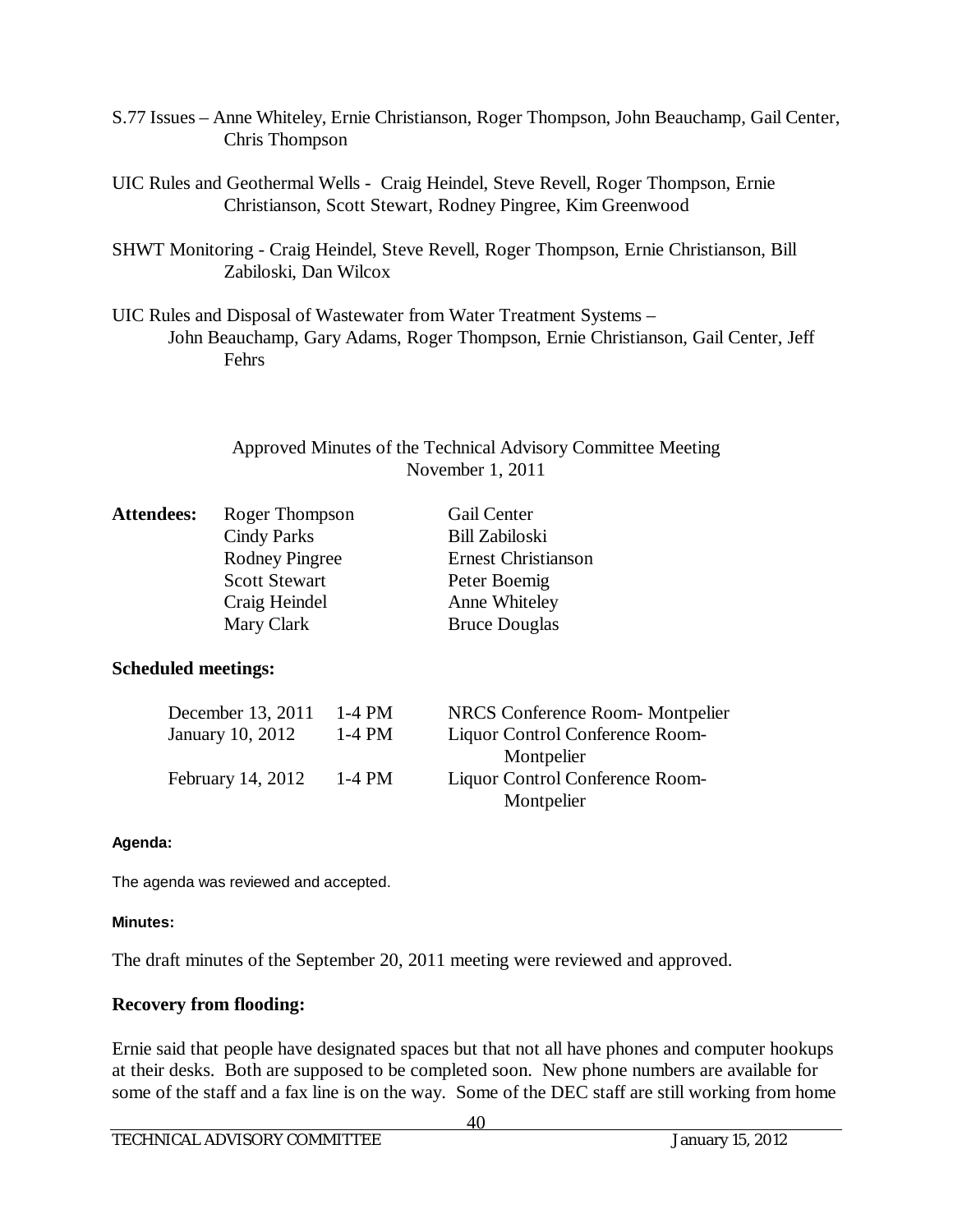or on the road until they have full access available at their new space.

# **WWMD Reorganization:**

Anne said that the NPDES program will be transferred to the new Watershed Management Division which consists of the former Water Quality Division and the NPDES programs. The remainder of the WWMD will be combined into a new Drinking Water and Groundwater Protection Division with Christine Thompson as the Director. This is on hold for the moment while everyone deals with the relocation and all of the work required to clean up after Hurricane Irene.

# **S.77:**

S.77 was the bill that was passed in the last legislative session which would have required water quality testing of all new potable water sources. This bill also included some language to reduce the burden of notifying neighbors when isolation distances from a proposed program extend onto neighboring properties. This bill was vetoed after the end of the legislative session. It appears that the legislature will revisit these issues in the 2012 session and the TAC may want to be involved early in the process. TAC was only involved late in last year's work and was not able to help form and support the bill as much as the members hope will occur in the next session.

Ernie said that he is working with Gail and others at the Health Department to develop handouts that explain the reasons why water should be tested and the Health Department program for doing the tests. Gail said that the Health Department is looking at the impact if a successor to S.77 is passed, particularly with respect to the data management issues. The bill calls for development of a data base of all test results that could start to inform people of geologic areas within the state where various contaminants are frequently found. Gail said that the Health Department Laboratory believes they have the capacity to test the increased number of samples that would be submitted if all new potable water sources are required to test at the time of construction.

Anne said that at least two legislators are looking into the overshadowing issues. They are getting complaints from constituents who get the notice that isolation distances will extend onto their property and then learn that they have no right to prevent this from happening. Ernie said that he has received a few calls from neighboring landowners and must explain that the existing statutory language does not grant any additional rights to the neighboring landowners except that they receive notice. In practice many landowners learn that there is little or no adverse impact from the overshadowing and in some cases landowners have negotiated with the developer to redesign the project to reduce or eliminate the impact. However, when this does not occur the neighboring landowner may be very unhappy. Ernie said that a couple of people have filed a request for reconsideration of a permit which he must deny if the only basis is the overshadowing impact. One of Ernie's decisions has been further appealed, first administratively within DEC and now to the Environmental Court.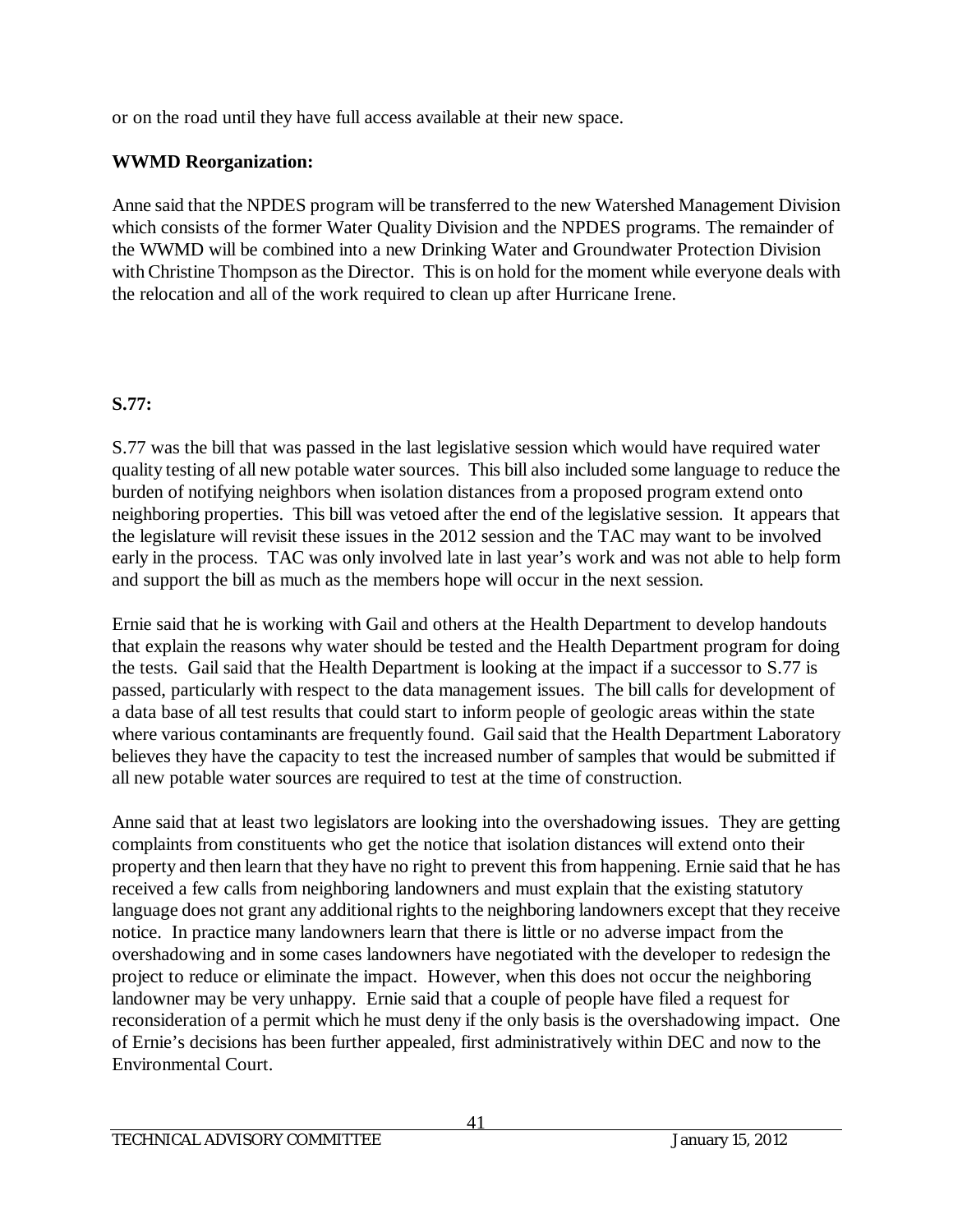## **Design Flow:**

Ernie reviewed the draft that he had circulated earlier. Ernie had updated the draft with the comments from the previous TAC meeting and since then had received a few comments from the Regional Office Staff. Jessanne Wyman had commented about the design flows for the various categories of catering operations. Roger said the transition from caterers with seats to restaurant seating should be adjusted so it would be a smooth curve. Craig agreed, noting that anytime there is an unexpected transitional step in design flows the client always wants to know why and unless there is a good, easy to express reason, it is best to have a smooth progression in the design flow with an increase in use. One suggestion was to remove the proposed categories for catering operations with up to 10 seats and just assign restaurant flows for the seating capacity. This was acceptable to the Committee but Ernie will contact Al Burns at the Health Department to determine how the food licensing program regulates caterers with limited seating to make certain there will be no conflicts between programs.

Peter asked if the pipeline infiltration design flow, which was not proposed to be changed, is still appropriate. Roger said that during an earlier revision he had contacted the Facilities Design Division which permits large municipal wastewater collection systems and was told that even with the changes in construction materials the number is still appropriate. Apparently, even with plastic pipe and modern joints, the system deteriorates with age with the concrete manholes in particular developing leaks over the years.

Bruce and Mary said that in their recent work with failed wastewater systems they realized that wastewater strength is one of the key factors in whether or not a system will fail. They asked if the design flow table should include some factor related to wastewater strength. After some discussion it was decided that wastewater strength is a separate issue from volume of water used and should be addressed in a different area in the rules. It was also agreed that a subcommittee to work on this topic should be formed with Mary, Bruce, Cindy, Peter, Bill, and Roger as members. John Akielaszek, will be invited to join the subcommittee as his Indirect Discharge Permit Program includes wastewater strength as a part of his permitting decisions. Ernie will contact John. Waste strength was added to the topic list, design flows were removed from the topic list, and membership was updated on the subcommittees.

The TAC then gave unanimous approval for the revised design flow table once Ernie adds the changes agreed upon earlier in the meeting.

# **Drawing Isolation Zones:**

Bill had circulated a draft revision to the existing guidance at the previous meeting. Bill said that the goal is to have a process that accurately defines the isolation zone so that a proposed well located anywhere outside of the isolation zone would be approvable. The Committee supported revising the guidance to meet this goal. Craig said that based on his preliminary review the revised language looked good.

# **Table of Isolation Distances:**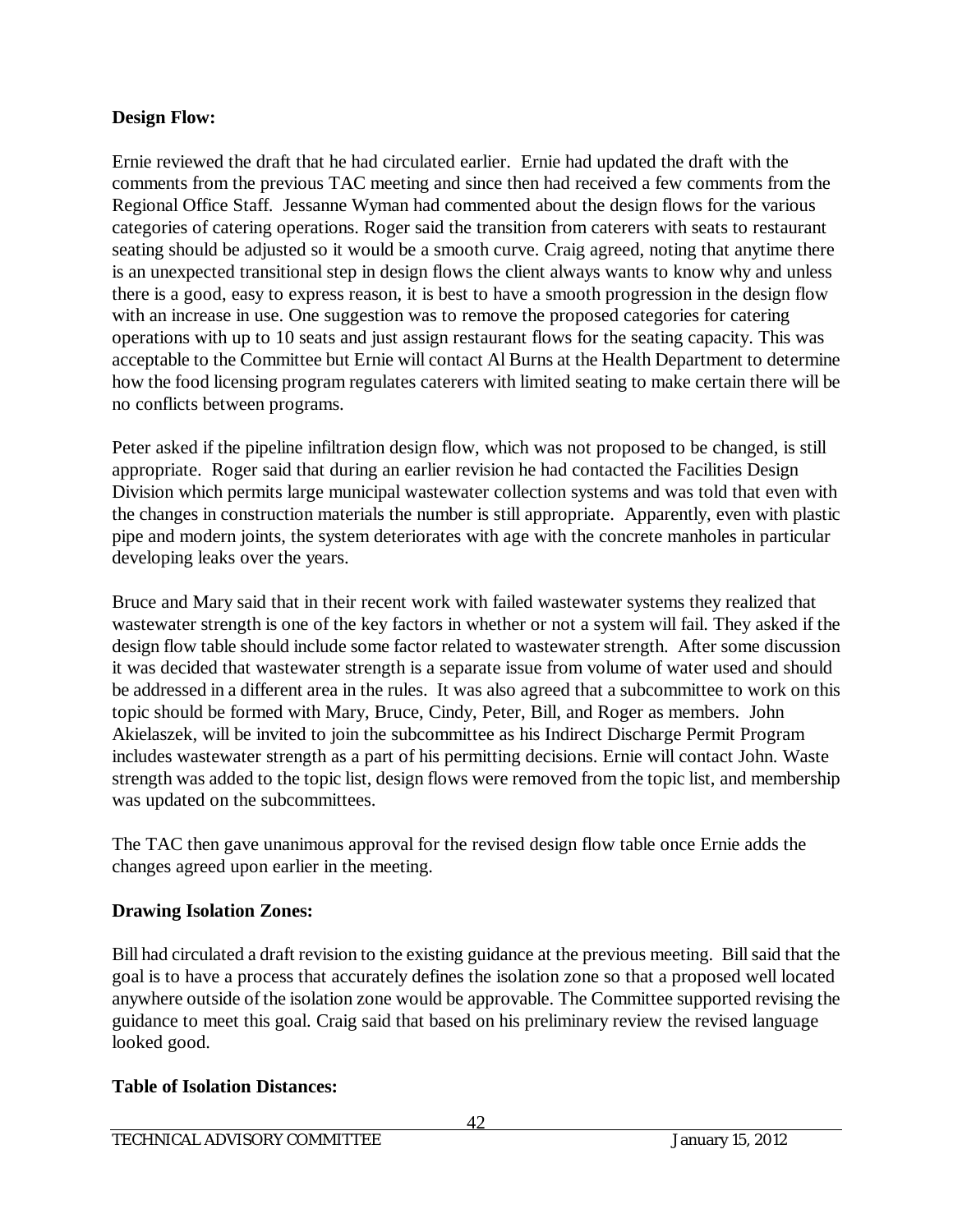The TAC had reviewed and revised this table a year or more ago but Ernie and Anne have made further revisions. Anne said that an updated copy of the proposed changes needs to be circulated to the TAC and the Regional Office Staff.

## **Next Meeting Dates:**

The TAC agreed to meet on December  $13<sup>th</sup>$ , January  $10<sup>th</sup>$ , and February  $14<sup>th</sup>$ . Roger will schedule meeting rooms.

## **Conditional UIC Exemptions:**

Scott asked about the proposed revisions to the Underground Injection Control Rules that would create condition exemptions for some uses such as groundwater heat pump return wells. Anne said that is a task the Cindy has started working on. Cindy will give an update at the next meeting.

## **Water Supply Rule Revisions:**

Scott asked about WWMD feedback on the proposed language related to water storage in the well casing. Ernie said that the proposed language had been reviewed by David Swift and David Webb and is acceptable.

Items prioritized for discussion with high, low, and medium ranking

- 1. Soil identification vs. perc test **medium**
- 2. Curtain drain with presumption of effectiveness **high**
- 3. Revisions to desktop hydro chart **medium**
- 4. Minimum amount of sand under a mound **high**
- 5. Water Supply Rule update **high**
- 6. Seasonal High Water Table determination for performance based systems **high**
- 7. Wastewater Strength

## **Executive Committee**

Steve Revell, Ernest Christianson, Bruce Douglas, Roger Thompson Alternates – Chris Thompson, Spencer Harris, Claude Chevalier, Craig Heindel

## **Subcommittees**

Hydrogeology - Craig Heindel, Bill Zabiloski, and Steve Revell.

S.77 Issues – Anne Whiteley, Ernie Christianson, Roger Thompson, John Beauchamp, Gail Center,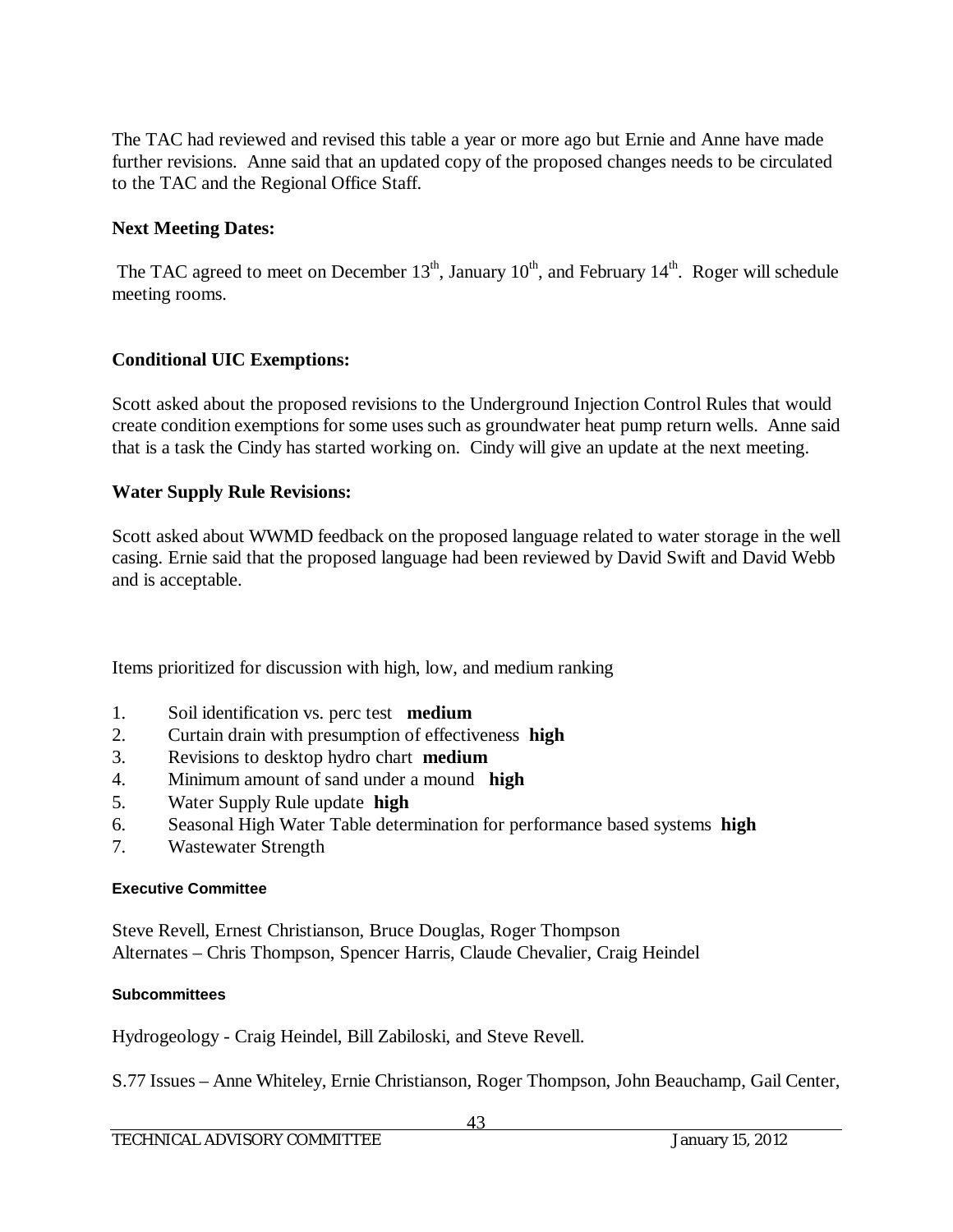Chris Thompson

- UIC Rules and Geothermal Wells Craig Heindel, Steve Revell, Roger Thompson, Ernie Christianson, Scott Stewart, Rodney Pingree, Kim Greenwood, Cindy Parks
- SHWT Monitoring Craig Heindel, Steve Revell, Roger Thompson, Ernie Christianson, Bill Zabiloski, Dan Wilcox
- UIC Rules and Disposal of Wastewater from Water Treatment Systems John Beauchamp, Gary Adams, Roger Thompson, Ernie Christianson, Gail Center, Cindy Parks
- Wastewater Strength Mary Clark, Bruce Douglas, Cindy Parks, Peter Boemig, Bill Zabiloski, Roger Thompson, John Akielaszek,

## Approved Minutes of the Technical Advisory Committee Meeting December 13, 2011

| <b>Attendees:</b> | Roger Thompson            | <b>Bruce Douglas</b>       |
|-------------------|---------------------------|----------------------------|
|                   | Mark Bannon               | Peter Boemig               |
|                   | <b>Scott Stewart</b>      | <b>Cindy Parks</b>         |
|                   | Kim Greenwood             | <b>Bill Zabiloski</b>      |
|                   | John Beauchamp            | Gail Center                |
|                   | <b>Spencer Harris</b>     | <b>Steve Revell</b>        |
|                   | Denise Johnson-Terk       | Craig Heindel              |
|                   | <b>Justin Willis</b>      | <b>Ernest Christianson</b> |
|                   | <b>Rodney Pingree</b>     | Anne Whiteley              |
|                   | <b>Christine Thompson</b> |                            |
|                   |                           |                            |

## **Scheduled meetings:**

| January 10, 2012  | 1-4 PM | Liquor Control Conference Room- |
|-------------------|--------|---------------------------------|
|                   |        | Montpelier                      |
| February 14, 2012 | 1-4 PM | Liquor Control Conference Room- |
|                   |        | Montpelier                      |

## **Agenda:**

The agenda was reviewed and accepted.

## **Minutes:**

The draft minutes of the November 1, 2011 meeting were reviewed. Rodney asked that the name of the new division be corrected to read "Drinking Water and Groundwater Protection Division."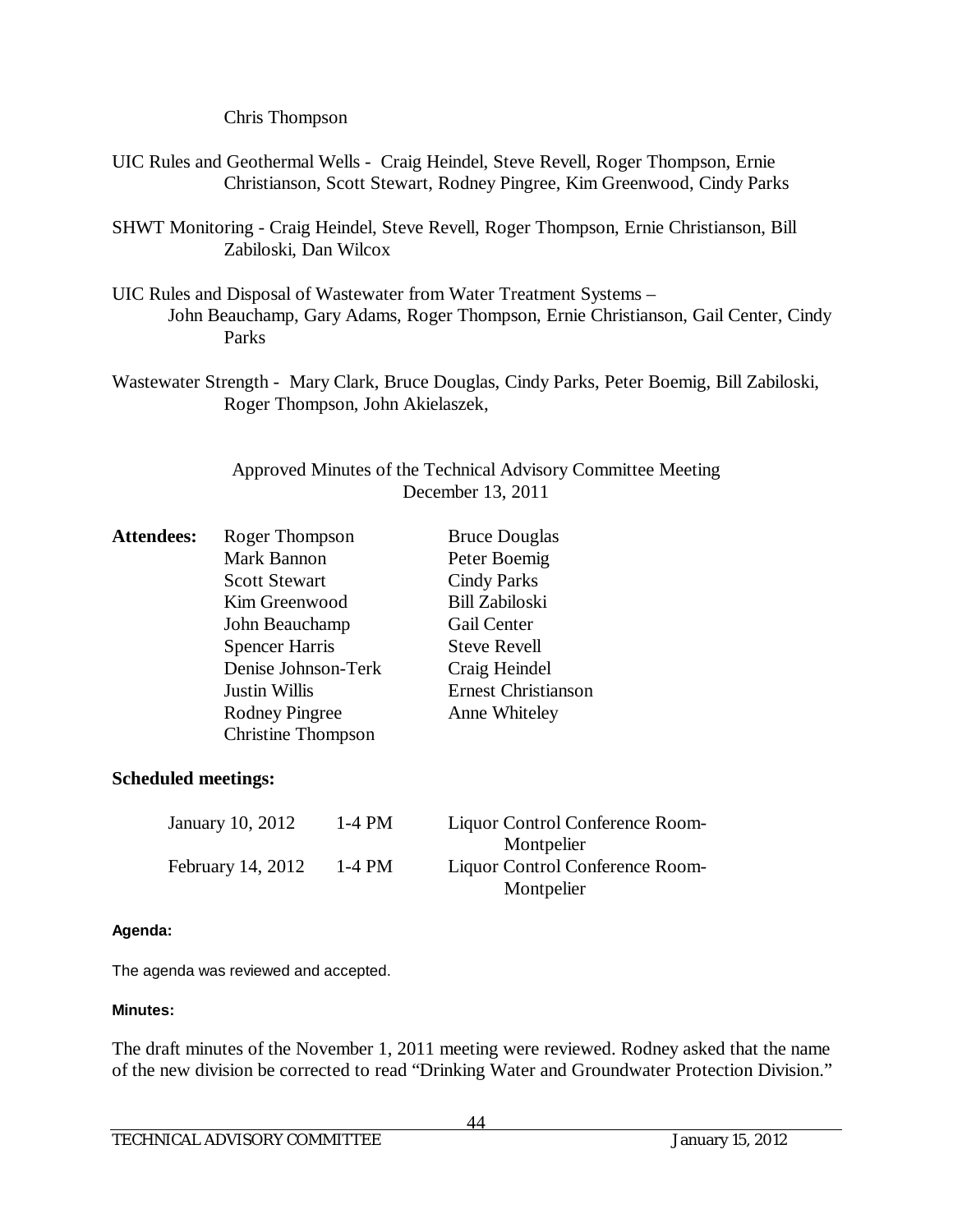## **Annual Report to the Legislature**

Roger said that it is time to start working on the annual report for the legislature. After many years of extraordinary work, Craig asked if he could be excused from being the lead person drafting the report. Steve suggested that Roger do the draft which he agreed to. Roger will contact Ernie to run the computer queries for the reports on the number of permits issued, denied, etc.

# **Ongoing Impacts of Hurricane Irene**

Ernie said that he had checked the number of permits issued for failed systems in the last two months and the 99 permits had been issued. 15 of these were directly related to the flooding. Craig asked if any of the failed systems had been previously permitted by the State and Ernie did not know. Craig asked if the tracking system included information on why the systems failed. This information is not tracked and the TAC members said that that the reasons for failure are often uncertain. While washing away in a flood would be clear, things such as too much grease, leaking plumbing fixtures, etc. are pretty hard to determine. Ernie said that something informal might be possible with a short checklist prepared by the staff and sent to him just to see if there are any trends. Roger said that one factor that might be useful is to know, when replacing a previously permitted system, is whether the original soil determinations were accurate.

Ernie also said that the folks from Presby Environmental Company were making a claim that mound systems often fail when a secondary bio-mat forms between the native material and the sand fill and that use of the Enviro-Septic® System prevents these failures. This was briefly discussed with the consensus being that this type of failure is seldom seen in Vermont. There was also a claim that Vermont's requirement that an outlet filter be installed interferes with air flow that is intended to be from an inlet pipe at the leachfield with an exit from the plumbing vent on the roof.

Anne commented on the Irene Task Force that was established to learn from what happened and to plan for the future. Anne said that a group of attorneys and legislators has been looking at many issues grouped into housing issues, planning issues, flood plain management strategies, and property law.

The property law group is working on what happens when rivers move. The Governor suspended stream alteration permitting requirements so that emergency work could be done immediately. A number of septic systems were damaged or totally destroyed and in order to allow rapid repairs a number of systems were granted oral approval to begin reconstruction. This approval was subject to future submission of an application, plans, and fees so that the paperwork record would be complete. Failure to do this will result in a cloud on the property title. No legislative changes are proposed relative to septic system repair. There are other groups looking at adding some statutory language related to future emergencies that specifically allow for waivers under emergency situations. There are concerns about maintaining public records. Land records are recorded and stored by individual towns. Some have good systems to protect their records and others are subject to hazards such as the recent flooding. Some legislative action to require and support the preservation of these key records may be needed.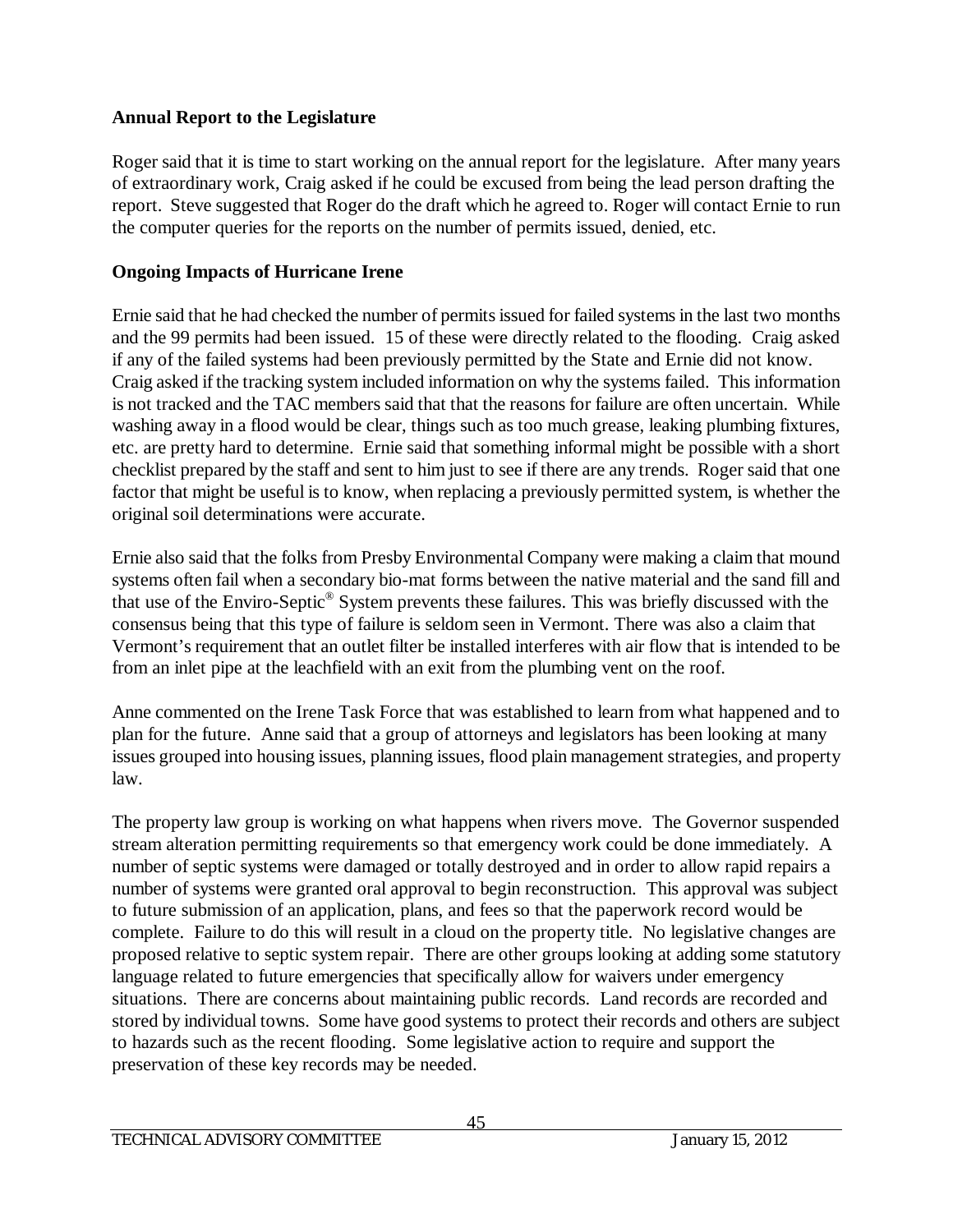Roger asked how the property law applies when a river changes course. Anne said it depends on whether the change occurs suddenly or gradually. There are court decisions that make it clear that gradual movement of streams, which is always occurring at least when the stream is not contained in a bedrock channel, results in the property line moving as the stream moves. In this case some people gradually lose land, some people gain land, and some just have their land move to the other side of the stream. In all cases, if the stream is designated as the property boundary, the ownership moves with the stream. The law, when there is rapid change, such as occurred during Hurricane Irene, is different. The boundary does not move so on paper the landowner may own land that is now under the stream or on the other side of the stream. The use of the land under a stream may be restricted because of public trust rights so it may not be possible to fill in or redirect the stream in order to restore the property to its former status. During the immediate aftermath of the storm, there was a significant amount of work done to return streams to their previous bed, to remove gravel from a streambed, and to restore roads. This was done under the waiver granted by the Governor which is supported to some extent by existing statutory language. Whether some of this work exceeded what the waivers allowed and whether remediation will be needed in some cases is still being determined on a case by case basis. Peter said that many people did not know that permits were required for flood repair work or that they might need to file at a later date to avoid clouding their title. Anne said the title concerns are limited to those people who need a permit for the replacement of a failed septic system.

Roger said that his local newspaper mentioned possible plans to have floodplain development regulated at the state level. Anne said that another group is looking at this with some people thinking the regulation would be more consistent and effective if done at the state level. One thing everyone agreed on was the need to get all of the towns that do not currently participate in the Federal Flood Insurance Program enrolled and participating. Anne said there is talk of increasing the requirements that would limit or reduce construction in a floodplain and ensure that development in the floodplain had less potential for creating damage during a flood event. One example might be tying down propane tanks. FEMA is also working on a limited program to buyout people who had buildings in the flood plain. One concern about this is that the land will eventually be transferred to the towns and there will be a loss of property tax for the town.

John said that he has been dealing with wells that failed the test for coliform after the flood. People are now in the process of chlorinating and retesting. John said he was wondering about the impact of stream relocation on the underlying aquifer feeding the wells. He also noted that a number of fuel oil tanks floated away and then leaked which created a potential for contamination. Gail said that after the flood the Vermont Health Department sent out about 3,200 water test kits. About 1,000 were returned for testing and about ½ show the presence of coliform. Some wells have been chlorinated and retested several times. When people ask about what they should do, Gail said she tells them, to be on the safe side, put in a treatment system. She tells them this may require a water softener or pre-filter to be installed as well in order to have the disinfection system work properly.

## **Reorganization of WWMD**

Chris said that December  $14<sup>th</sup>$  was the official date of the reorganization that will combine the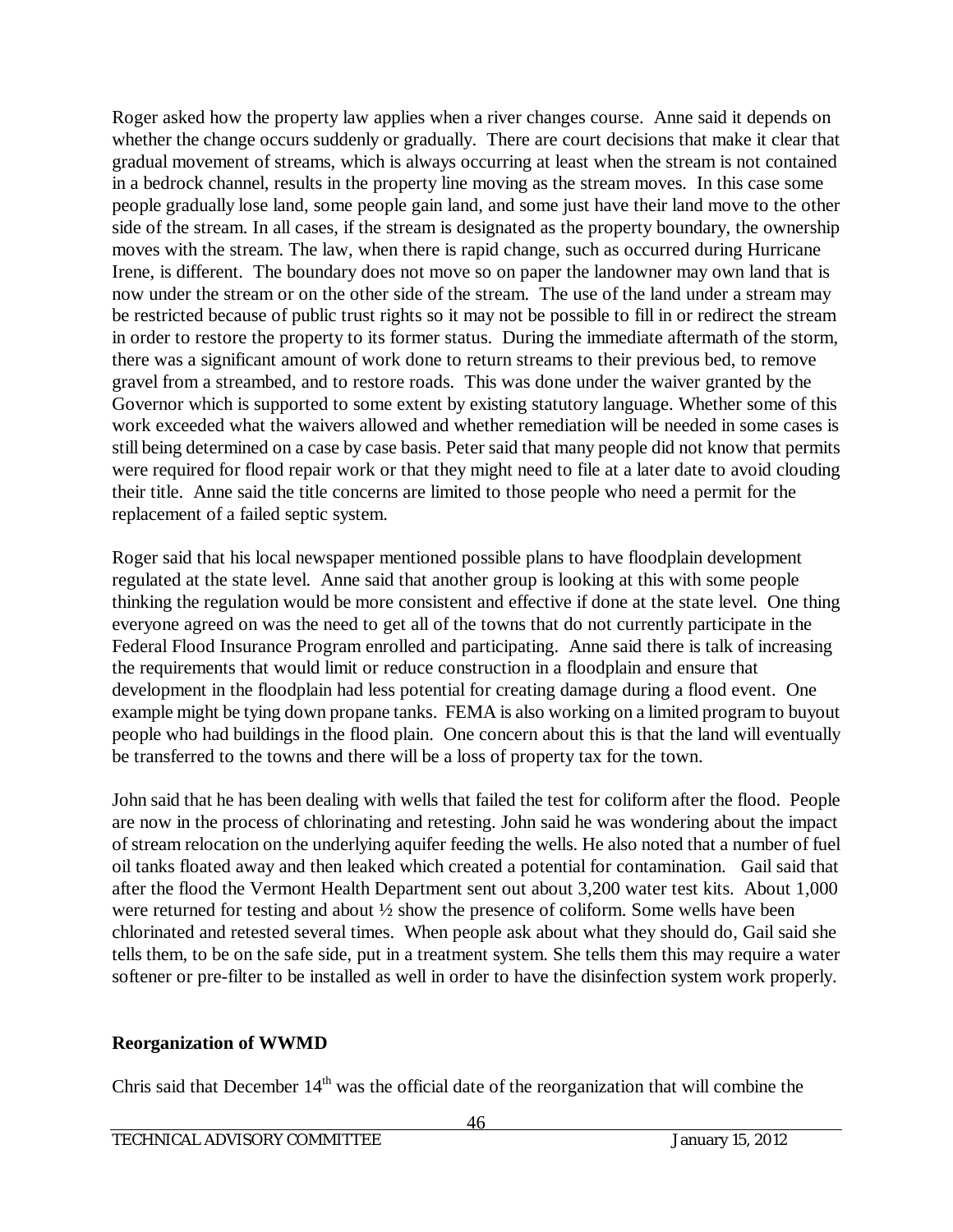Regional Office operations with the Water Supply Division into the new Drinking Water and Groundwater Protection Division. Chris has been delegated the authority to sign water supply permits since November so the transition tomorrow will be smooth. The Regional Offices will not be greatly affected by the reorganization for now. Chris will evaluate the new division and make changes as needed for efficiency and consistency. Chris said that under the temporary plans, the Division is expected to remain in the Winooski office location for at least two years.

## **Proposed Prohibition of Hydrofracturing for the Production of Hydrocarbons**

Cindy said that Sen. Galbraith and Rep. Kline and Peltz are working on legislation that would prohibit hydrofracturing in Vermont for the purpose of hydrocarbon recovery. The existing Vermont Underground Injection Control Rules prohibit injection wells used for oil and gas production but these rules could be revised or the program returned to the Federal Government which does not prohibit this use. EPA is looking at the hydrofracturing process both for the chemicals and additive that are injected to break up the rock and for the potential of creating connections to and contamination of potable water aquifers. While most of Vermont is not known to include areas likely to produce hydrocarbons, at least one well was drilled into a shale formation the runs through Vermont and into Canada. There is some activity in Canada evaluating the potential for hydrocarbon extraction. DEC/ANR will have proposed legislation that will be reviewed by the TAC. The concerns are mostly with the sand and ceramic particles used to prop open the rock fractures after the pressure is released along with the chemicals used to facilitate their injection into the rock fractures. These chemical mixtures are often considered to be proprietary by the company but they contain materials that may be mutagens, carcinogens, and teratogen. There is an Oil and Gas Board authorized in Vermont Law but it is not active.

Roger asked about the reason for pursuing legislation when there did not seem to be much prospect for development in Vermont. Anne said that there was actually discussion of a project in Southern Vermont which had caught the attention of some Legislators. Cindy noted that it was not only the materials used in the process and the disposal of the wastewater but also the use of fresh water. A large volume of water is required in the process of hydrofracturing. State Geologist Larry Becker has been asked about the potential for hydrocarbon development in Vermont and responds that it depends on the price of energy. If the price goes high enough it might become feasible. Craig said his understanding is that the potential in Vermont shale is related to the degree of metamorphism that has occurred. A high degree of metamorphism reduces the likelihood that hydrocarbons would still be present. The bedrock of Eastern and Central Vermont is generally fairly highly metamorphosed but the shale in westernmost Vermont is less so and therefore might contain viable hydrocarbon resources, which is the reason that they have been explored at various times in the past.

Rodney asked about Vermont's authority to regulate hydrofracturing if there is a Federal Exemption that allows for it. Anne said a state that has been delegated operation of the Underground Injection Control Program, such as Vermont, can impose more restrictive limits than contained in the Federal Rules. Kim noted that regulation of the use of groundwater is subject to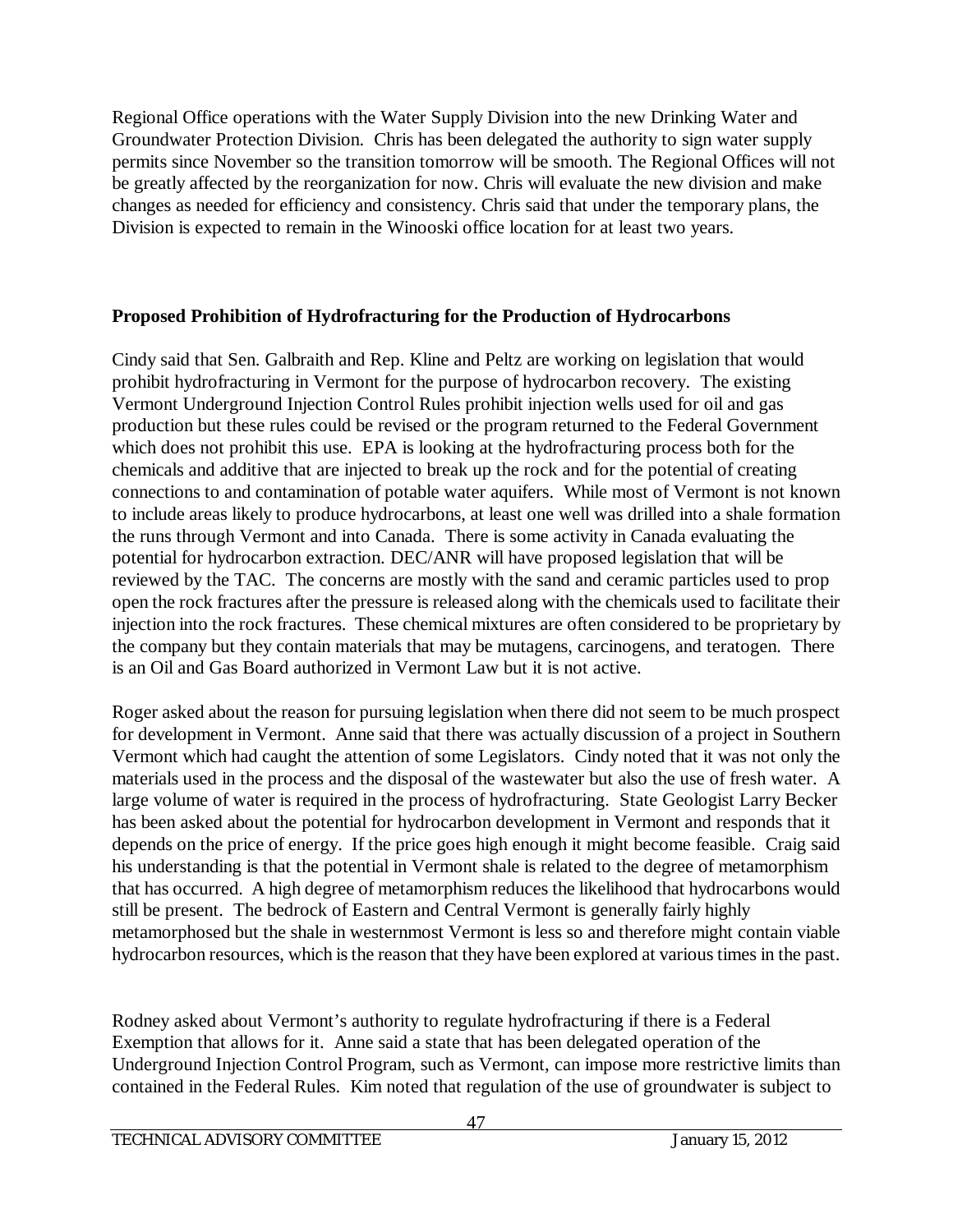NAFTA (North American Free Trade Agreement) with foreign companies arguing that they cannot be restricted from developing a groundwater resource under state law. Anne said this depends on whether the law was proposed before or after the foreign company is involved.

## **Bruce Douglas – Going Beyond the Minimum Isolation Distance**

Bruce gave a version of his presentation to the Northeast Private Water Well Symposium that he made on November  $15<sup>th</sup>$  in Southbury, Connecticut. A copy of the presentation is attached to these minutes. This talk is based on work that Bruce and DEC have done over many years and the work of others that demonstrates a hydrogeologic connection between drilled drinking water wells and shallow sources of nitrate contamination. The sources include domestic wastewater disposal systems and surface application of fertilizer. The studies found that in situations where the bedrock was not protected by a layer of soil with low permeability such as clay or silt, the nitrate could move into the bedrock aquifer and then to the bedrock well at distances much greater than 100'. This demonstration of flow to wells at larger distances was, in part, the basis for considering how far wells should be located from sources of pathogens, such as domestic wastewater disposal systems. Approximately 20 years ago, when Bruce worked for DEC a literature review of pathogen travel in groundwater determined that the two-year time of travel standard, based on viral die off rates at Vermont groundwater temperatures, was appropriate, but there was a need to prioritize where to apply the two-year time of travel. Further review of the literature indicated a significant decrease in the probability of bacterial contamination of drilled wells separated from leachfields by more than 200 feet. The current drilled well isolation zone was developed using this information. Craig said that when Bruce first mentioned use of the two-year time of travel standard some of the audience gasped. Others gasped when Bruce said that the isolation zone, in Vermont at least, can extend on neighboring properties. Bruce noted that the two-year time of travel concept, first implemented in Vermont in 1982, was re-evaluated by the Vermont Technical Advisory Committee last year, and the consensus remained the same.

Peter noted that New Hampshire has a 75 foot well isolation distance and that several other states have smaller isolation distances than does Vermont without reports of contaminated wells. Peter suggested there should be a risk based approach to defining the well isolation distances.

Anne reviewed the status of overshadowing complaints she is dealing with. In several cases, after discussion by phone or with a face to face meeting, the neighbor was reassured that there was little or no actual impact on their ability to develop.

Mark said that in his experience almost every neighbor getting a notice calls his office to ask questions or complain. On average four to five neighbors must be notified for each application submitted. On one project over a dozen notifications were sent and each made calls to his office. The calls and inquiries in some cases seemed very legitimate such as some neighbors requests to have the area flagged out. However, flagging requires expensive survey work which the neighbor feels should be paid by the applicant. Almost all neighbors request face to face meetings with the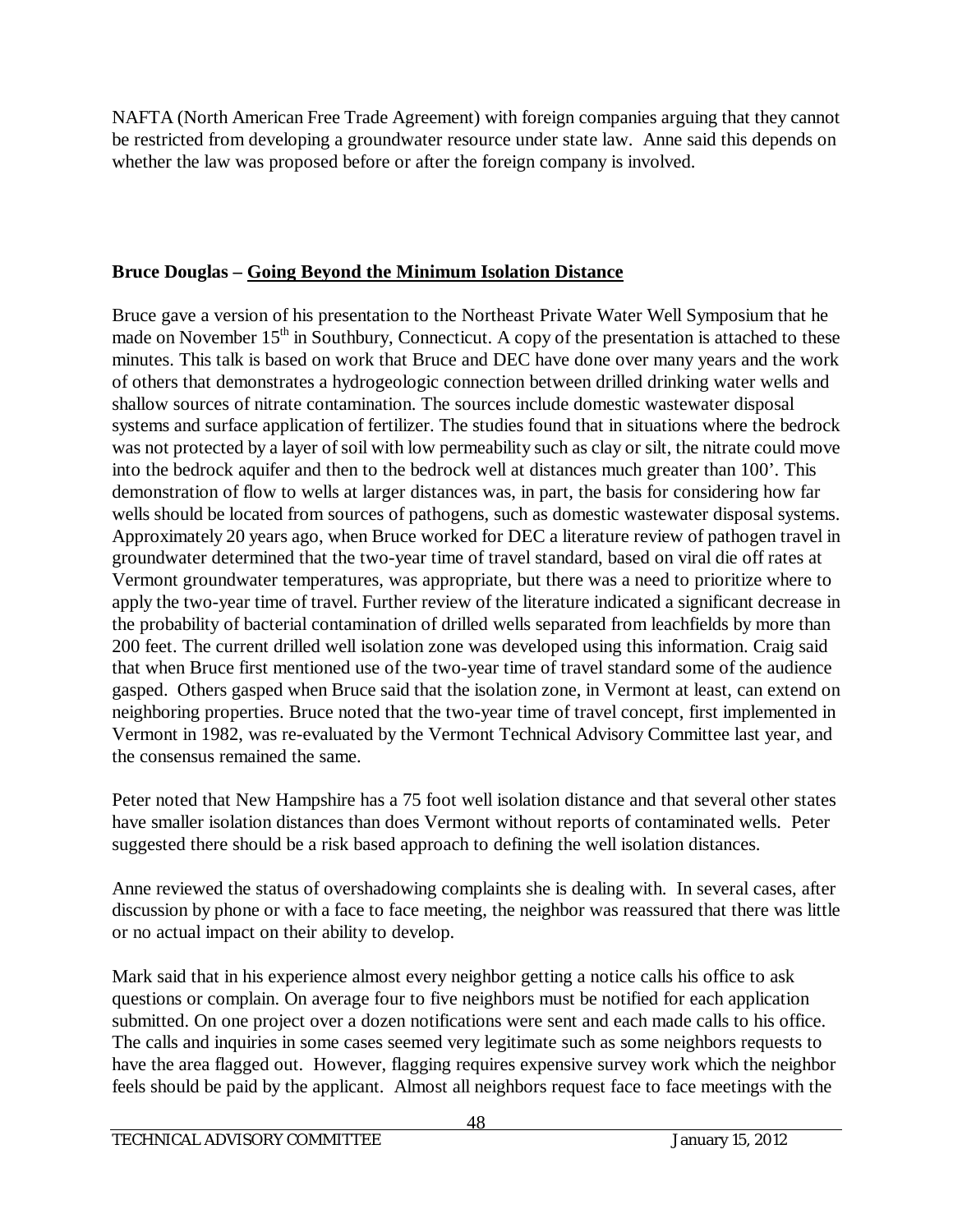designer to explain details. All of this adds significant cost to the project, in some cases thousands of dollars. Spencer noted that he has laid out some projects in a way that he normally would not in order to avoid having to send notice to a neighbor and that in some cases the design, while complying with the rules, might be more expensive or otherwise less desirable. Anne said that there will be legislation proposed this year related to overshadowing due to the number of complaints.

Some of the new legislation might look at ways to reduce the well shield as a means to reduce the notifications. Mark asked rhetorically if the legislature would ask the TAC for an opinion on reducing Vermont's well shield distance to match New Hampshire's 75' isolation distance would they object. The group responded that they would object to reducing Vermont's isolation distance to 75' or even a 100' distance. Mark asked rhetorically whether the group's responses would change if the applicants were required to purchase easements from affected neighbors as compensation for the portion of the shield or shadow extending onto a neighbor's land. The groups answer was no, noting that the TAC has reviewed the isolation distances several times in a lot of detail, including last year, and deciding that that the existing approach using a fixed radius of 100' around a bedrock well, with an extension of the isolation to 200' in the upslope direction remains scientifically valid.

Roger said that the committee had spent time on discussion of site specific evaluation methods, that on a case by case basis can allow for reductions in isolation distance, which Craig noted could be to a little as 50' under ideal conditions. Scott stated that there are some simple hydrogeological tests that can be done to reduce the isolation distances in some cases. In some situations a few test pits, dug deeper than needed for the septic system evaluation, demonstrate that the deeper layers are slowly permeable to an extent that a reduction in isolation distance can be approved.

Mark asked if it was appropriate for some of these procedures to be drafted into a guidance document similar to that used for the "desktop hydro chart" to aid both designers and regulators. The group was in favor of developing such guidance. The TAC decided to delegate the task to the Hydrogeologic Subcommittee. Steve asked that Mark be added to the subcommittee to provide an engineering perspective and Mark agreed to join the committee. The subcommittee includes Mark, Peter, Craig, Steve, and Bill to write a guidance document.

Craig said that the reduction in isolation distance question seems to be similar in nature to the evaluation that TAC made of proposed regulations that would allow wastewater systems to surface under some conditions. The TAC made a scientific evaluation of what was needed, in the group's opinion, to provide adequate public health protection and proposed what was believed to be the minimum requirements. Any reduction beyond that would be a policy decision.

Craig asked if there should be a policy advisory subcommittee that could be a resource for the Agency and Legislature.

# **Guidance for Drawing Well Isolation Zones**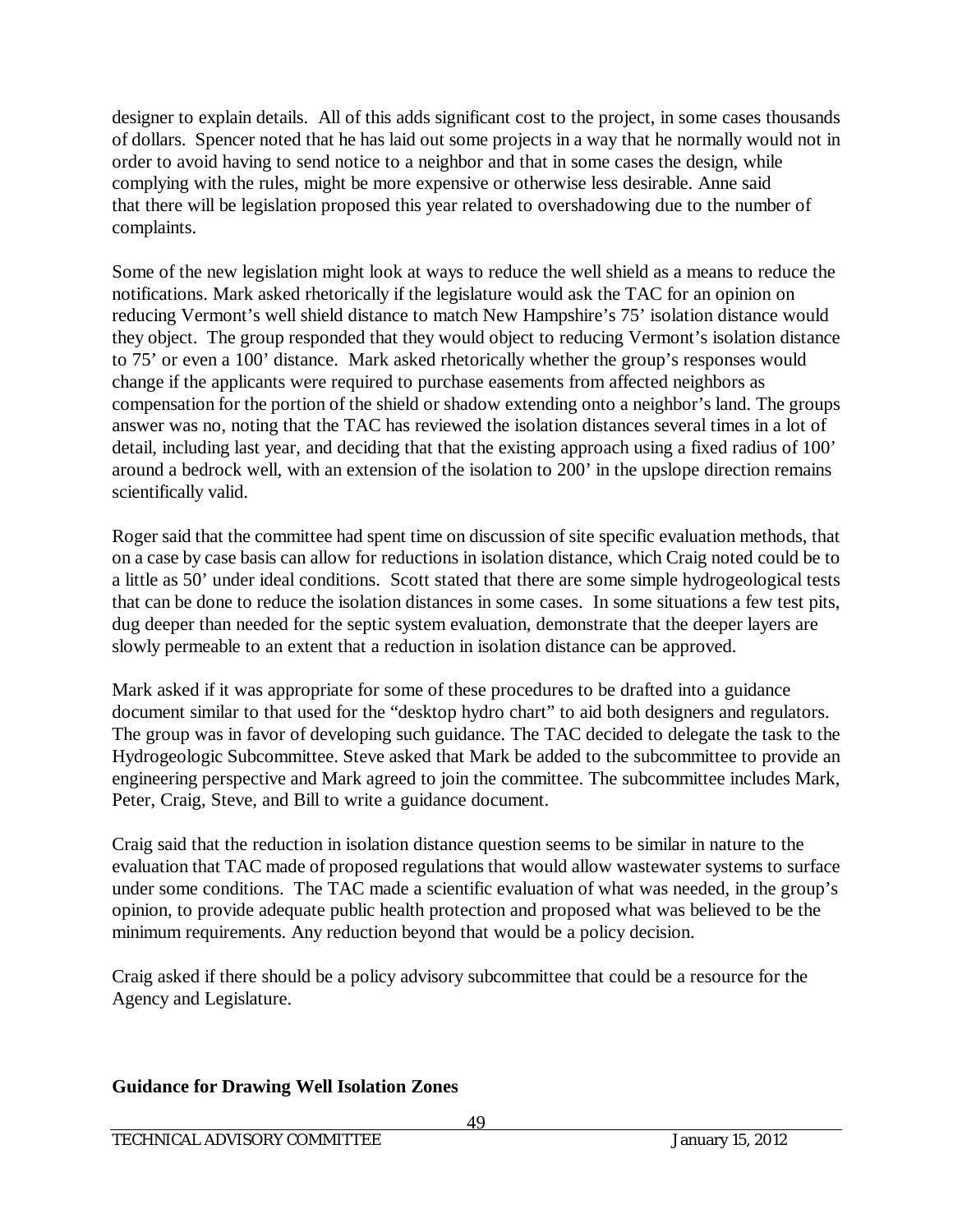The next step will be for Bill, Anne, and Ernie to discuss the new procedure. Justin and Spencer will help with the CAD illustrations needed for the document.

## **Groundwater Monitoring Subcommittee**

Steve asked if there was going to be a resolution for this topic. Craig said that after the last meeting there did not seem to be a consensus. After a short discussion it was decided that the committee should meet again and try to move forward in some fashion.

## **Bruce Douglas**

Bruce said that he has a new job in New Jersey with the Natural Systems Utilities Company that is doing advanced work on water reuse and treatment. Bruce asked to resign from the committee as he will not have time to fully participate.

## **Hydro Subcommittee**

Scott and Mark will be added to the subcommittee.

Items prioritized for discussion with high, low, and medium ranking

- 1. Soil identification vs. perc test **medium**
- 2. Curtain drain with presumption of effectiveness **high**
- 3. Revisions to desktop hydro chart **medium**
- 4. Minimum amount of sand under a mound **high**
- 5. Water Supply Rule update **high**
- 6. Seasonal High Water Table determination for performance based systems **high**
- 7. Wastewater Strength

## **Executive Committee**

Steve Revell, Ernest Christianson, Roger Thompson Alternates – Chris Thompson, Spencer Harris, Claude Chevalier, Craig Heindel

## **Subcommittees**

Hydrogeology –

Craig Heindel, Bill Zabiloski, Mark Bannon, Scott Stewart, and Steve Revell.

Overshadowing of Isolation Distance Issues –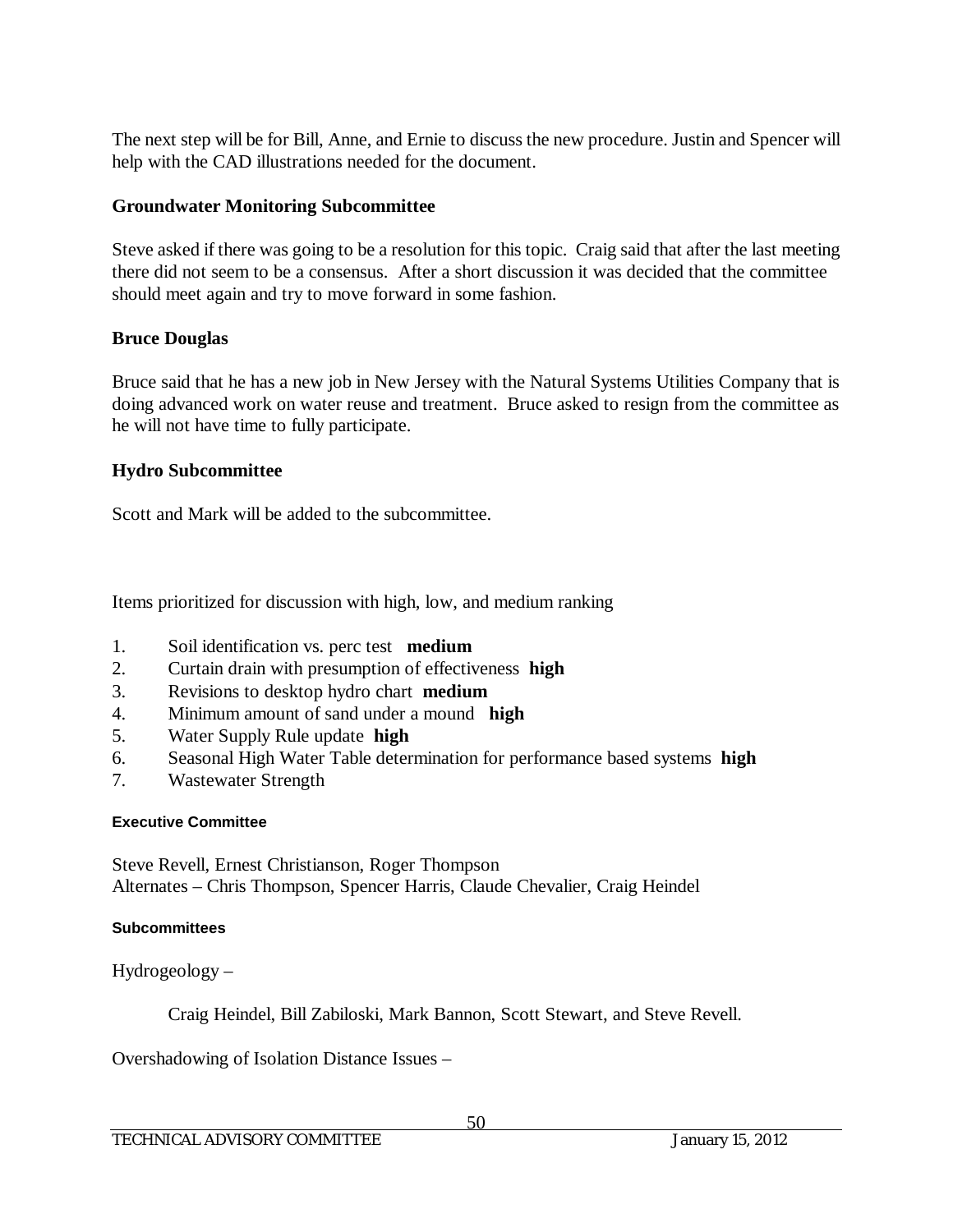Anne Whiteley, Ernie Christianson, Roger Thompson, John Beauchamp, Gail Center, Chris Thompson

UIC Rules and Geothermal Wells -

Craig Heindel, Steve Revell, Roger Thompson, Ernie Christianson, Scott Stewart, Rodney Pingree, Kim Greenwood, Cindy Parks

SHWT Monitoring –

Craig Heindel, Steve Revell, Roger Thompson, Ernie Christianson, Bill Zabiloski, Dan **Wilcox** 

UIC Rules and Disposal of Wastewater from Water Treatment Systems –

John Beauchamp, Gary Adams, Roger Thompson, Ernie Christianson, Gail Center, Cindy Parks

Wastewater Strength -

Mary Clark, Cindy Parks, Peter Boemig, Bill Zabiloski, Roger Thompson, John Akielaszek,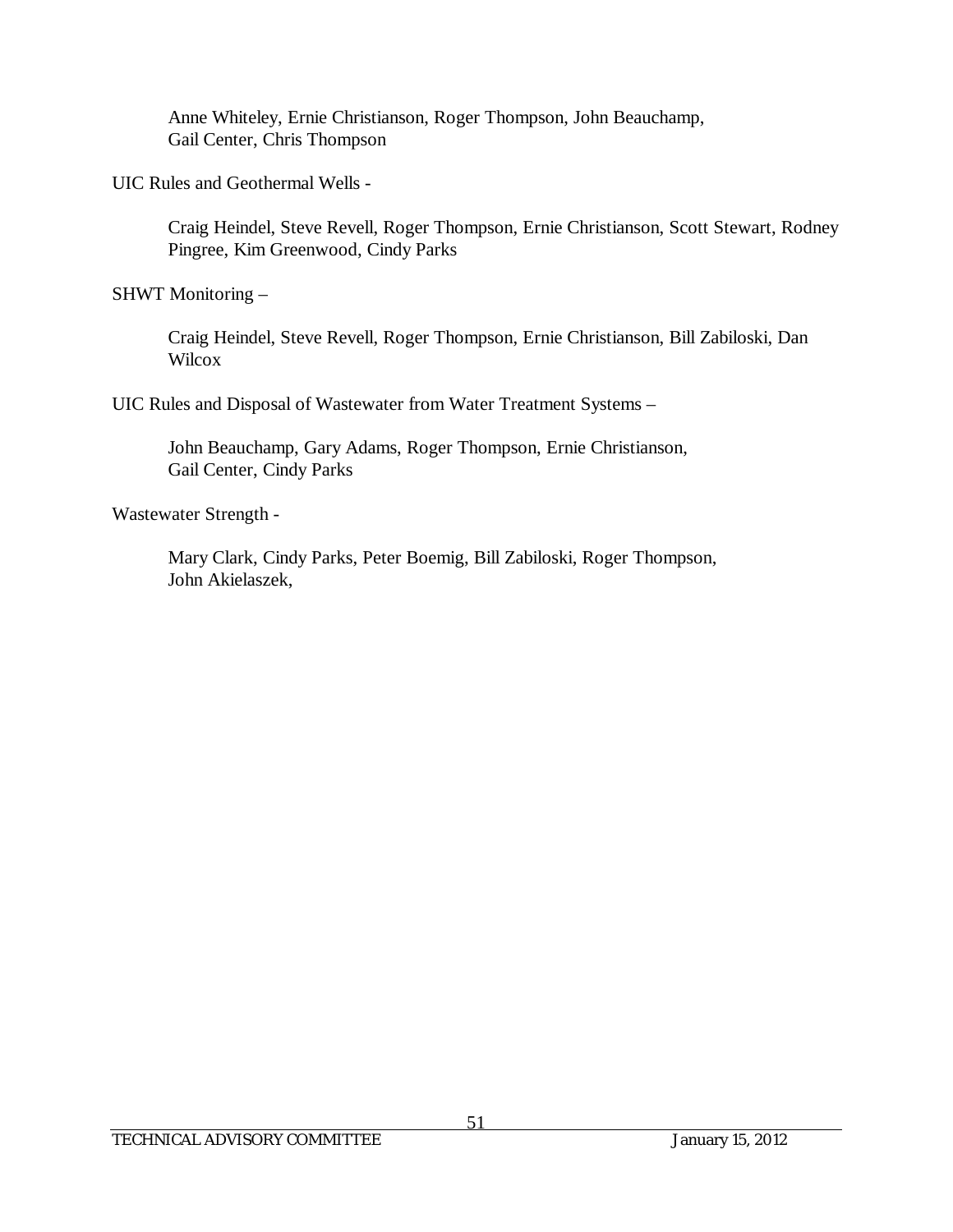**SUMMARY TABLES OF ALTERNATIVE AND INNOVATIVE SYSTEMS AND PRODUCTS** Approval letters and contact information for each technology are available at the Agency web site: <http://www.anr.state.vt.us/dec/ww/innovative.htm>

#### **SUMMARY TABLE: INNOVATIVE/ALTERNATIVE SYSTEMS AND PRODUCTS STATUS AS OF DECEMBER 31, 2010**

| Product                                         | <b>Description</b>                        | <b>Status</b>                   |
|-------------------------------------------------|-------------------------------------------|---------------------------------|
| <b>Advanced Treatment Systems</b>               |                                           |                                 |
| Intermittent sand filter                        | attached growth aerobic process           | Allowed in the Rules            |
| Recirculating sand filter                       | attached growth aerobic process           | Allowed in the Rules            |
| Advantex                                        | textile treatment system                  | Approved for General Use        |
| Ecoflo Biofilter                                | peat treatment system                     | Approved for General Use        |
| SeptiTech                                       | recirculating fixed film treatment system | Approved for General Use        |
| <b>Bioclere</b>                                 | fixed film trickling treatment system     | Approved for General Use        |
| Puraflo                                         | peat fiber biofilter treatment system     | Approved for General Use        |
| <b>Bio-Microbics FAST</b>                       | fixed film aerated treatment system       | Approved for General Use        |
| Singulair                                       | suspended growth extended aeration        | Approved for General Use        |
| <b>Advanced Wetland Treatment System</b>        | aerated subsurface-flow wetland           | Approved for Pilot Use          |
| Enviro-Guard                                    | combined process wastewater treatment     | Approved for General Use        |
| Aqua-Aire                                       | aerobic treatment system                  | Approved for General Use        |
| Aqua-Safe                                       | aerobic treatment system                  | Approved for General Use        |
| Chromaglass                                     | sequencing batch reactor                  | Approved for General Use        |
| The Clean Solution                              | aerobic treatment system                  | Approved for General Use        |
|                                                 |                                           |                                 |
|                                                 | <b>Other Devices</b>                      |                                 |
| Flout                                           | floating outlet distribution box          | Approved as substitute          |
| Orenco Hydro-splitter                           | mechanical distribution                   | Approved as substitute          |
| Juggler                                         | septic tank pumping truck                 | Determined not subject to Rules |
| Miller septic tank liner                        | septic tank liner                         | Determined not subject to Rules |
| Roth MultiTank polyethylene tanks               | polyethylene septic tanks                 | Approved for General Use        |
| Polylok Effluent Filter PL-122,<br>PL-68.PL-525 | effluent filters                          | Approved for General Use        |
| Orenco Outlet Filters                           | effluent filters                          | Approved for General Use        |
| Orenco Fiberglass Septic Tanks                  | fiberglass septic tanks                   | Approved for General Use        |
| Tuf-Tite Effluent Filters                       | effluent filters                          | Approved for General Use        |
| <b>Zoeller Filters</b>                          | effluent filters                          | Approved for General Use        |
| <b>Bio-Microbics SaniTEE</b>                    | effluent wastewater screen                | Approved for General Use        |
| EZflow                                          | replacement for crushed stone             | Approved for General Use        |
| Zoeller TRU-FLOW Splitter                       | flow splitter                             | Approved for General Use        |
| Xactics polyethylene tanks                      | polyethylene septic tanks                 | Approved for General Use        |
| Presby Advanced Enviro-Septic Pipe              | gravel-less distribution pipe             | Approved for General Use        |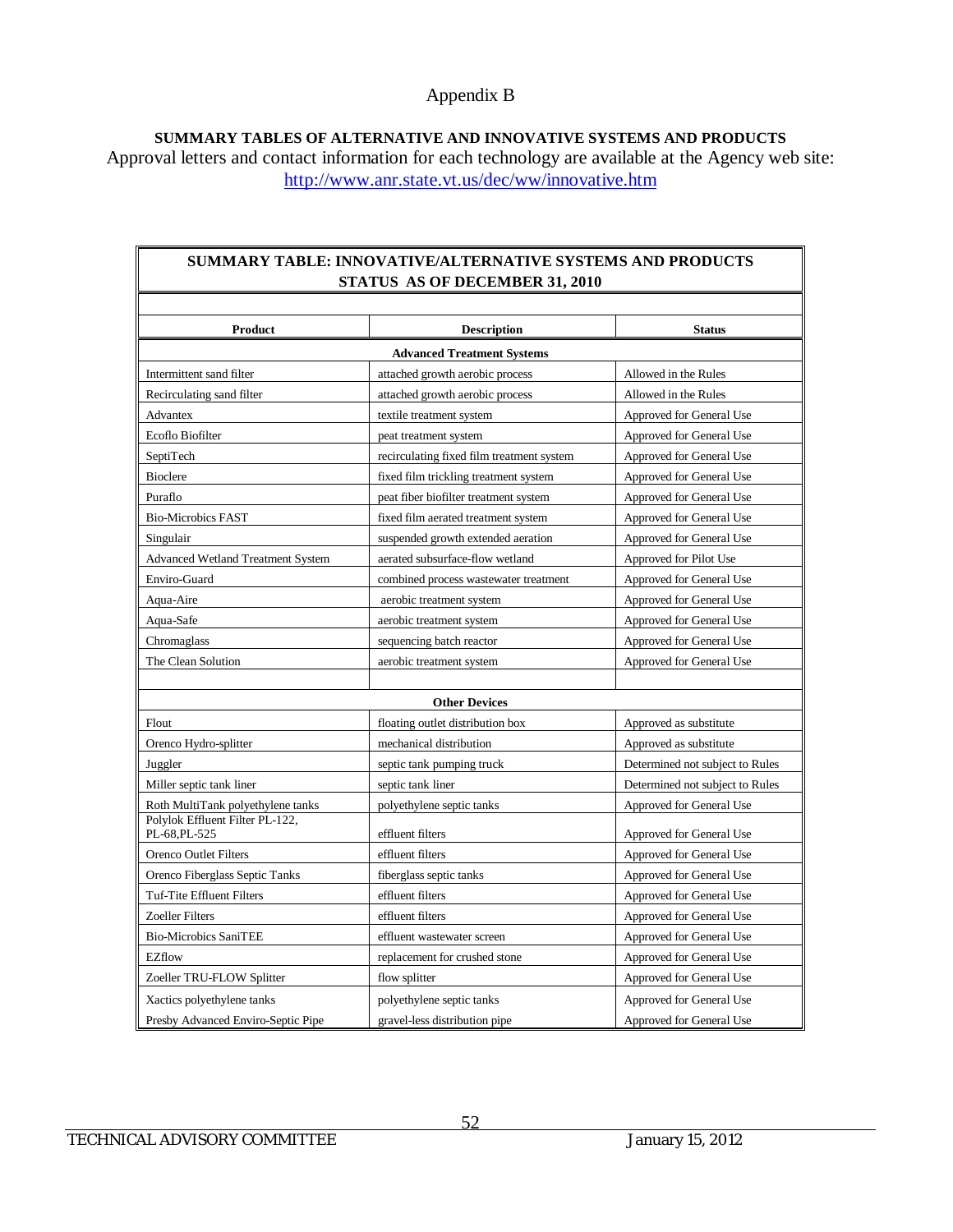#### **SUMMARY TABLE: INNOVATIVE/ALTERNATIVE SYSTEMS AND PRODUCTS CHRONOLOGY OF REVIEWS AND APPROVALS**

|                                   | Prior to 2002                    |                                 |  |
|-----------------------------------|----------------------------------|---------------------------------|--|
| <b>Advanced Treatment Systems</b> |                                  |                                 |  |
| <b>Product</b>                    | <b>Description</b>               | <b>Status</b>                   |  |
| Intermittent sand filter          | attached growth aerobic process  | Allowed in the Rules            |  |
| Recirculating sand filter         | attached growth aerobic process  | Allowed in the Rules            |  |
| Advantex                          | textile treatment system         | Approved for General Use        |  |
|                                   |                                  |                                 |  |
|                                   | <b>Other Devices</b>             |                                 |  |
| EnviroSeptic (Presby)             | gravel-less distribution pipe    | Approved as substitute          |  |
| Flout                             | floating outlet distribution box | Approved as substitute          |  |
| Orenco Hydro-splitter             | mechanical distribution          | Approved as substitute          |  |
| Juggler                           | septic tank pumping truck        | Determined not subject to Rules |  |
| Miller septic tank liner          | septic tank liner                | Determined not subject to Rules |  |
|                                   |                                  |                                 |  |

| <b>New in 2002</b>                |                                           |                          |
|-----------------------------------|-------------------------------------------|--------------------------|
| <b>Advanced Treatment Systems</b> |                                           |                          |
| Product                           | <b>Description</b>                        | <b>Status</b>            |
| Ecoflo Biofilter                  | peat treatment system                     | Approved for General Use |
| SeptiTech                         | recirculating fixed film treatment system | Approved for General Use |
|                                   |                                           |                          |

| <b>New in 2003</b><br><b>Advanced Treatment Systems</b> |                                       |                          |
|---------------------------------------------------------|---------------------------------------|--------------------------|
|                                                         |                                       |                          |
| <b>Bioclere</b>                                         | fixed film trickling treatment system | Approved for General Use |
| Puraflo                                                 | peat fiber biofilter treatment system | Approved for General Use |
| <b>SpecAIRR</b>                                         | reactor treatment system              | Approved for General Use |
| <b>Other Devices</b>                                    |                                       |                          |
| FRALO SEPTECH polyethylene tanks                        | polyethylene septic tanks             | Approved for General Use |
| Polylok Effluent Filter PL-122                          | effluent filter                       | Approved for General Use |
|                                                         |                                       |                          |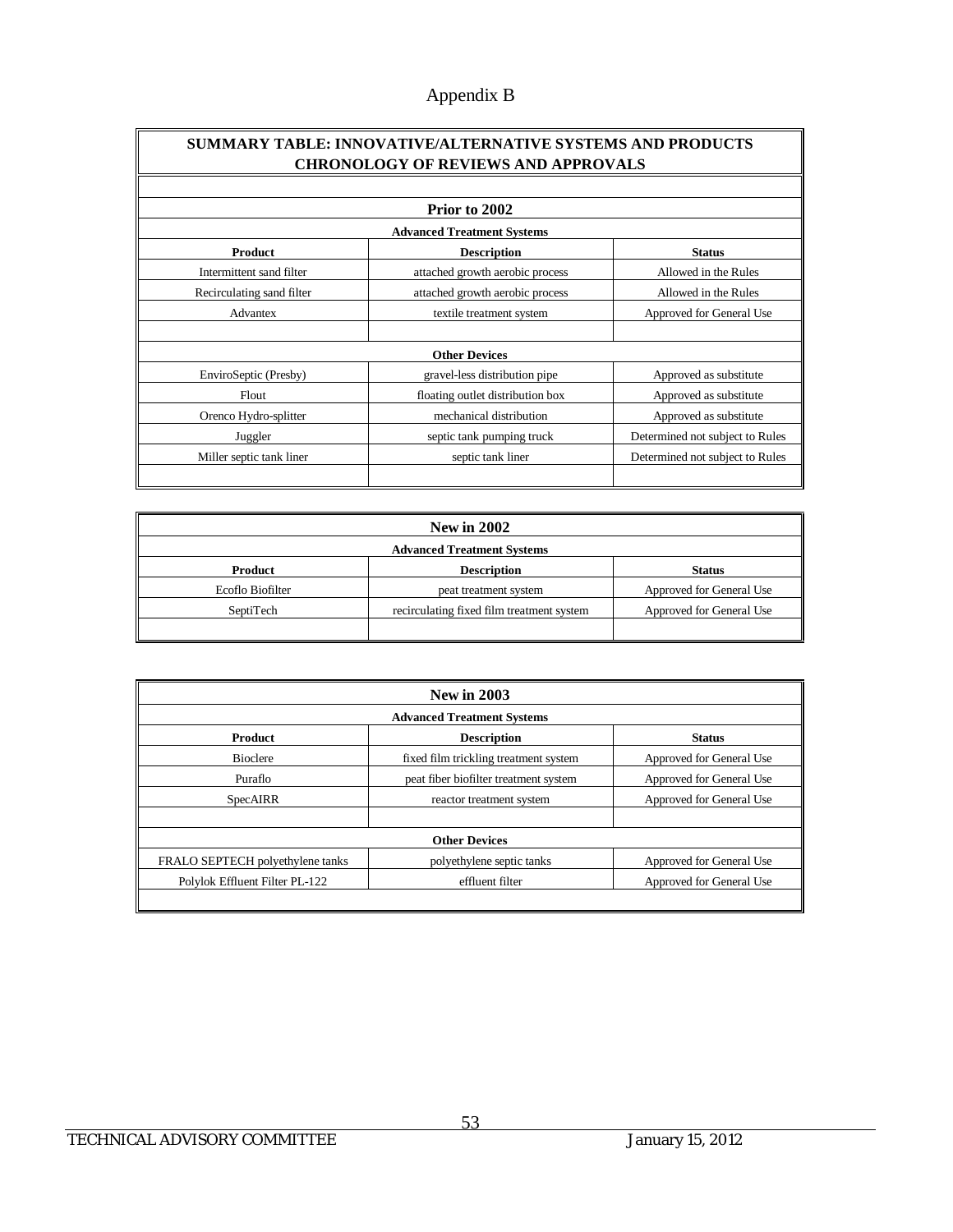#### **SUMMARY TABLE: INNOVATIVE/ALTERNATIVE SYSTEMS AND PRODUCTS CHRONOLOGY OF REVIEWS AND APPROVALS**

| <b>New in 2004</b><br><b>Advanced Treatment Systems</b> |                                          |                          |
|---------------------------------------------------------|------------------------------------------|--------------------------|
|                                                         |                                          |                          |
| <b>Bio-Microbics FAST</b>                               | fixed film aerated treatment system      | Approved for General Use |
|                                                         |                                          |                          |
|                                                         | <b>Other Devices</b>                     |                          |
| Enviro-Septic (Presby)                                  | request for increase in application rate | Approved for General Use |
| Polylok Effluent Filter PL-68                           | effluent filter                          | Approved for General Use |
| Orenco Fiberglass Septic Tanks                          | fiberglass septic tanks                  | Approved for General Use |
|                                                         |                                          |                          |

| <b>New in 2005</b>                       |                                          |                          |
|------------------------------------------|------------------------------------------|--------------------------|
| <b>Advanced Treatment Systems</b>        |                                          |                          |
| <b>Product</b>                           | <b>Description</b>                       | <b>Status</b>            |
| Singulair                                | suspended growth extended aeration       | Approved for General Use |
| <b>Advanced Wetland Treatment System</b> | aerated subsurface-flow wetland          | Approved for Pilot Use   |
| Enviro-Guard                             | combined process wastewater treatment    | Approved for General Use |
|                                          |                                          |                          |
|                                          | <b>Other Devices</b>                     |                          |
| Enviro-Septic (Presby)                   | request for increase in application rate | Approved for General Use |
| Polylok Effluent Filter PL-525           | effluent filter                          | Approved for General Use |
| Orenco Fiberglass Septic Tanks           | fiberglass septic tanks                  | Approved for General Use |
|                                          |                                          |                          |

| <b>New in 2006</b><br><b>Advanced Treatment Systems</b> |                                          |                          |
|---------------------------------------------------------|------------------------------------------|--------------------------|
|                                                         |                                          |                          |
| Aqua Aire                                               | aerobic treatment system                 | Approved for General Use |
| Aqua Safe                                               | aerobic treatment system                 | Approved for General Use |
| <b>Bio-Microbics RetroFAST</b>                          | fixed film aerated treatment system      | Approved With Renewal    |
| Ecoflo Biofilter                                        | mixed media biofilter                    | Approved With Renewal    |
|                                                         |                                          |                          |
| <b>Other Devices</b>                                    |                                          |                          |
| Infiltrator                                             | request for increase in application rate | Approved for General Use |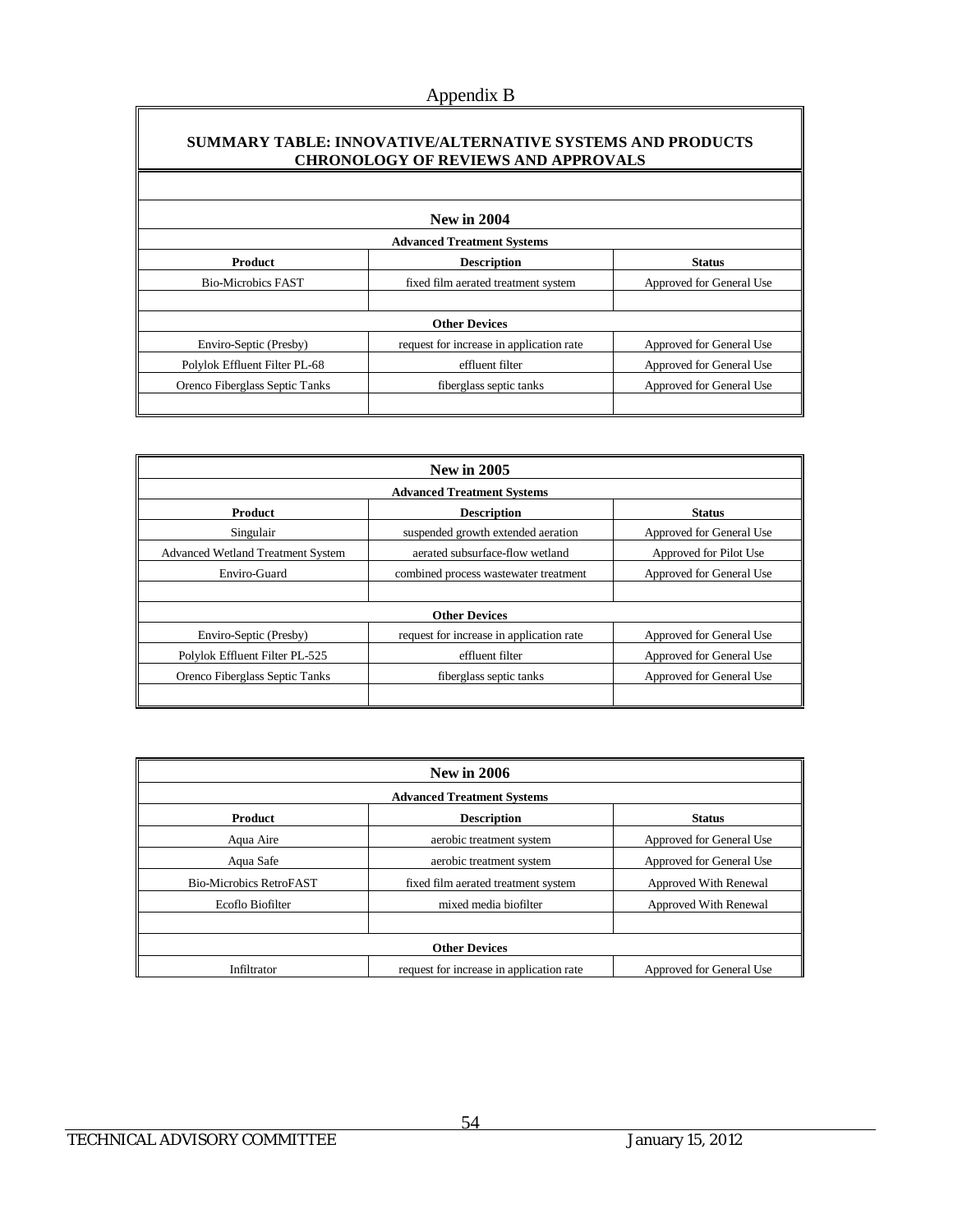| SUMMARY TABLE: INNOVATIVE/ALTERNATIVE SYSTEMS AND PRODUCTS<br><b>CHRONOLOGY OF REVIEWS AND APPROVALS</b> |                          |                          |
|----------------------------------------------------------------------------------------------------------|--------------------------|--------------------------|
|                                                                                                          |                          |                          |
| <b>New in 2007</b>                                                                                       |                          |                          |
| Chromaglass                                                                                              | sequencing batch reactor | Approved for General Use |

| <b>New in 2008</b> |                          |                          |
|--------------------|--------------------------|--------------------------|
| The Clean Solution | Aerobic Treatment System | Approved for General Use |

| <b>New in 2009</b>     |  |  |
|------------------------|--|--|
| No Systems or Products |  |  |
| were approved in 2009  |  |  |

| <b>New in 2010</b>                 |                                        |                          |
|------------------------------------|----------------------------------------|--------------------------|
| Other Devices                      |                                        |                          |
| Product                            | <b>Description</b>                     | <b>Status</b>            |
| <b>Advanced Enviro-Septic Pipe</b> | Gravel-less distribution system        | Approved for General Use |
| <b>ADS Biodiffuser Chambers</b>    | <b>Aggregate Free Leaching Chamber</b> | Approved for General Use |

| <b>New in 2011</b>     |  |  |
|------------------------|--|--|
| No Systems or Products |  |  |
| were approved in 2011  |  |  |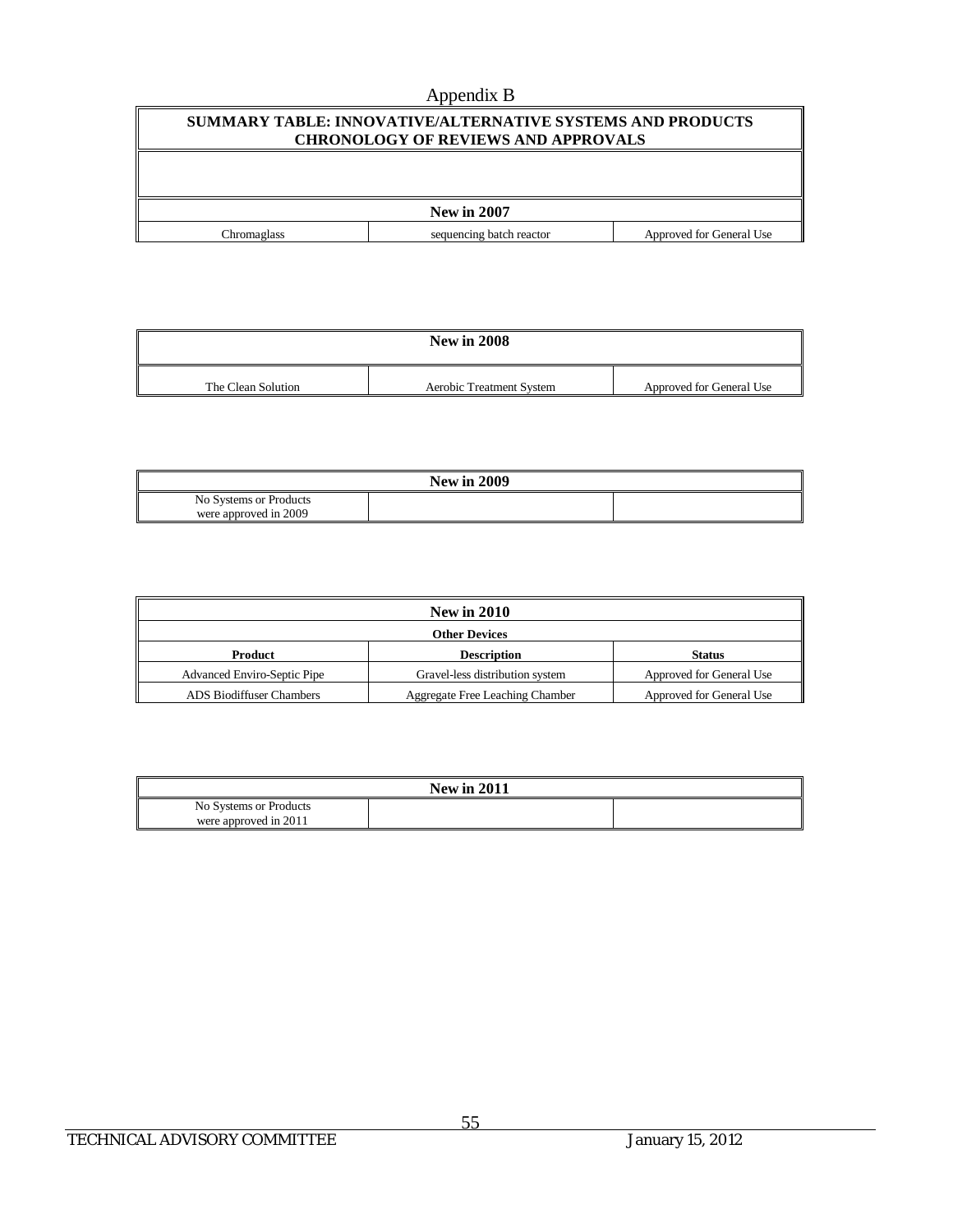| Appendix C |
|------------|
|------------|

| <b>DEC</b>    |      |      | <b>Applications Received</b> |      |      | Permits Issued |      |      |      |      |  |  |
|---------------|------|------|------------------------------|------|------|----------------|------|------|------|------|--|--|
| <b>OFFICE</b> | 2007 | 2008 | 2009                         | 2010 | 2011 | 2007           | 2008 | 2009 | 2010 | 2011 |  |  |
|               |      |      |                              |      |      |                |      |      |      |      |  |  |
| Barre         | 893  | 784  | 649                          | 652  | 514  | 885            | 839  | 636  | 651  | 536  |  |  |
| <b>Essex</b>  | 693  | 737  | 634                          | 565  | 535  | 708            | 767  | 637  | 559  | 525  |  |  |
| Rutland       | 664  | 627  | 493                          | 488  | 454  | 681            | 633  | 497  | 488  | 442  |  |  |
| Springfield   | 920  | 730  | 521                          | 581  | 472  | 938            | 774  | 536  | 576  | 474  |  |  |
| St. J.        | 514  | 413  | 396                          | 347  | 321  | 534            | 422  | 385  | 347  | 312  |  |  |
| <b>Totals</b> | 3684 | 3291 | 2693                         | 2633 | 2296 | 3746           | 3435 | 2691 | 2621 | 2289 |  |  |

Note: The permits issued by the delegated towns of Charlotte and Colchester are not included

|                              |                |                |                | Permits Denied |                |                                 |                  |                           |                |                               |                |                  |                  |                  |                  |
|------------------------------|----------------|----------------|----------------|----------------|----------------|---------------------------------|------------------|---------------------------|----------------|-------------------------------|----------------|------------------|------------------|------------------|------------------|
| DEC Office<br>Denials Issued |                |                |                |                |                |                                 |                  | <b>Reasons for Denial</b> |                |                               |                |                  |                  |                  |                  |
|                              |                |                |                |                |                | <b>Insufficient Information</b> |                  |                           |                | Non-compliance with Standards |                |                  |                  |                  |                  |
|                              | 2007           | 2008           | 2009           | 2010           | 2011           | 2007                            | 2008             | 2009                      | 2010           | 2011                          | 2007           | 2008             | 2009             | 2010             | 2011             |
| <b>Barre</b>                 | 10             | 7              | $\mathbf{1}$   | $\mathbf{I}$   | $\overline{0}$ | 8                               | 7                |                           | $\mathbf 1$    | $\boldsymbol{0}$              | $\overline{2}$ | $\boldsymbol{0}$ | $\boldsymbol{0}$ | $\boldsymbol{0}$ | $\boldsymbol{0}$ |
| Essex                        | 8              | 21             | $\overline{4}$ | $\overline{2}$ | 2              | 5                               | 15               | 3                         | $\overline{2}$ | $\overline{2}$                | 3              | 6                | 1                | $\overline{0}$   | $\theta$         |
| Rutland                      | $\overline{2}$ | $\overline{0}$ | $\overline{2}$ | $\bf{l}$       | $\overline{0}$ | $\overline{2}$                  | $\boldsymbol{0}$ |                           |                | $\overline{0}$                | $\overline{0}$ | $\boldsymbol{0}$ | 1<br>$\bf{l}$    | $\overline{0}$   | $\theta$         |
| Springfield                  | 11             | 11             | 6              | $\overline{2}$ | 4              | 11                              | 11               | 5                         |                | 4                             | $\overline{0}$ | $\boldsymbol{0}$ | 1                |                  | $\mathbf{0}$     |
| St. Johnsbury                | 3              | 3              | 3              | $\overline{2}$ | 3              | 3                               | 3                | 3                         | $\overline{2}$ | 3                             | $\overline{0}$ | $\overline{0}$   | $\overline{0}$   | $\overline{0}$   | $\mathbf{0}$     |
| <b>Totals</b>                | 34             | 42             | 16             | 8              | 9              | 29                              | 36               | 13                        | 7              | 9                             | 5              | 6                | 3                | T                | $\boldsymbol{0}$ |

TECHNICAL ADVISORY COMMITTEE January 15, 2012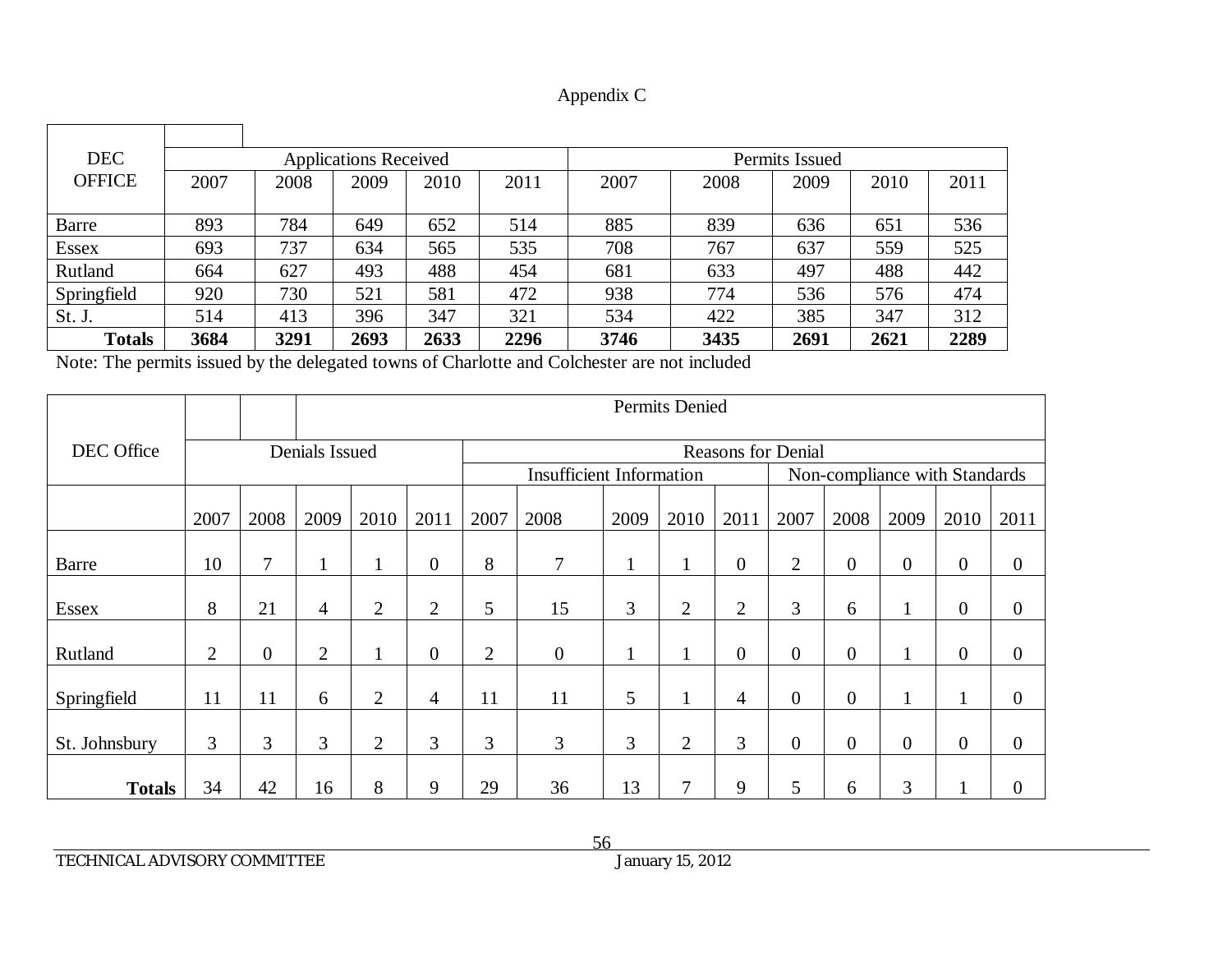## Appendix C

|               |      |      | <b>Enforcement Cases</b> |      |      |
|---------------|------|------|--------------------------|------|------|
| DEC Office    | 2007 | 2008 | 2009                     | 2010 | 2011 |
| Barre         |      |      |                          |      |      |
| <b>Essex</b>  |      |      |                          |      |      |
| Rutland       |      |      |                          |      |      |
| Springfield   |      |      |                          |      |      |
| St. Johnsbury |      |      |                          |      |      |
| <b>Totals</b> |      |      |                          |      |      |

Performance Standards for Permits Issued During 2007 - 2011

|      | # of Permits Issued | Average DEC | ັ<br>Average Total | % Meeting        | # Permits That |
|------|---------------------|-------------|--------------------|------------------|----------------|
|      |                     | Days        | Days               | <b>Standards</b> | Exceeded Stds. |
| 2007 | 3746                | 16.8        | 48.2               | 98.5%            | 55             |
|      |                     |             |                    |                  |                |
| 2008 | 3435                | 12.3        | 62.1               | 99.5%            | 17             |
|      |                     |             |                    |                  |                |
| 2009 | 2691                | 11.8        | 41.6               | 99.3%            | 19             |
|      |                     |             |                    |                  |                |
| 2010 | 2621                | 11.9        | 35.2               | 99.2%            | 21             |
|      |                     |             |                    |                  |                |
| 2011 | 2289                | 13.2        | 29.8               | 99.6%            | 10             |
|      |                     |             |                    |                  |                |

Note: Performance standards for DEC days are 30 days for one lot subdivisions and projects of 500 GPD or less. The standards are 45 days for larger projects.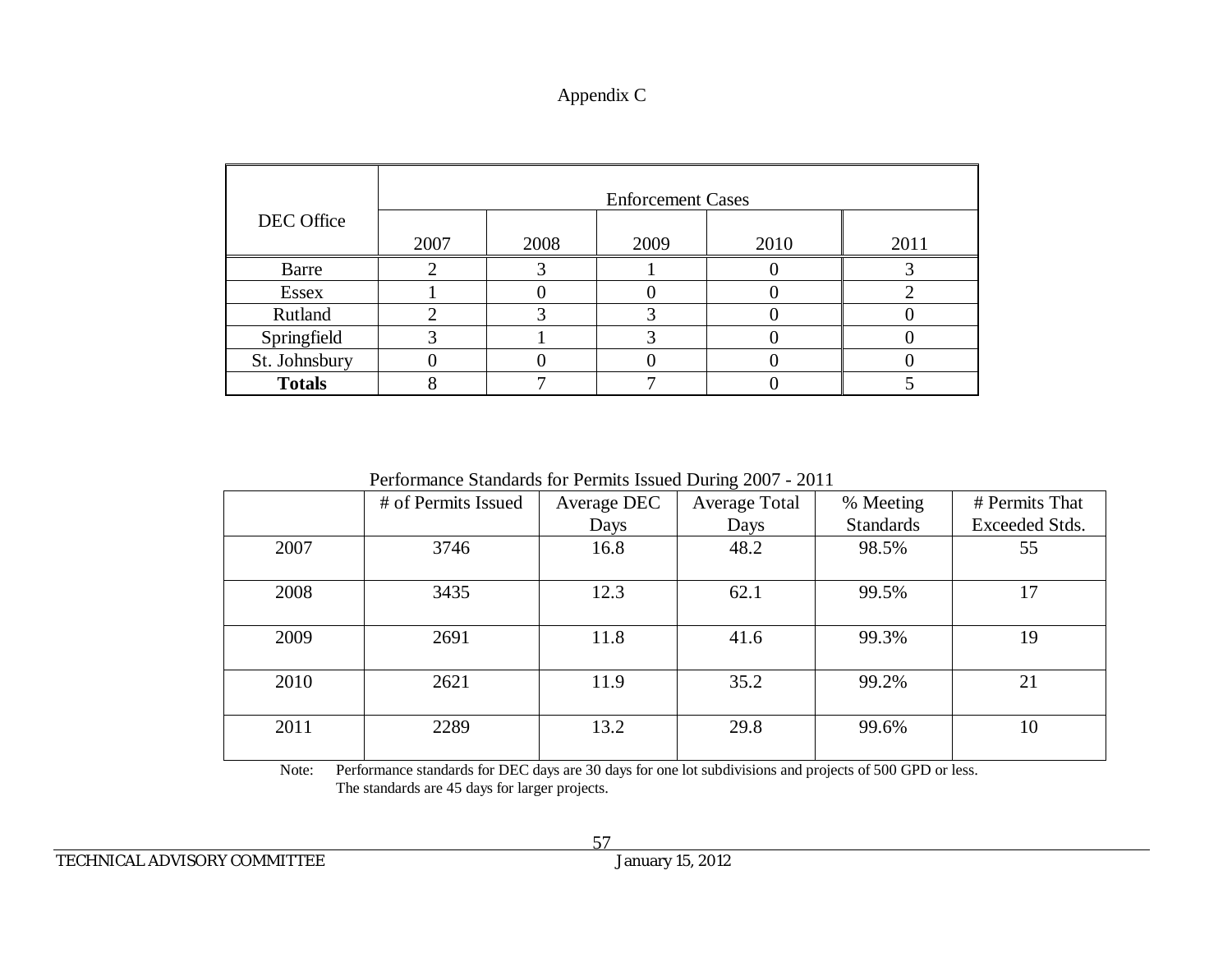# Appendix C

| <b>DEC</b><br><b>OFFICE</b> |                                     | Permits Issued for Failed Wastewater Systems |      |         |               |         |               |  |  |  |  |
|-----------------------------|-------------------------------------|----------------------------------------------|------|---------|---------------|---------|---------------|--|--|--|--|
|                             |                                     |                                              | 2009 |         | 2010          | 2011    |               |  |  |  |  |
|                             | $7/1/2007$ to<br>2008<br>12/31/2007 |                                              |      | Permits | AVG. DEC Days | Permits | AVG. DEC Days |  |  |  |  |
| <b>Barre</b>                | 79                                  | 113                                          | 104  | 115     | 10.8          | 100     | 9.8           |  |  |  |  |
| <b>Essex</b>                | 66                                  | 135                                          | 148  | 137     | 8.6           | 107     | 10.5          |  |  |  |  |
| <b>Rutland</b>              | 53                                  | 89                                           | 103  | 79      | 8.3           | 95      | 5.3           |  |  |  |  |
| Springfield                 | 62                                  | 131                                          | 116  | 106     | 3.7           | 110     | 3.8           |  |  |  |  |
| <b>St. J.</b>               | 21                                  | 38                                           | 31   | 57      | 6.4           | 58      | 3.4           |  |  |  |  |
| <b>Totals</b>               | 281                                 | 506                                          | 502  | 494     | 6.5           | 570     | 6.6           |  |  |  |  |

Note 1: The Barre Regional Office was not fully staffed in 2010 or most of 2011. The Essex Regional Office has not been fully staffed since November of 2010.

Note 2: Regional Engineers have the option to grant oral permission to allow construction of a replacement wastewater system while processing the application so that construction is not delayed in urgent situations.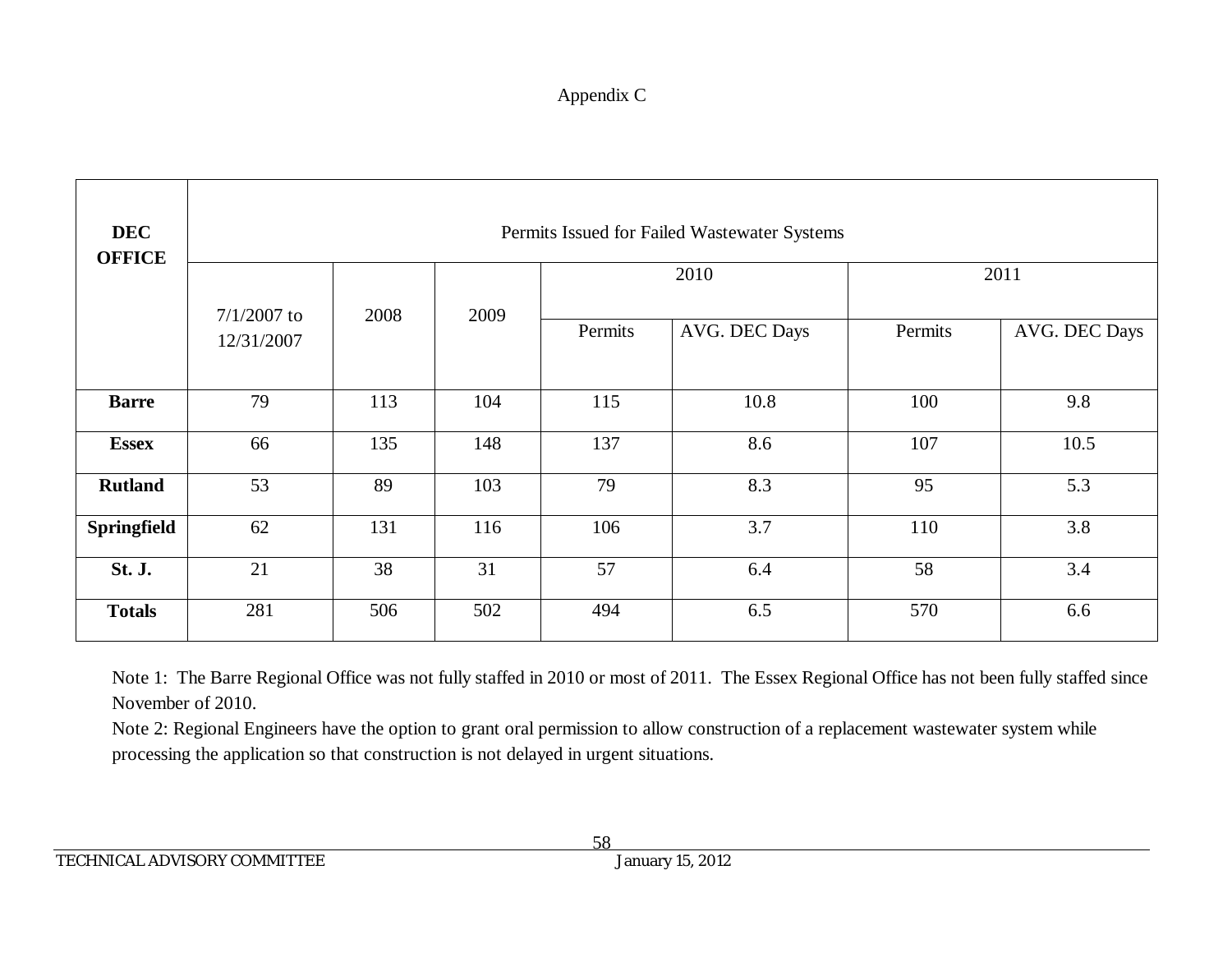## **Technical Advisory Committee: Members as of December 2011, Executive Committee, Sub-Committees and Statutory Charge**

Technical Advisory Committee to the Secretary of the Agency of Natural Resources regarding Environmental Protection Rules (Wastewater System and Potable Water Supply Rules)

Members and statutory charge (Updated to December 1, 2011)

Bruce F. Douglas, P.E. – Professional Engineer (Licensed Designer) Water Resources Management Group Stone Environmental, Inc 535 Stone Cutters Way Montpelier, Vermont 05602 Phone: 802-229-2193 [bdouglas@stone-env.com](mailto:bdouglas@stone-env.com)

Don Woods, P.E. – Professional Engineer (Licensed Designer) WOODS & Co. Civil Engineering 4175 Creek Road N. Clarendon, VT 05759 802-773-0333

Denise Johnson-Terk - Licensed Designer and Town Regulator PO Box 55 Colchester, VT 05446 802-264-5601 [dterk@colchestervt.gov](mailto:dterk@colchestervt.gov)

Justin (alt Barbara) Willis – Licensed Designer PO Box 98 Richmond, VT 05477-0098 802-434-3103 [willisdesignvt@comcast.net](mailto:willisdesignvt@comcast.net)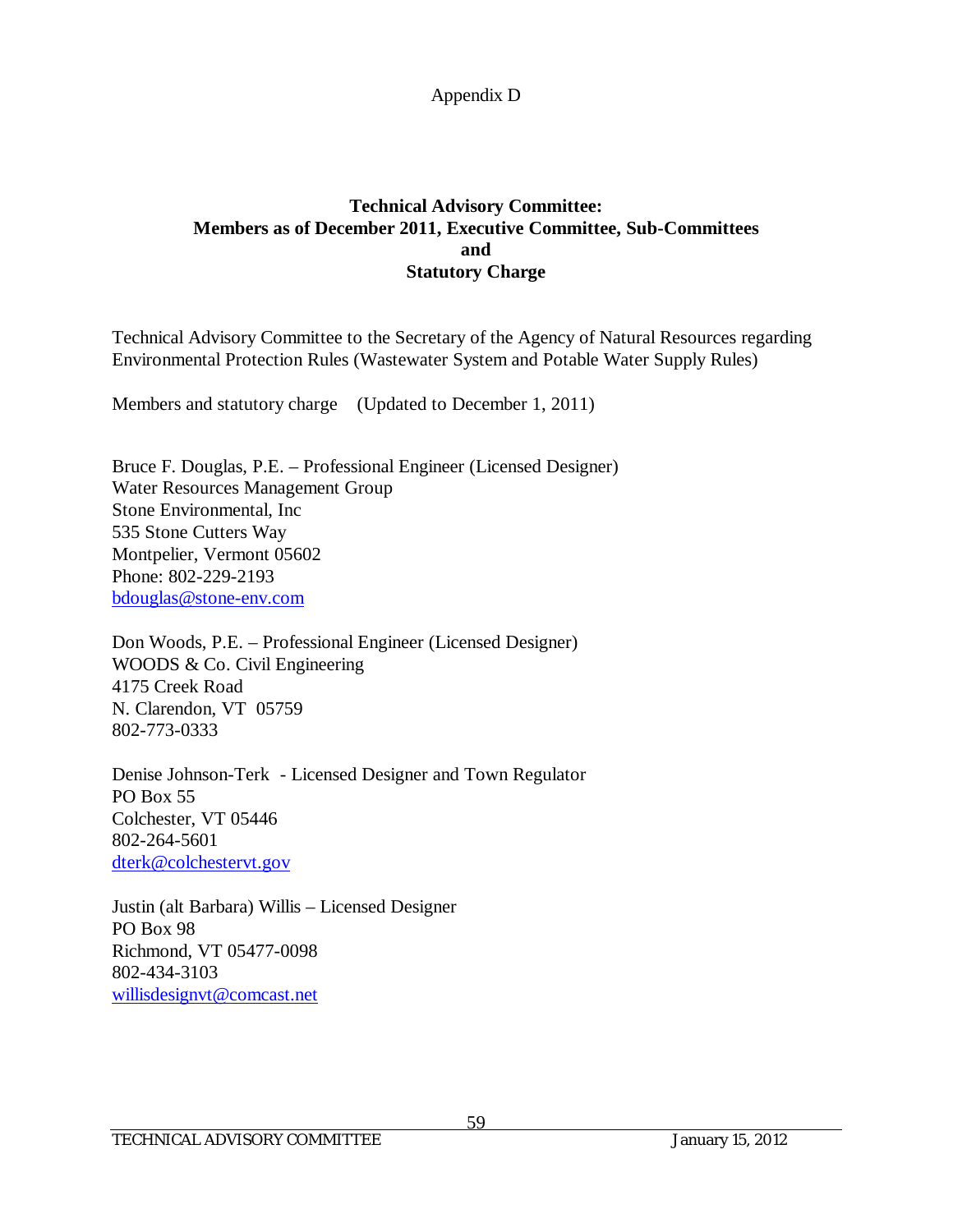Spencer Harris – Licensed Designer Vermont Contours PO Box 384 Bristol, VT 05443 802-453-2351 [spencerk@accessvt.com](mailto:spencerk@accessvt.com)

Craig Heindel - Hydrogeologist Heindel and Noyes, Inc. PO Box 4503 Burlington, VT 05406-4503 802-658-0820 ext.15 [cheindel@gmavt.net](mailto:cheindel@gmavt.net)

Stephen Revell – Hydrogeologist/Licensed Designer Lincoln Applied Geology, Inc 163 Revell Road Lincoln, Vermont 05443 802-453-4384 [srevell@lagvt.com](mailto:srevell@lagvt.com)

Claude Chevalier – Well Driller P.O. Box 164 Highgate Springs, VT 05460 802-868-7709 [ChavalierDrilling@comcast.net](mailto:ChavalierDrilling@comcast.net)

Phil Dechert – Town of Norwich Planning Coordinator Town of Norwich PO Box 376 Norwich, VT 05055 802-649-1204 [planner@norwich.vt.us](mailto:planner@norwich.vt.us)

Roger Thompson – Licensed Designer Vermont Route 12 Hartland, Vermont 05048 802-457-3898 [Roger1.1@comcast.net](mailto:Roger1.1@comcast.net)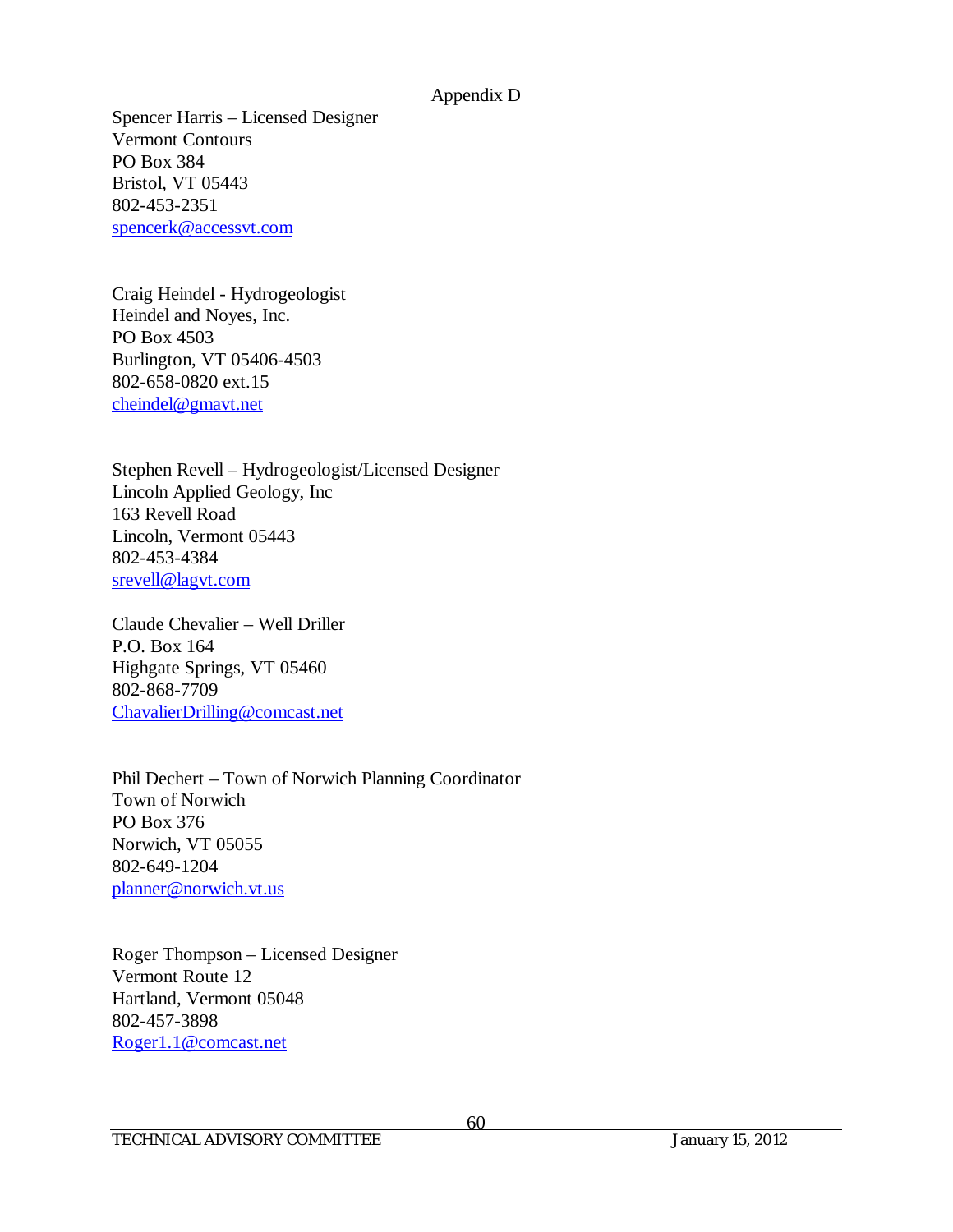Christine Thompson – Director Drinking Water and Groundwater Protection Division 103 South Main Street Waterbury, VT 05671-0405 802-505-1144 [christine.thompson@state.vt.us](mailto:christine.thompson@state.vt.us)

Jeff Fehrs, P.E. – ANR Technical Staff Innovative/Alternative Systems and Underground Injection Control Wastewater Management Division 103 South Main Street Waterbury, VT 05671-0405 [jeff.fehrs@state.vt.us](mailto:jeff.fehrs@state.vt.us)

Rodney Pingree – Section Chief Drinking Water and Groundwater Protection Division 103 South Main Street Waterbury, VT 05671-0403 [rodney.pingree@state.vt.us](mailto:rodney.pingree@state.vt.us)

Gail Center, P.E. – Vermont Department of Health Technical Staff Senior Environmental Health Engineer Division of Health Surveillance Vermont Department of Health 108 Cherry Street PO Box 70 Burlington, VT 05402-0070 (802) 863-7233 [gcenter@vdh.state.vt.us](mailto:gcenter@vdh.state.vt.us)

Kim Greenwood, CPESC Water Program Director Vermont Natural Resources Council 9 Bailey Avenue Montpelier, VT 05602 802-223-2328 ext.119 [kgreenwood@vnrc.org](mailto:kgreenwood@vnrc.org)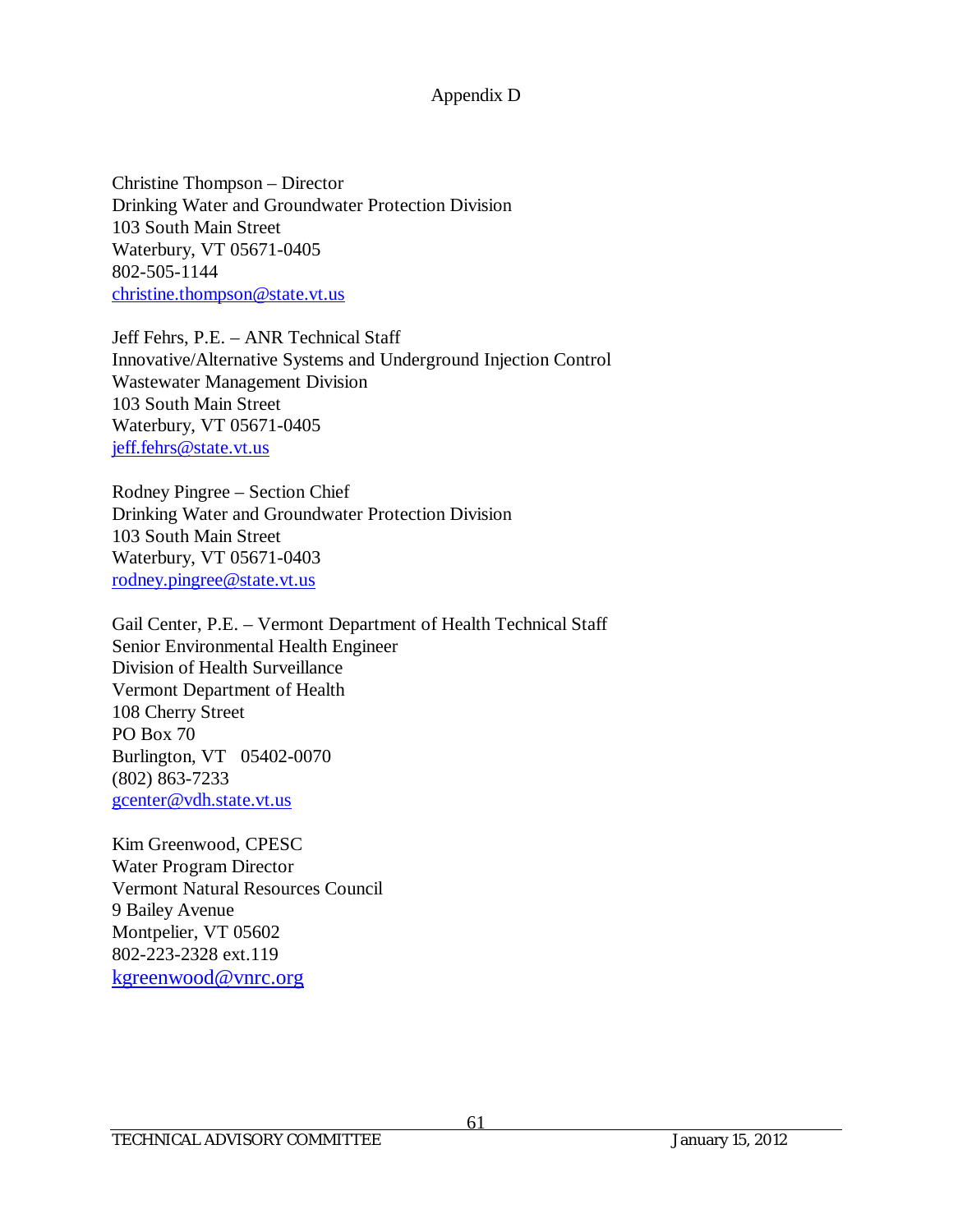Ernest Christianson – Regional Office Programs Manager Drinking Water and Groundwater Protection Division

802-338-4896 [ernest.christianson@state.vt.us](mailto:ernest.christianson@state.vt.us)

## **Other Active Participants:**

Mark Bannon, P.E., Licensed Designer, AICP Bannon Engineering P.O. Box 171 Randolph, VT 05060 802-728-6500 [mark@bannonengineering.com](mailto:mark@bannonengineering.com)

Peter Boemig, P.E., Licensed Designer Southern Vermont Engineering P.O. Box 1818 439 West River Road Brattleboro, VT 05302 802-257-0561

Mary Clark, Licensed Designer 3456 Route 14 Woodbury, VT 05681 802-472-8740 dreamdeepr@aol.com

Gary Adams, Water Treatment Specialist Gary's Water Treatment, Inc. P.O. Box 280 Shaftsbury, VT 05262 802-447-0333 [garyswater@hotmail.com](mailto:garyswater@hotmail.com)

John Beauchamp, Water Treatment Specialist 980 Colby Hill Lincoln, VT 05443 802-453-4756 [john@vermontwater.com](mailto:john@vermontwater.com)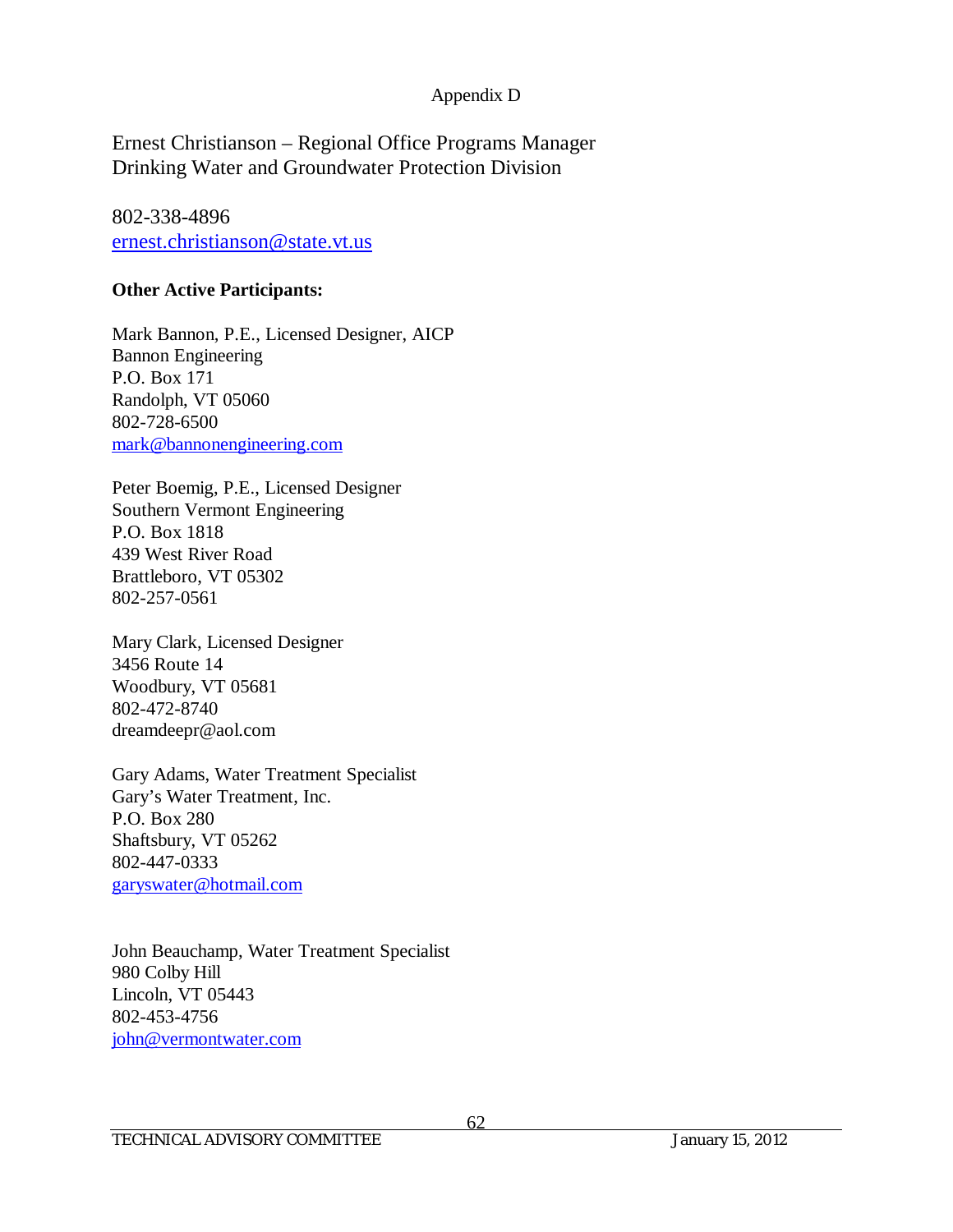Anne Whiteley, Senior Counsel Department of Environmental Conservation 103 South Main Street Waterbury, Vermont 05671 802-654-8973 anne.whiteley@state.vt.us

Cindy Parks, Underground Injection Control Program Department of Environmental Conservation Drinking Water and Groundwater Protection Division 103 South Main Street Waterbury, Vermont 05671 802-338-4824 cynthia.parks@state.vt.us

Scott Stewart, Water Supply Program Department of Environmental Conservation Drinking Water and Groundwater Protection Division 103 South Main Street Waterbury, Vermont 05671 802-338-4865 scott.stewart@state.vt.us

## **Executive Committee**

Steve Revell, Ernest Christianson, Roger Thompson Alternates – Chris Thompson, Spencer Harris, Claude Chevalier, Craig Heindel

#### **Subcommittees**

Hydrogeology –

Craig Heindel, Bill Zabiloski, Mark Bannon, Scott Stewart, and Steve Revell.

Overshadowing of Isolation Distance Issues –

Anne Whiteley, Ernie Christianson, Roger Thompson, John Beauchamp, Gail Center, Chris Thompson

UIC Rules and Geothermal Wells -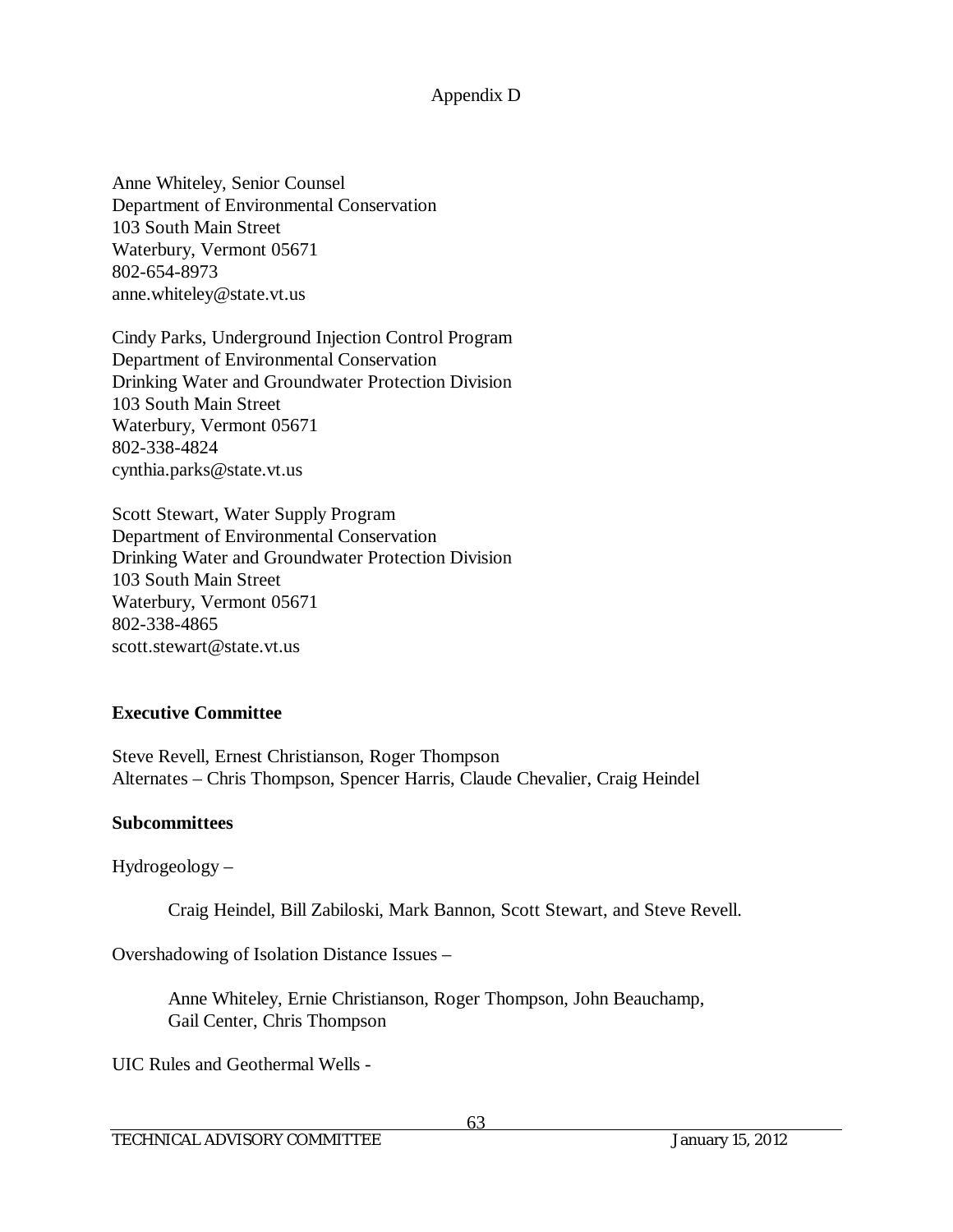Craig Heindel, Steve Revell, Roger Thompson, Ernie Christianson, Scott Stewart, Rodney Pingree, Kim Greenwood, Cindy Parks

#### SHWT Monitoring –

Craig Heindel, Steve Revell, Roger Thompson, Ernie Christianson, Bill Zabiloski, Dan **Wilcox** 

UIC Rules and Disposal of Wastewater from Water Treatment Systems –

John Beauchamp, Gary Adams, Roger Thompson, Ernie Christianson, Gail Center, Cindy Parks

Wastewater Strength -

Mary Clark, Cindy Parks, Peter Boemig, Bill Zabiloski, Roger Thompson, John Akielaszek,